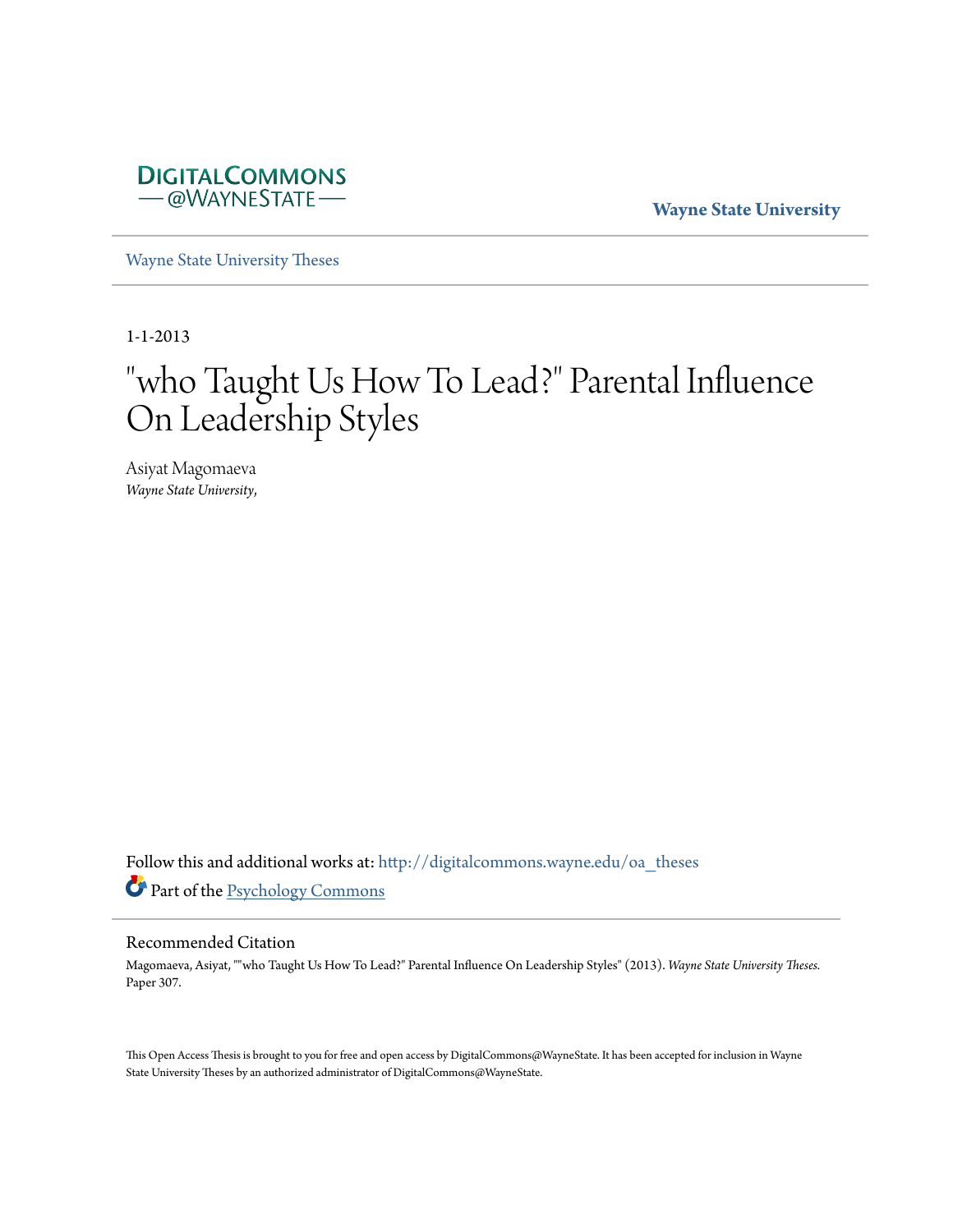## **"WHO TAUGHT US HOW TO LEAD?" PARENTAL INFLUENCE ON LEADERSHIP**

## **STYLES**

by

## **ASIYAT MAGOMAEVA**

## **THESIS**

Submitted to the Graduate School

of Wayne State University,

Detroit, Michigan

in partial fulfillment of the requirements

for the degree of

## **MASTER OF ARTS**

2013

MAJOR: PSYCHOLOGY (Industrial/Organizational)

\_\_\_\_\_\_\_\_\_\_\_\_\_\_\_\_\_\_\_\_\_\_\_\_\_\_\_\_\_\_\_\_\_\_\_\_\_

Approved by:

Advisor **Date**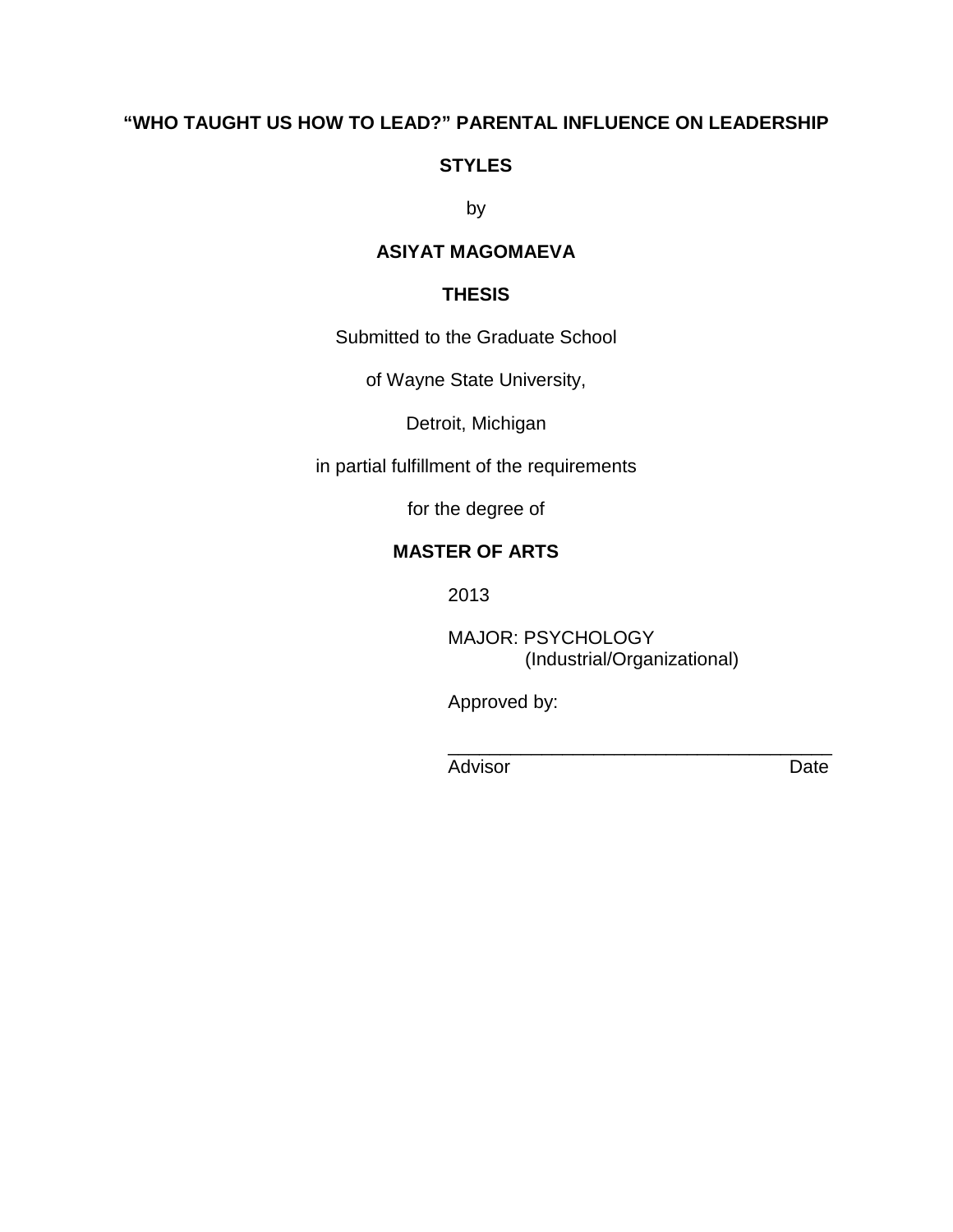#### **ACKNOWLEDGEMENTS**

 I would like to extend special acknowledgment to my mother, Zuleta, who taught me the art of perseverance and made sure that I was put into an English as a second language group in high school. I would also like to acknowledge my father, Bagodii, for the wonderful person he is and for sponsoring my trip to the United States after I graduated from college.

 I am thankful to my dear friends Anna and Kirill Filin for allowing me to stay with them during my first year in the US. They gave me shelter until I was able to get on my feet. I would like to acknowledge Dr. Janice Bajor, our Wayne State I/O program Alum, who recommended me to Dr. Marcus Dickson, my current advisor, and with his support and belief in my ability I was accepted into the program. Special thanks go to Dr. Boris Baltes and Dr. Alyssa McGonagle for their help and for serving on my committee.

 I would also like to acknowledge wonderful people I have met while in graduate school who made me a better student, teacher and person – Becky, Ben, Keith, Ariel, Annie, Nathalie, Nate, Cort, Kevin, Amy, and Lucy.

 Last year I became a citizen of the United States, and I am happy and proud of the opportunity to give back by working hard and advancing science.

ii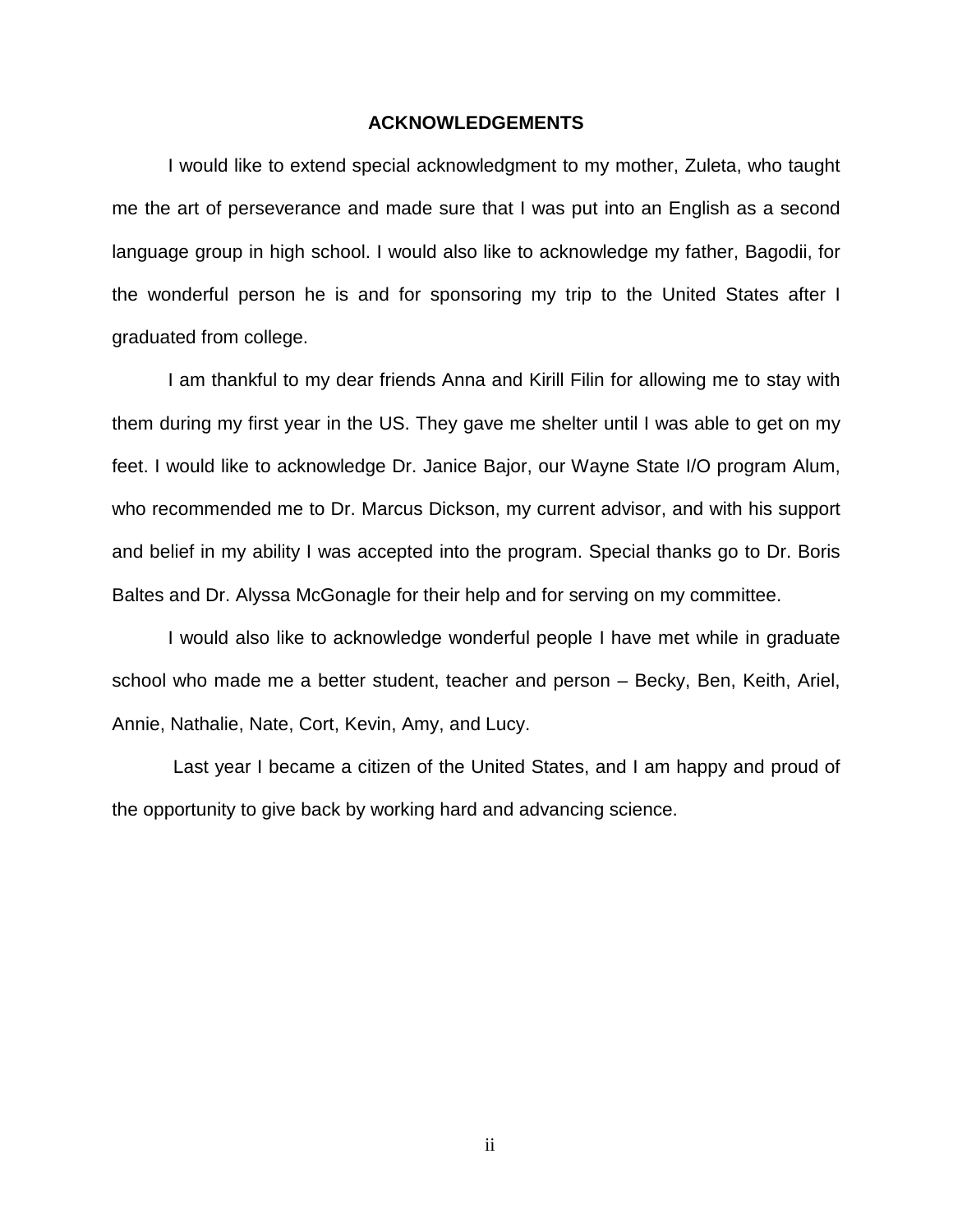## **TABLE OF CONTENTS**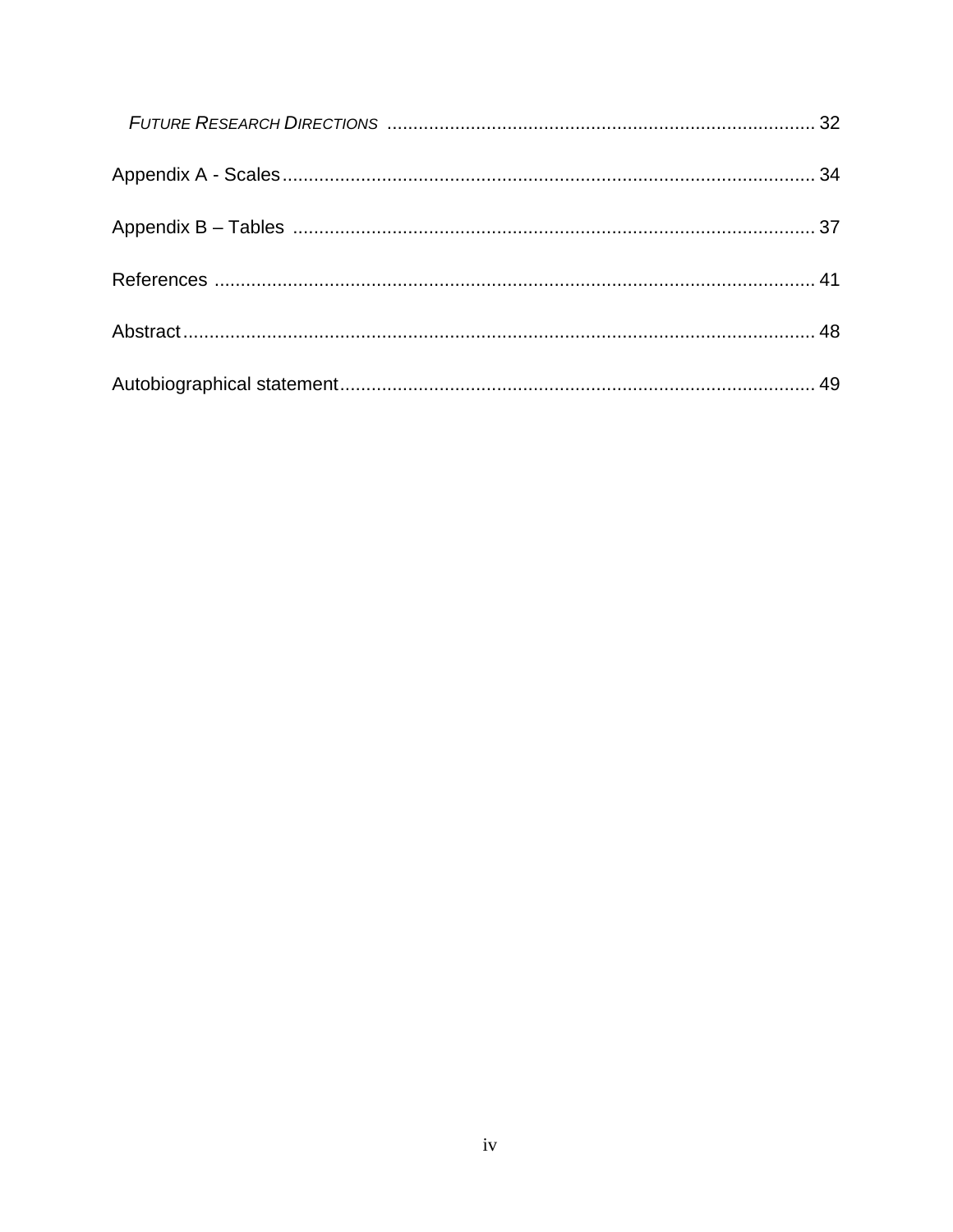## **LIST OF TABLES**

| Table 6: Multivariate Analysis of Variance for Overall Effective Parenting Style  39   |
|----------------------------------------------------------------------------------------|
| Table 7: Overall Means for Each Leadership Style for Effective Parents 39              |
| Table 8: Gender x Effective Parenting Factorial Analysis of Variance for               |
|                                                                                        |
| Table 9: Gender x Effective Parenting Factorial Analysis of Variance for Transactional |
|                                                                                        |
| Table 10: Gender x Effective Parenting Factorial Analysis of Variance for Laissez-fair |
|                                                                                        |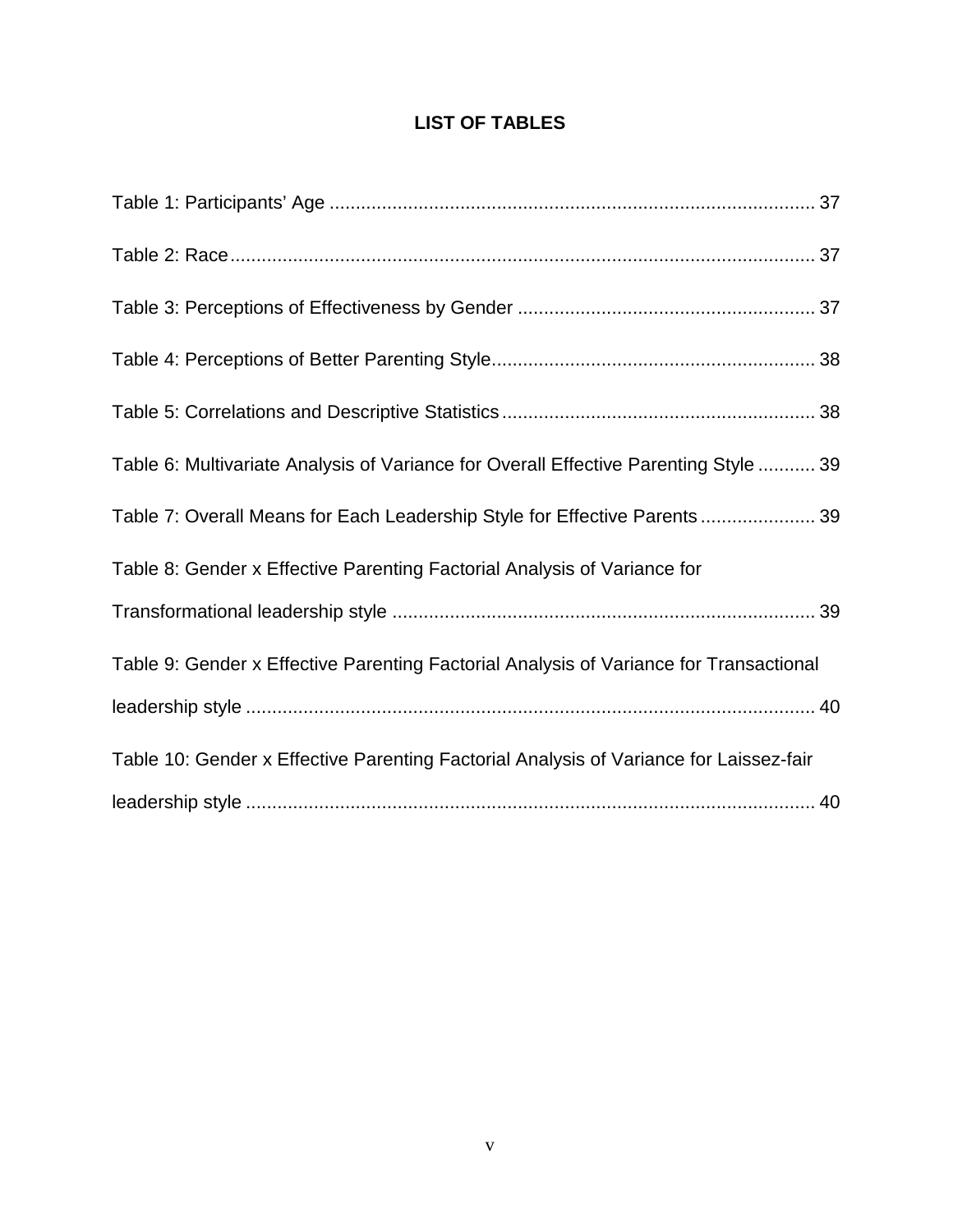#### **CHAPTER 1**

#### INTRODUCTION

There is evidence that parenting styles shape the development of competence and achievement strategies, and that the authoritative parenting style is the most successful style in developing appropriate achievement strategies (Aunola, Stattin & Nurmi, 2000; Glasgow, Dornbusch, Troyer, Steinberg & Ritter, 1997). The present study investigates the influence of recalled parental styles on the subsequent leadership style of individuals in leadership positions. Previous research suggests that bio-data can be a valid predictor of leadership success (Mumford, O'Connor, Clifton, Connelly & Zaccaro, 1993; Rothstein, Schmidt, Erwin, Owens & Sparks, 1990). Additionally, several studies have found support for the influence of parenting practices on a child's future leadership style (Avolio, Rotundo, & Walumbwa, 2009; Ferguson, Hagaman, Grice & Peng, 2006; Hartman & Harris, 1992). The present research explores the impact of different parental styles on the specific leadership styles adopted in adulthood.

The purposes of this study are: 1) investigate the link between parenting styles experienced during childhood and leadership styles adopted later in life, 2) establish whether the gender of the parent and the gender of the child matter in adopting an appropriate leadership style, and 3) determine which parent children perceive as most effective and whether that influences the leadership style they adopt later in life above and beyond the gender of the parent.

There are at least two opinions about the way leaders adopt leadership styles and the ability of leaders to change their existing leadership style. Fiedler (1967) suggests that leadership is formed in the early years as a facet of personality and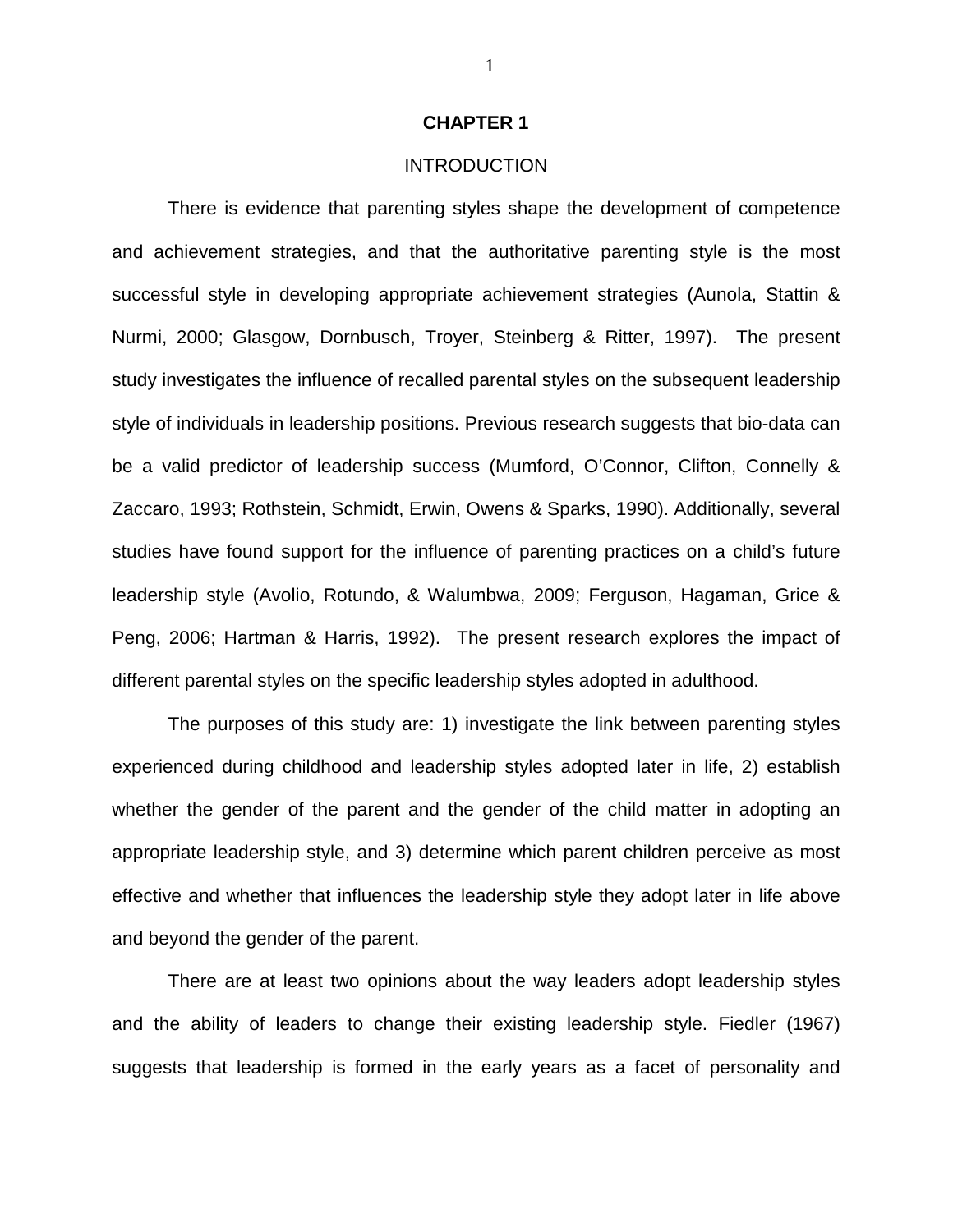learned at a young age. He emphasizes that leadership styles are learned early in life and therefore individuals would have difficulties changing their leadership preference. Other theorists suggest that leadership styles are formed later in life and therefore can be trained and changed (e.g., House & Dessler, 1974). These two approaches have implications for selection and training strategies in organizations. If the first is true, it is important to identify leaders early in the selection process and gather information about individual's leadership style early in the employment. If the second is true, leaders can be developed into better leaders by identifying the roots of the current maladaptive style and adopting a more effective leadership style. In both cases, investigating parents as role models of future leadership style could prove beneficial for the leaders and organizations that wish to select better leaders and develop existing leadership team into better leaders. The present research concentrates on the applicability of identifying experienced parenting styles in training and selecting leaders with preferred leadership styles.

#### Parents as Leaders

Parents are the first leaders for their children and serve as prototypes for leadership models (Anderson, 1943). Family is the first place where a child gains experience with a leader, learns about obedience and forms impressions about authority (Keller, 1999). The attachment style between a parent and a child formed during childhood translates into adulthood and affects relationships individuals build with others (Keller, 1999, 2003; Popper & Mayseless, 2003). The idea that parents serve as leadership prototypes has been examined by several researchers (Avolio, Rotundo &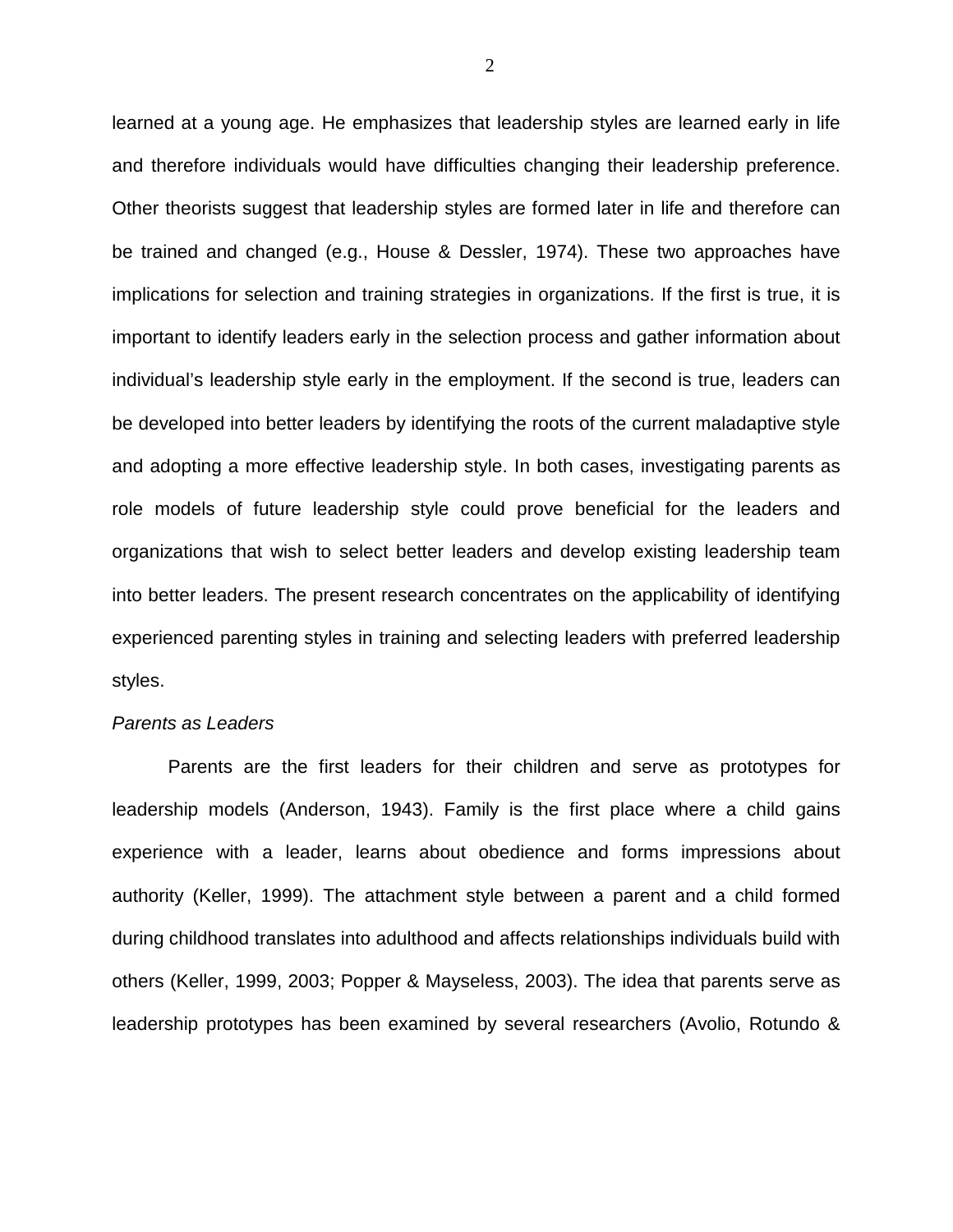Walumbwa, 2009; Baumrind, 1991; Ferguson, Hagaman, Grice & Peng, 2006; Lewin, Lippitt & White, 1939; Popper & Mayseless, 2003).

The belief that children model their parents' behavior is based on social learning theory (Bandura, 1969), which states that we tend to mold our behavior, thoughts and feelings after a person we perceive to be a model. There is substantial evidence that early childhood socialization experiences with one's parents mold interpersonal relationships in adulthood (Parker, Barrett & Hickie, 1992). Parents are perceived as role models and leaders, and have tremendous influence over their children (Grunwald & McAbee, 1999). Children want to be like their parents and model their behavior after the thoughts and attitudes of their parents. For example, Hartman and Harris (1992) investigated whether children adopt the leadership style of an admired parent, but reject and adopt a contrary style when the parent is not admired. Their results suggest that regardless of whether children admire or reject their parents, they still model their parents' leadership styles. In other words children model their parents' leadership style even when they do not get along with that parent.

Lyon (2006), on the other hand, found somewhat opposite results. In her study she observed that individuals who reported their mothers to be authoritative also reported having a democratic leadership style, while individuals who reported their mothers to be authoritarian or permissive seemed to rebel against their mothers' style. Lyon suggests that this change in the leadership style may be due to managerial experience gained on the job, meaning that the desired democratic style that children adopted from their mothers was consistent with the organizational expectations of effective leaders, and individuals retained that leadership style. At the same time,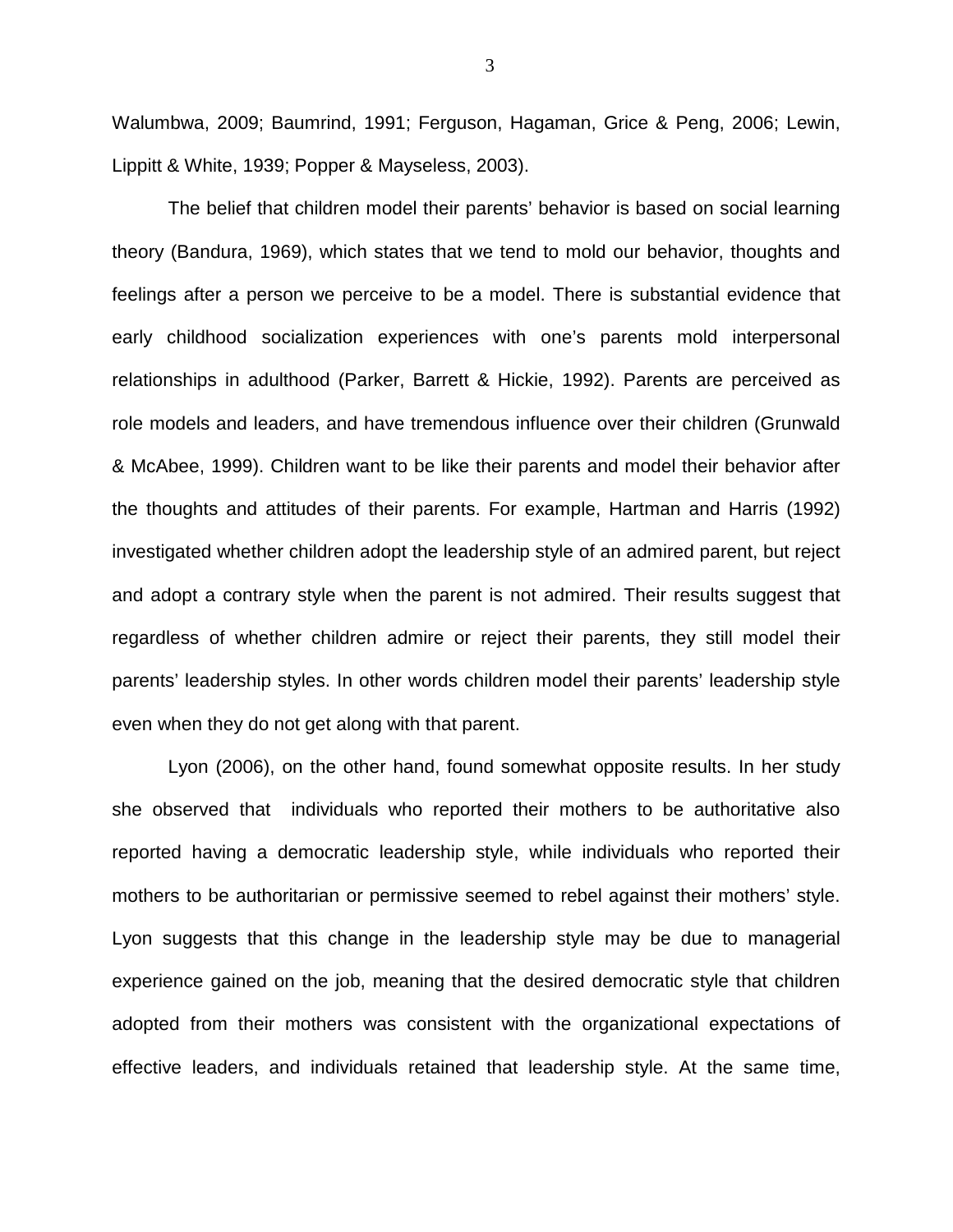undesired by the organizations authoritarian and permissive styles that children observed in the childhood changed when individuals entered their leadership roles in organizations. As these two studies indicate, the findings about parental influences on adopted leadership styles are inconclusive and contradictive; they deserve further investigation.

Besides adopting their parents' attachment and interpersonal relationship styles, early childhood experiences may influence individuals' prototypes of successful leaders (Keller, 2003). In her insightful study, Keller (1999) investigated the extent to which people assign their own personality traits to idealized leaders, and whether parental traits they describe affect their image of an idealized leader. She found that most individuals described an idealized leader using personality traits they possess themselves. Keller argues that most people assign traits they possess to an idealized leader because they tend to hold positive illusions about themselves and would like to think that they have great leadership potential. In the same study Keller observed that participants' perceptions of their parents' traits were correlated with the image of the idealized leader. Parental dedication was significantly correlated with the idealized leaders' dedication, and parental charisma was significantly correlated with the charisma dimension of the idealized leader. Remarkably, people also attributed idealized leadership traits that are close to those of their parents even when they identified their parents as dictatorial and tyrannical as well as when they identified their parents as devoted and caring. Keller suggested that this phenomenon occurs because children observe their parents' behavior, and if they see that a parent gets his/her way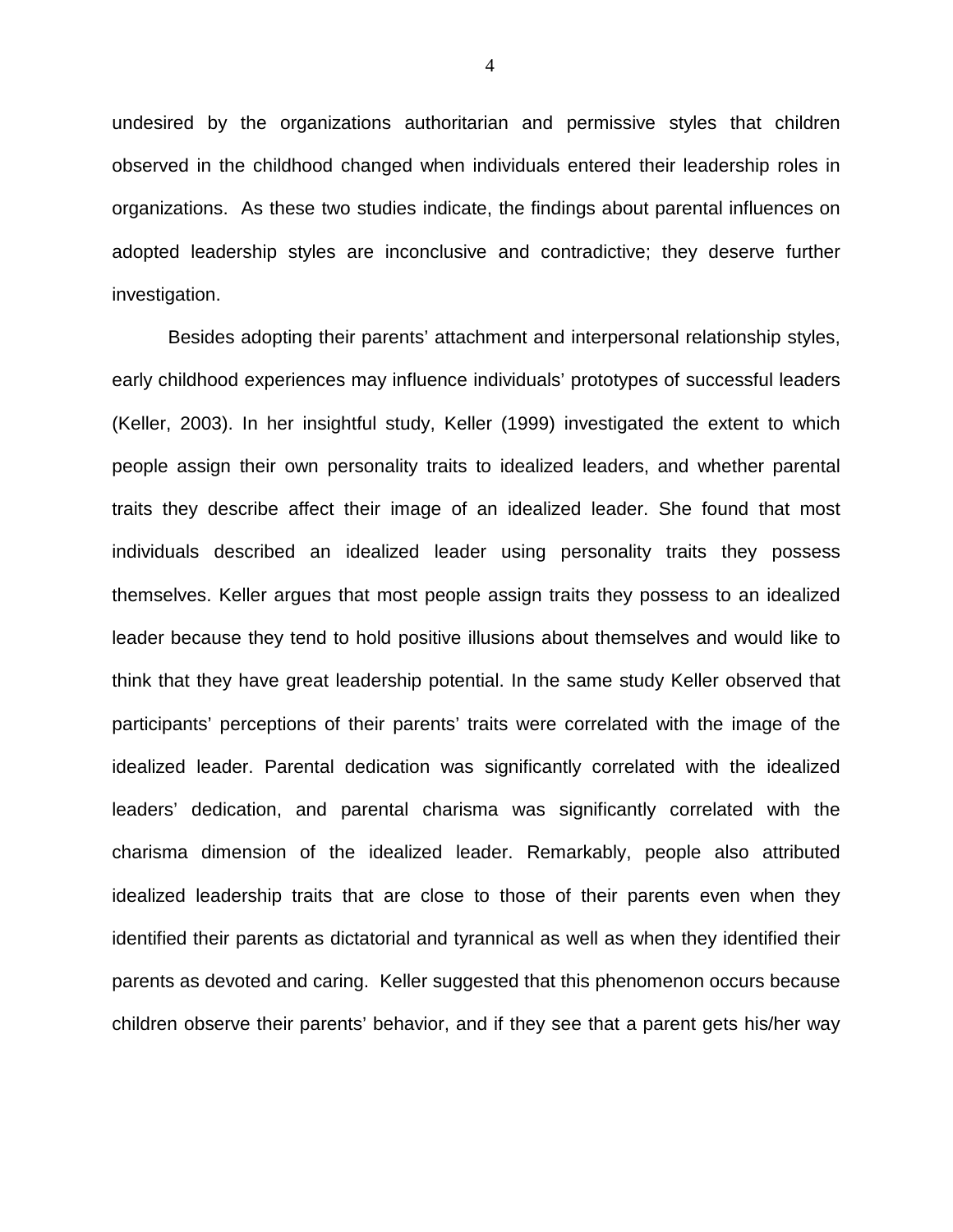by being dictatorial, the children will associate that behavior with a positive outcome and with a leadership style that produces results.

#### Parenting Styles

In the present study, I will use Baumrind's (1966) frequently cited conceptualization of parenting styles based on the work of Lewin, Lippitt, and White's work (1939). Baumrind identified three distinct parenting styles: authoritative, authoritarian and permissive. The main difference between the three is the degree of control and support parents show to their children.

- Authoritative parents are demanding and responsive. They set high goals and challenge their children to reach them while still being supportive, considerate and caring. They control but do not restrict their children. Authoritative parents encourage communication and provide reasons that are behind their decisions. They use both reason and overt power to shape their children's behavior.
- Authoritarian parents are demanding but non-responsive. They show little support and lack warmth and consistency. Authoritarian parents control and restrict the autonomy of their children. They value obedience and educate their children on what they think is right and what they think is the standard for proper behavior.
- Permissive parents, on the other hand, are non-demanding but responsive. They show lack of control and consistency. Permissive parents allow their children to act on their impulses and desires. They attempt to manipulate their children with reason and not with overt power (Baumrind, 1966).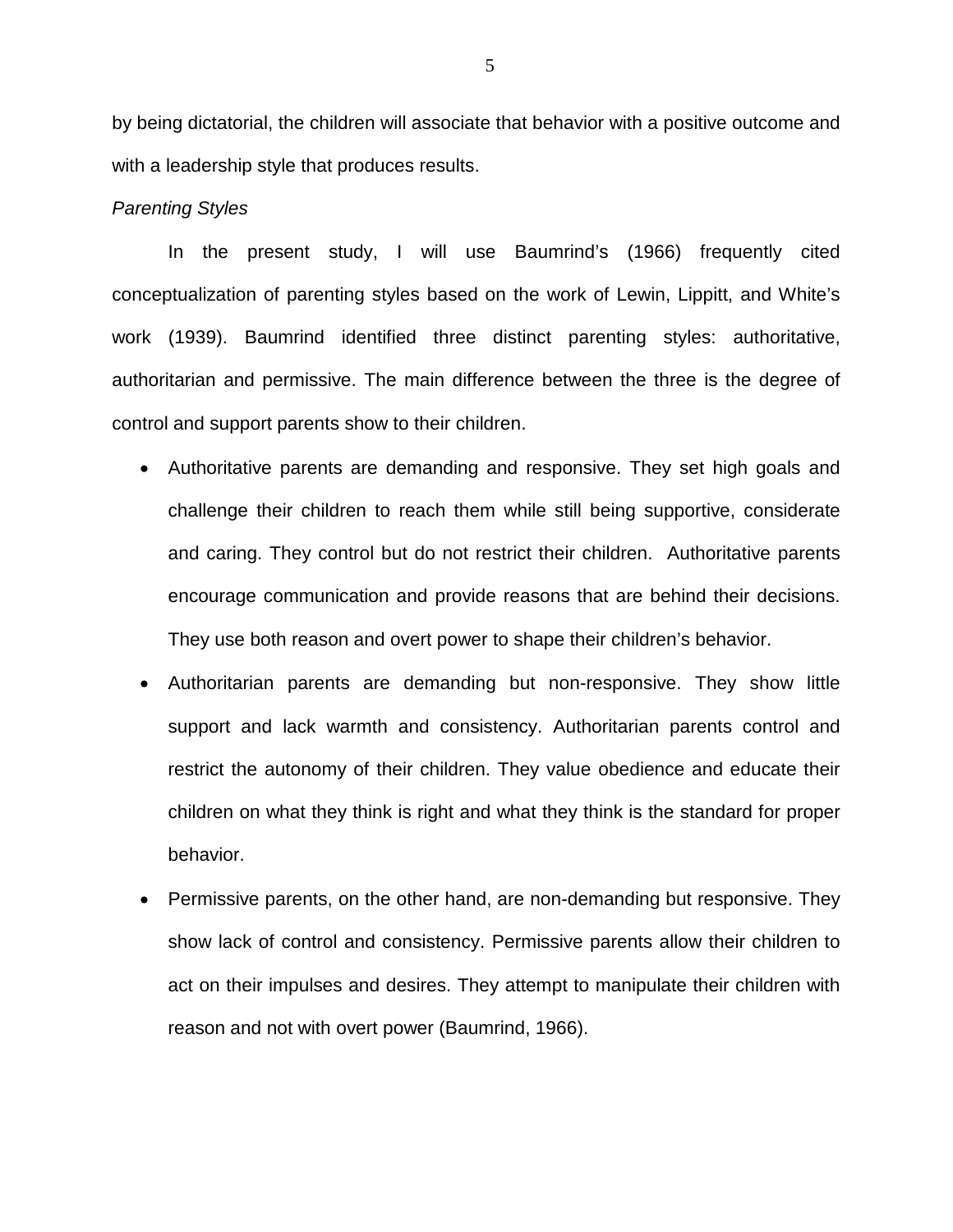The majority of the research on the effects of parenting styles on future role occupancy accentuates the importance of authoritarian versus authoritative parenting styles (Baumrind, 1991; Ferguson et al., 2006). The superiority of the authoritative parenting style has been identified by many researchers. Adolescents who identify their parents as authoritative receive higher scores on psychological competence and lower scores on behavioral dysfunction than adolescents who identify their parents as authoritarian (Lamborn et al., 1991). There is also evidence that authoritative parenting leads to higher school achievement (Spera, 2005), better school integration and mental well-being (Shucksmith, Hendry & Glendinning, 1995), better adaptive achievement strategies in adulthood, along with lower levels of failure expectations and higher selfenhancing attributions (Aunola, Stattin & Nurmi, 2000). Families where both parents exhibit authoritative parenting styles were associated with the lowest rate of depression and highest school commitment (Simons & Conger, 2007). In the present research, I aimed to investigate authoritative, authoritarian and permissive parenting styles and what leadership styles they influence the most.

#### Leaders as Parents

The idea of leader as a parent figure is not novel. Several researchers have proposed that leaders can be seen as a father figure (Freud, 1939; Dreikurs, 1962; Pellegrini & Scandura, 2008; Popper & Amit, 2009). Paternalistic leadership is used in many organizations and is a well-researched topic in business management literature. For example, Pellegrini and Scandura (2008), in their review of paternalistic leadership, found that paternalistic practices by leaders positively relate to subordinate job satisfaction, organization commitment, reduced turnover intentions and job performance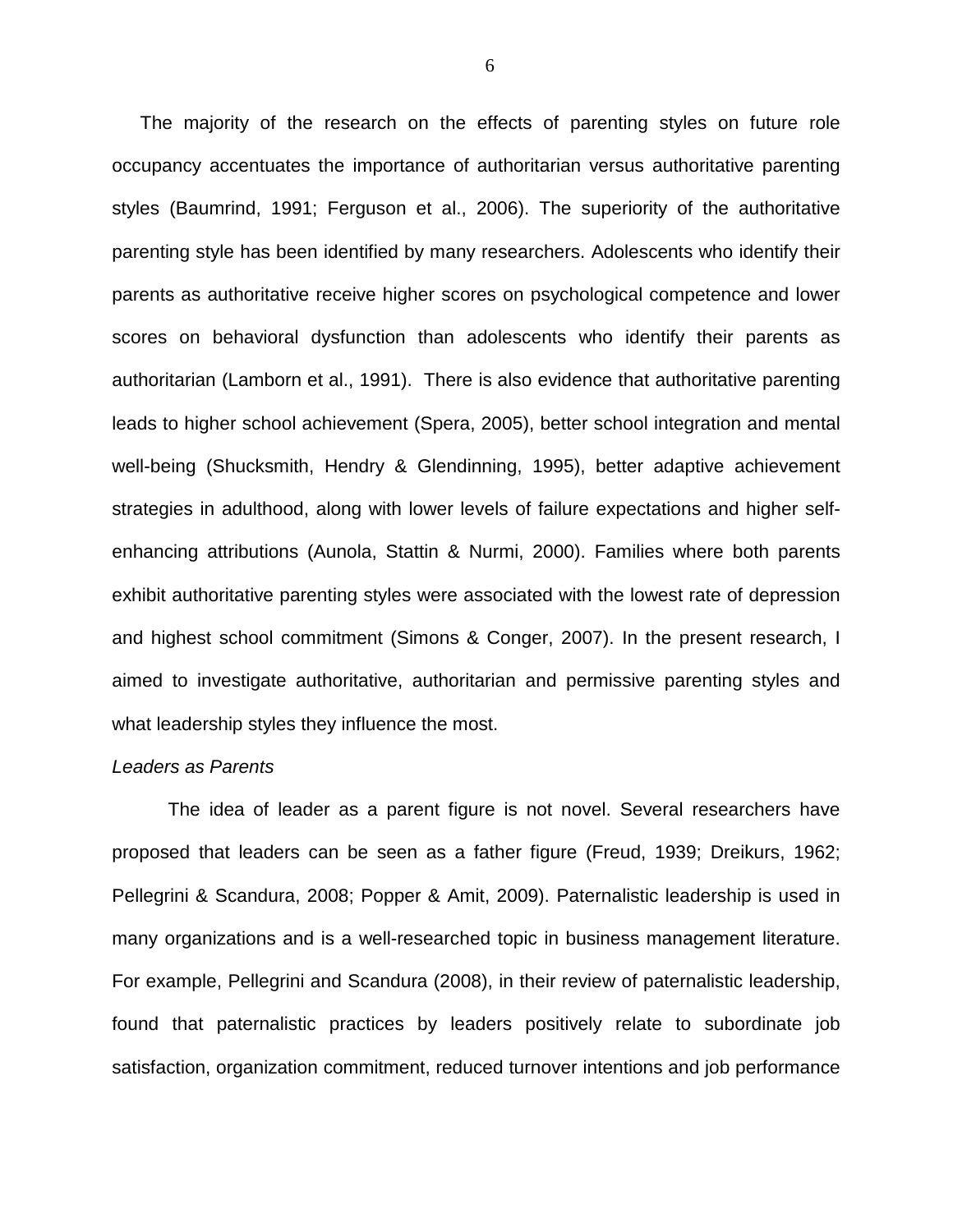at an organizational level across cultures. Relationships between leaders and followers somewhat resemble parent and child relationships (Popper & Mayseless, 2003). The person in the superior role in both types of relationships takes responsibility for somebody with lesser power, provides guidance and directs behavior, educates, and makes important decisions. In both scenarios there is somebody leading the other in the family and in the organization.

The present study examined whether the leadership styles proposed by Bass (1999), transformational, transactional and laissez-faire, echo the authoritative, authoritarian and permissive parenting leadership styles proposed by Baumrind (1966). The first research that was aimed at linking parenting styles with leadership styles was conducted by Hartman and Harris (1992). They investigated whether parents influence management styles adopted later in life. In their research they asked participants to identify their own leadership style and the style of the person they selected as the most influential during their childhood. Participants' responses were evaluated based on the consideration and initiating structure dimensions of leadership (Stodghill, 1965). The results of the study suggest that perceptions of the leadership style of the person who was most important during childhood influences how managers adopt leadership styles later in life.

Several years later Popper and Mayseless (2003) proposed that parenting styles and leadership styles should be examined more thoroughly. Specifically, they draw parallels between transformational leadership and "good" parenting. They suggest that just as "good" parents help their children grow into successful, autonomous adults; transformational leaders help their followers grow and develop. Transformational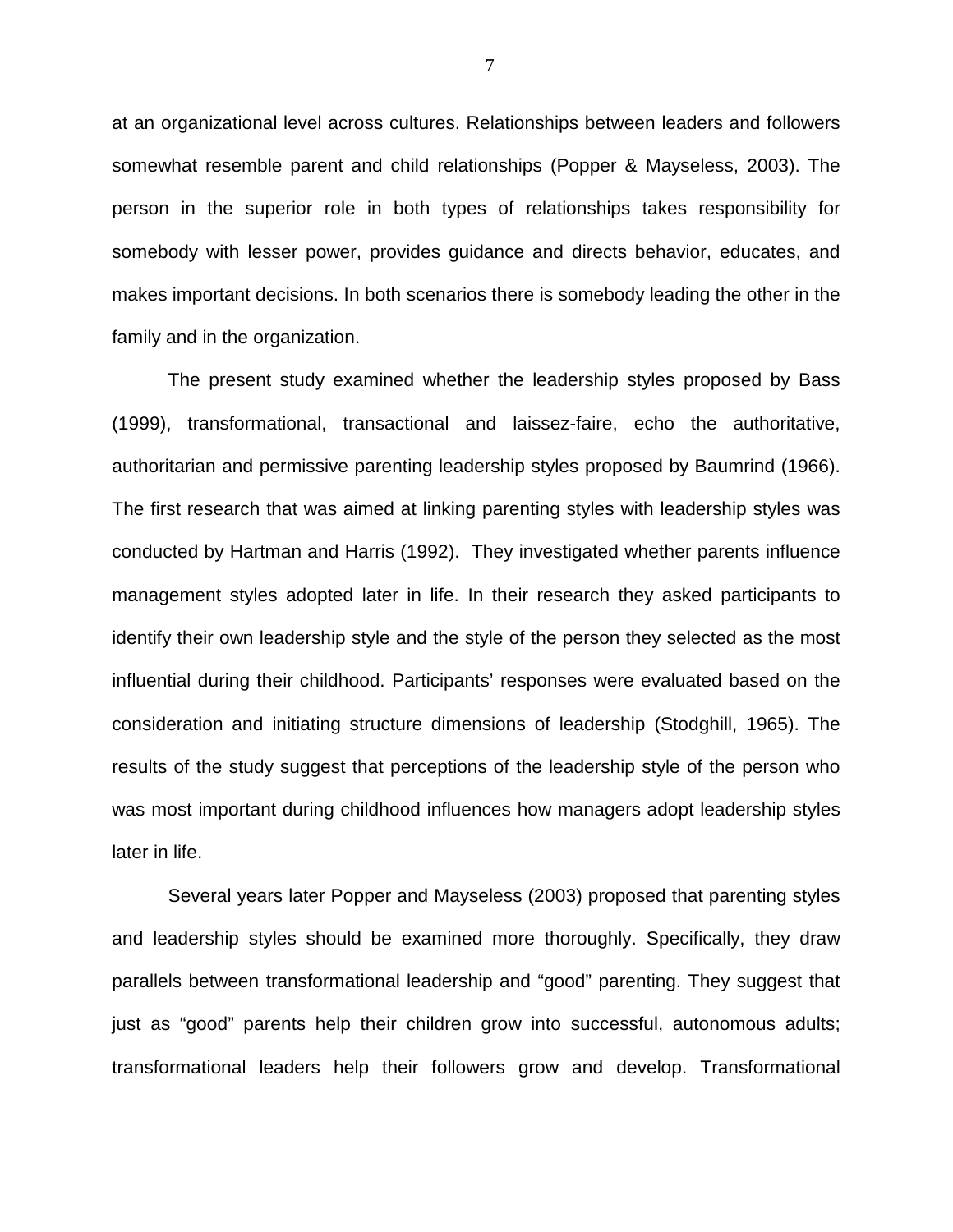leadership, like good parenting, assumes sensitive caring leaders who are eager to help but allow room for growth, create learning environments and serve as an inspiration (Popper & Mayseless, 2003). After reviewing the literature on parenting styles and positive outcomes in children, one can notice that most studies find authoritative parenting style to be the most successful style, where children have better socialization skills, adjustment, higher school performance, self-esteem, and entrepreneurial competence than children who have experienced other parental styles (Baumrind, 1991; Lamborn et al., 1991; Dekovic & Janssens, 1992; Shucksmith, Hendry & Glendinning, 1995; Aunola, Stattin & Nurmi, 2000; Spera, 2005; Lee, Daniels, & Kissinger, 2006;). Popper and Mayseless (2003) suggest that there is an overlap between transformational leaders and good parents in that both foster self-esteem, selfconfidence, trust in others, and achievement orientations. It is evident that authoritative parenting and transformational leadership have a strong resemblance. Therefore, I propose that authoritative parenting style translates into transformational leadership style; this research examined that relationship.

Ferguson and colleagues (2006) also suggested that early childhood experiences with a parent-leader can shape future leadership styles. They linked parental values to three leadership styles: autocratic, democratic, and laissez-faire. In their research they empirically identified five values that represent each of the leadership styles: autocratic (obedience to authority, conformity to rules, aggression as a means of solving problems, competitive superiority and winning is everything), democratic (fair play, mutual respect, creativity, empathy and peaceful negotiation), and laissez-faire (pursuit of personal wishes, appearance and good impressions, freedom in action, being different, and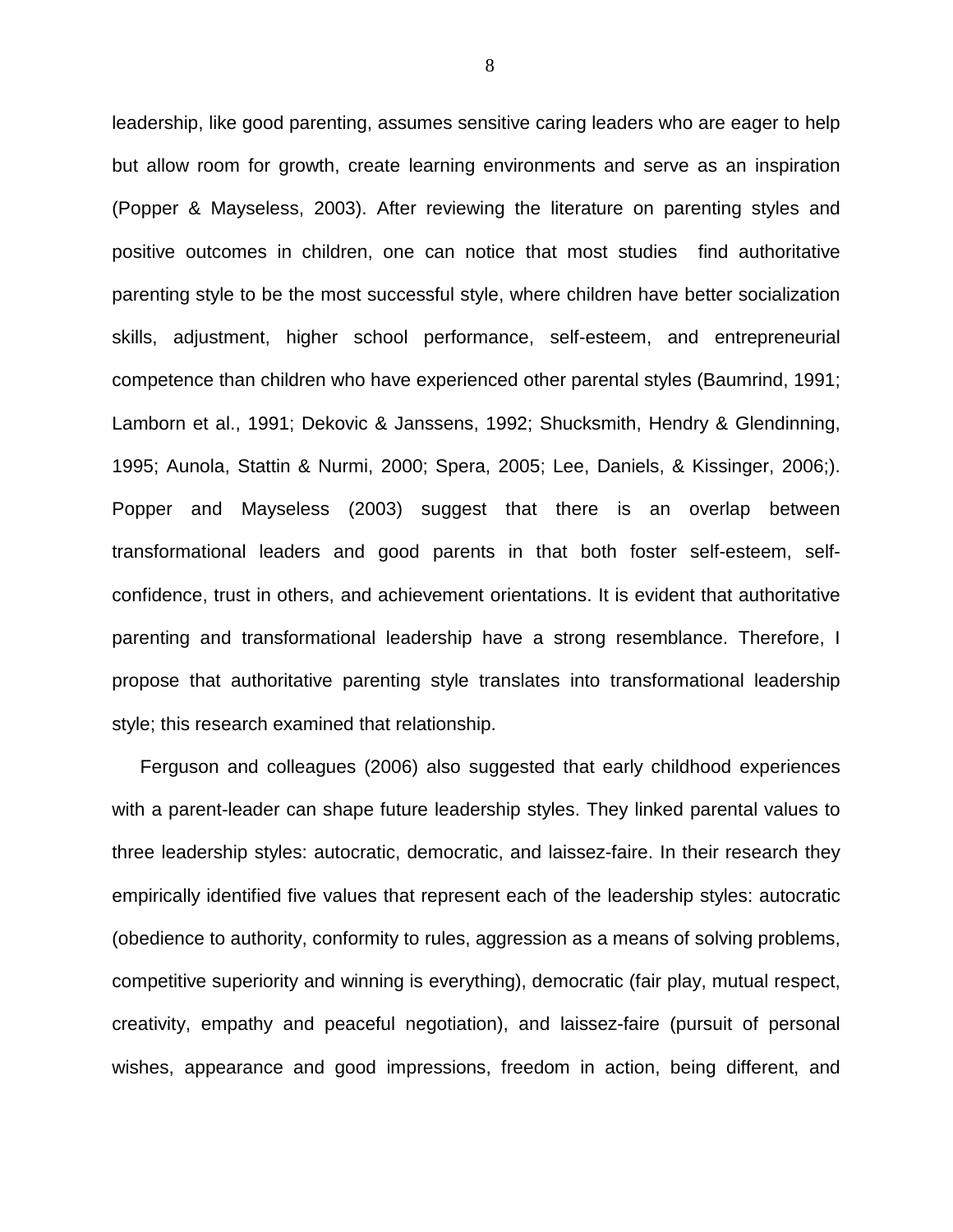doing what is best) and linked it to the global ratings of the parental styles that reflected autocratic, democratic, and laissez-faire styles. They found that participants who identified their parents as autocratic also rated autocratic values higher than democratic and laissez-faire values. At the same time, individuals who rated their parental value styles as democratic rated autocratic values lower. However, they found partial support for a connection between democratic and laissez-fair parental values and leadership styles, mainly because democratic and laissez-fair items merged into one concept while autocratic style was split into two: autocratic and individualism.

There are several explanations for these results. First, it is possible that the formulation of leadership styles proposed by Lewin, Lippitt and White (1939) did not reflect parental values identified by Ferguson et al. (2006). Second, it is possible that both parents and participants confuse democratic and laissez-fair styles. I wished to extend on their research by investigating further the relationship between parental styles and leadership styles using well established measures of both parental and leadership styles.

In her dissertation, Lyon (2006) proposed that there is a relationship between leadership styles that adults exhibit later in life and perceived parental leadership styles reported. In her investigation she used the classification of parenting styles proposed by Baumrind (1966): authoritative, authoritarian and permissive. Similar to Hartman and Harris (1992), the leadership styles in her study were based on the consideration and initiating structure dimensions that translated into three leadership styles to reflect those dimensions: democratic/participative, autocratic/directive, and laissez-faire. She reasoned that authoritative parenting style reflects democratic leadership style,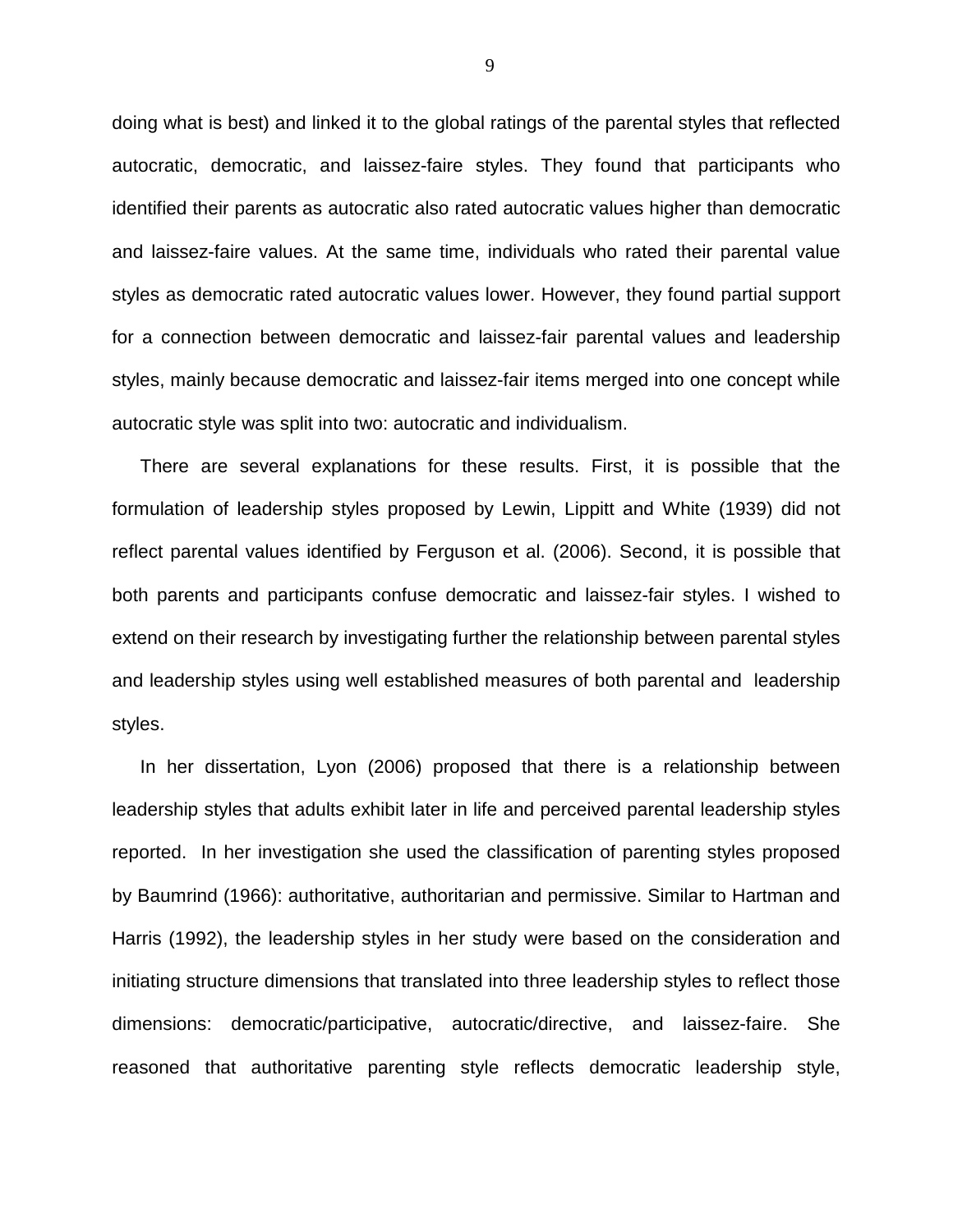authoritarian parental style reflects autocratic/directive leadership style, and permissive parental style reflects laissez-faire leadership style. She found partial support for her hypotheses. Specifically, she found that participants who reported having authoritative mothers exhibited democratic/participative leadership styles. Lyon (2006) did not find support for the other two propositions.

#### Leadership styles

Bass (1985) identified transformational, transactional and laissez-faire leadership styles. Transformational leadership style is described as the ability of a leader to motivate followers to go above and beyond satisfying self-interests, put organizational goals first, and perform better than expected. Transformational leadership is more people-oriented, with a concentration on inspiring others to do better and achieve higher goals. Transformational leadership with four dimensions of the transformational leadership can be considered similar to Baumrind's (1966) definition of authoritative parenting style. This leadership style provides high support as well as time control and guidance to employees the same way authoritative parents provide understanding, encouragement and supervision to their children.

 Bass (1999) distinguishes four components of transformational leadership: Idealized Influence (Charisma), Inspirational Motivation, Intellectual Stimulation, and Individual Consideration.

• "Idealized influence", or what has been called the charisma component, refers to the extent to which a leader personally inspires others and affects followers on an emotional level. A charismatic leader is perceived as a role model and a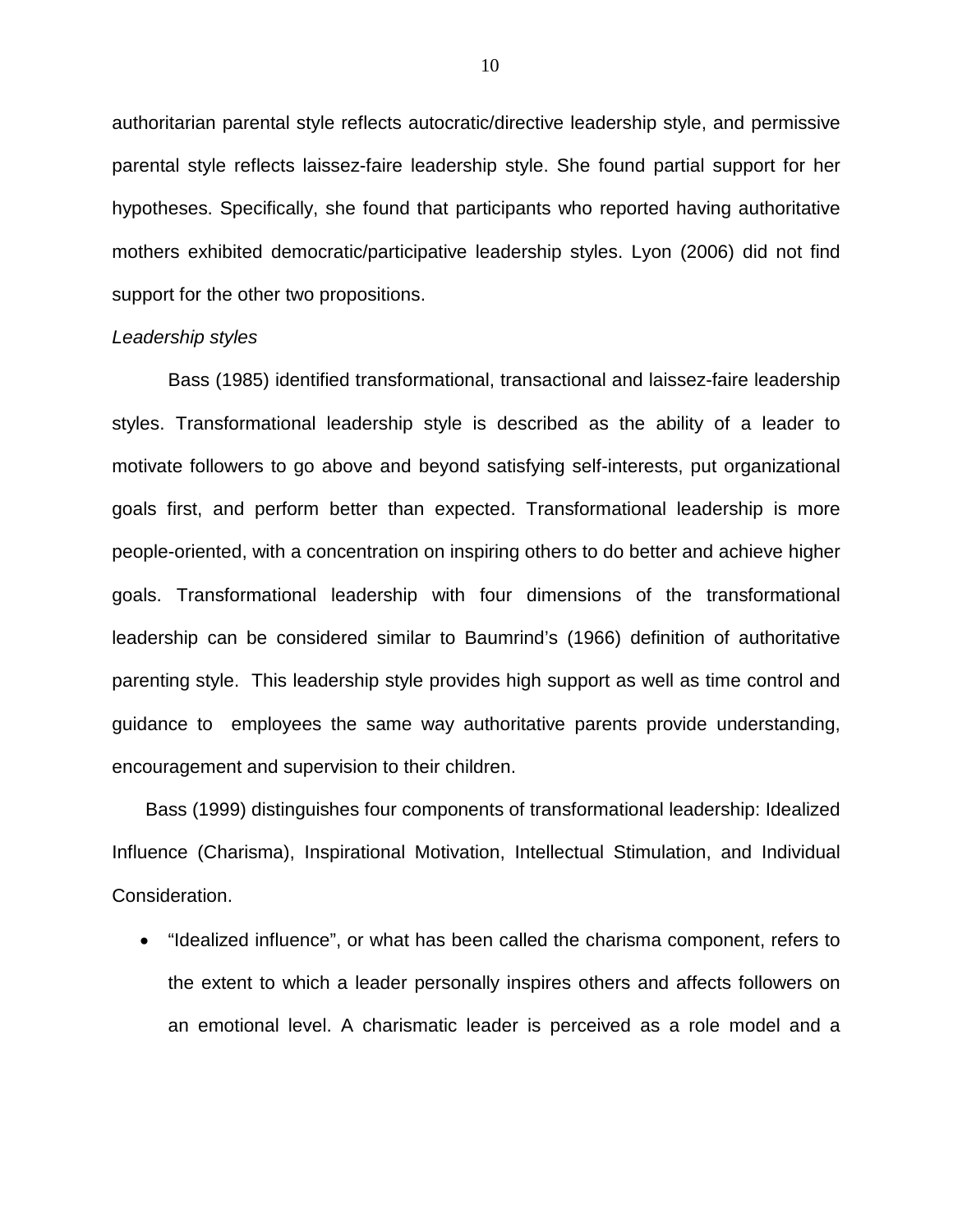"natural born leader", someone who is not afraid to take a stand and has a vision he/she is willing to share with his/her followers.

- "Inspirational motivation" refers to the ability of a transformational leader to introduce a vision, persuade people of its importance, and persuade them to follow the leader towards attaining that goal, regardless of the hardships they may encounter on the way. Inspirational motivation means providing encouragement and optimism for the tasks at hand.
- "Intellectual stimulation" refers to the ability of a leader to challenge followers to be creative and open to new ideas and concepts. Leaders challenge followers to "think outside the box", discover new ways to solve old problems, and promote expression of new ideas.
- "Individualized consideration" refers to the ability of a leader to provide understanding and support. These leaders are good listeners and have a genuine concern for people around them. They are ready to advise, teach and develop their followers on an individualized level (Bass, 1999).

Transactional leadership is described by Bass (1999) in terms of the carrot and stick concept. Followers are rewarded for behaviors that are expected of them and punished or not rewarded when their performance is not up to the expected level. This leadership style is more task-oriented, and leaders maintain control by offering rewards, resources or punishment to their followers. I propose that this leadership style is related to authoritarian parental style. Like authoritarian parents transactional leaders offer high control, but not enough support. They cultivate obedient employees, restrict autonomy and rarely show encouragement. There are three different forms of the transactional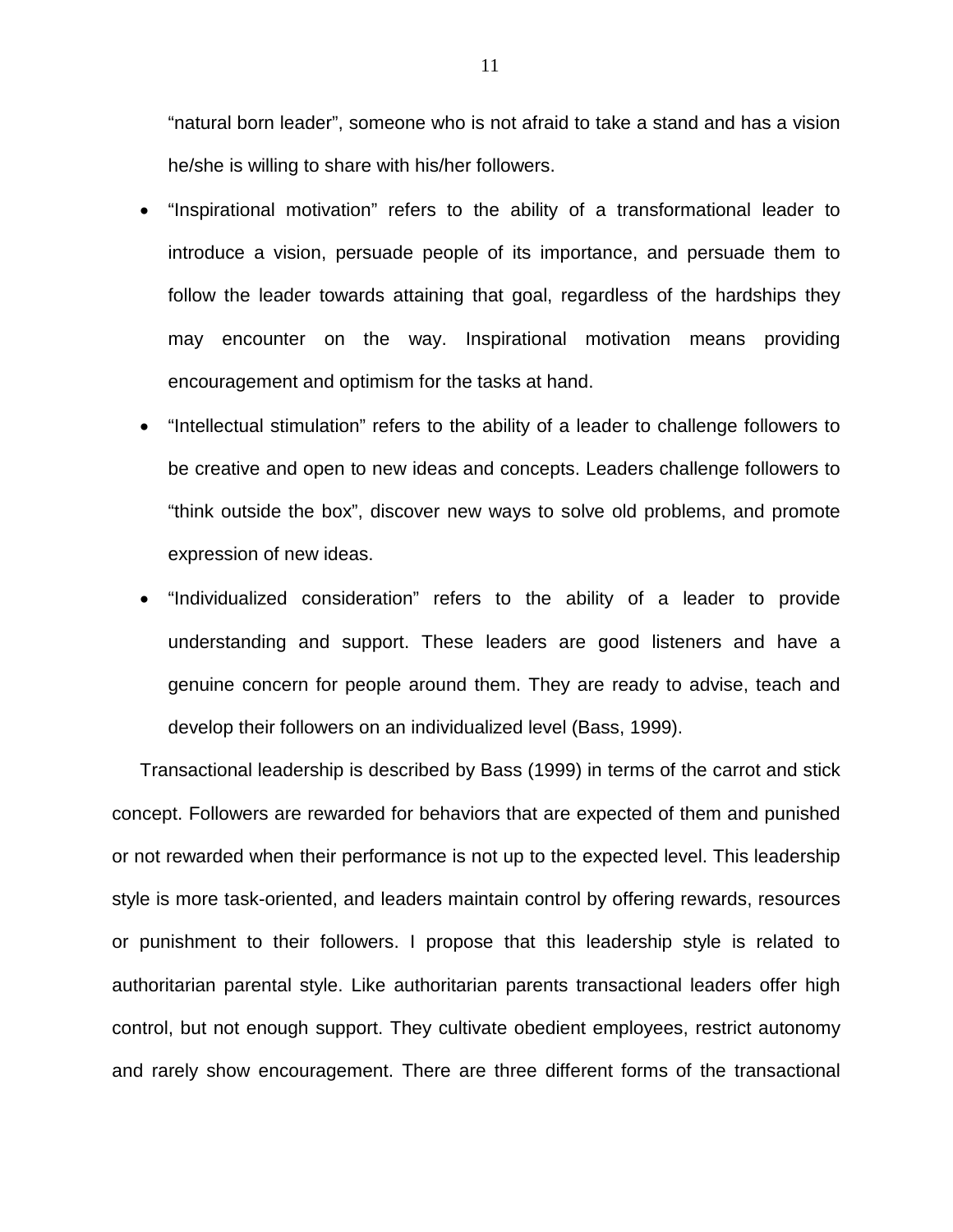leadership style: contingent reward, active management-by-exception, and passive management-by-exception.

- The contingent reward form of transactional leadership refers to leaders conveying their expectations of followers and what actions they need to take to be rewarded for their performance.
- Leaders that supervise day-to-day activities of the followers and offer consistent feedback to increase performance are using the active management-byexception style.
- Transactional leaders that use passive management-by-exception are those who get involved after the behavior that occurs becomes an issue instead of intervening the early staged of the problem. They tend to solve problems as they occur (Bass, 1999).

Laissez-Faire leadership is identified as a leadership style where leaders do not take responsibility for their actions, are often unavailable to their followers, and avoid making executive decisions (Bass, 1999). In this study I hypothesized that this leadership style is related to permissive parenting style and individuals who experience this style in their childhood will be more likely to adopt laissez-faire leadership style. As permissive parents, laissez-faire leaders are inconsistent and show low control over their employees. They are supportive, but have difficulties instilling discipline and provide actionable guidelines.

There has been a scarcity of research linking parenting styles experienced in childhood to leadership styles adopted later in life. The similarity that can be observed between models of parenting styles and models of leadership styles calls for further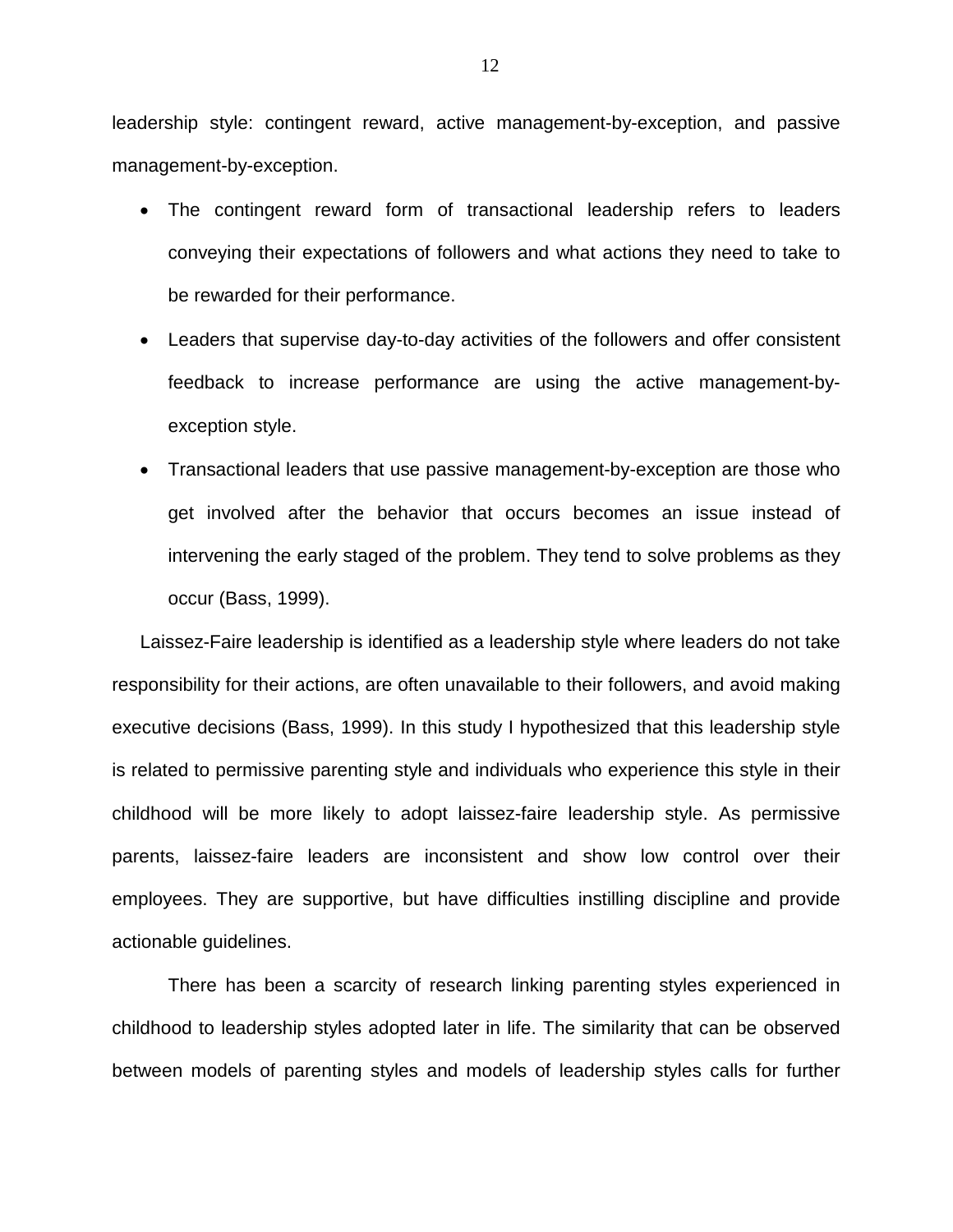investigation of the influence of parenting style on the leadership style in adulthood. In this research, I propose that the parenting leadership style children experience in their early years not only influences attachment style, achievement practices and selfesteem, but it also influences what leadership style they will use in adulthood.

#### Gender Related Issues in Leadership

Eagly and Johnson (1990) proposed two competing ideas about gender differences in leadership. First, they provided the reasoning as to why males and females are not that different in their behavior while in leadership positions. Most organizations have criteria for identifying and selecting leaders with certain characteristics. This perspective suggests that men and women in leadership positions both exhibit leader-like behaviors and the differences between men and women occupying the same position must be minimal. This theory assumes that a leader's goal to be an effective leader will override any gender differences existing between men and women.

Eagly and Johnson's (1990) second argument is built on the hypothesis that there are differences between male and female leaders in both behavior and expectations. They suggest that gender differences are ingrained in each individual and can be traced through traits, temperaments and behaviors. The difference between the sexes is so considerable that neither organizations' selection procedures nor socialization into leadership roles can reduce its effects. Some psychologists suggest that differences in males and females are due to our biological make-up (Wilson, 1975). More recent research also provides evidence for gender differences in brain functioning explaining differences between men and women in behavior and cognitive processing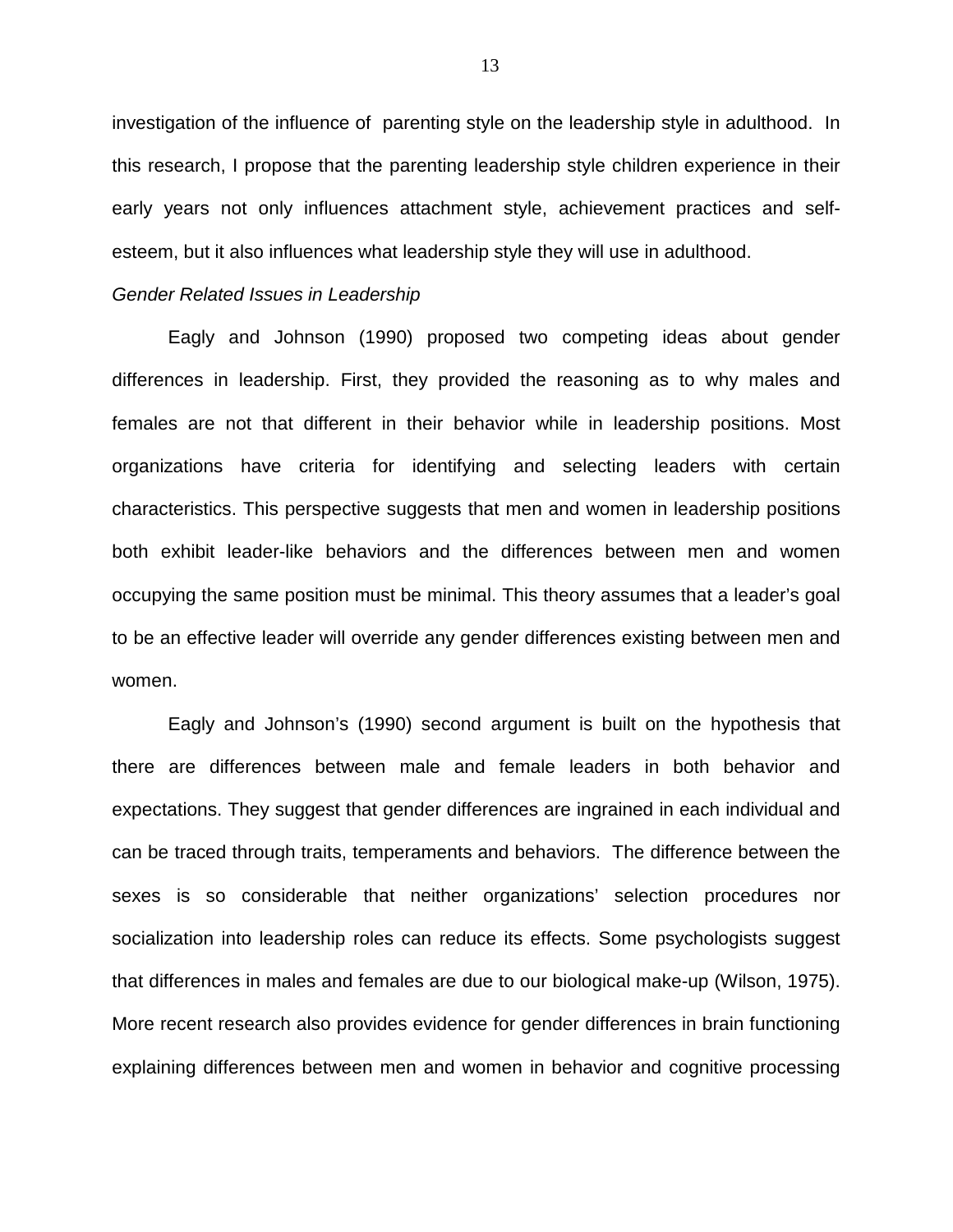(Lawton, 2010; Berenbaum, Blakemore & Beltz, 2011). Other researchers suggest that gender differences in leaders may be due to the fact that boys and girls have different expectations as children; they also play different games while growing up which require different sets of skills and methods of influence (Maccoby, 1988). These findings indicate that gender differences may be so strong that even when occupying a structured leadership role with specific competences, traits and skills, men and women still differ in their leadership styles.

Social psychologists' research on gender differences suggest that stereotypes about gender roles provide a powerful motive to act in congruence with one's role as determined by social expectations (Eagly & Johnson, 1990; Eagly, 2002). The stereotype male is to be aggressive, independent, ambitious, and assertive, while females are expected to be kind, friendly, caring, and warm (Eagly & Johnson, 1990). In their research Cuadrado, Morales and Recio (2008) investigated differences in perceptions of the effectiveness of a leader with the male-stereotypical leadership style versus female-stereotypical leadership style. Interestingly, they identified the malestereotypical leadership style as autocratic with an emphasis on task-orientation, while the female-stereotypical leadership style was described as democratic with an emphasis on personal relationships and consideration for others. They explain these findings by the fact that society today has certain expectations about the behavior of individuals in leadership roles.

These expectations may not be equal across all societies. Williams and Best (1982) hypothesized that the difference in the labor force is the reason why females are seen as less agentic than males and are perceived to have different leadership styles.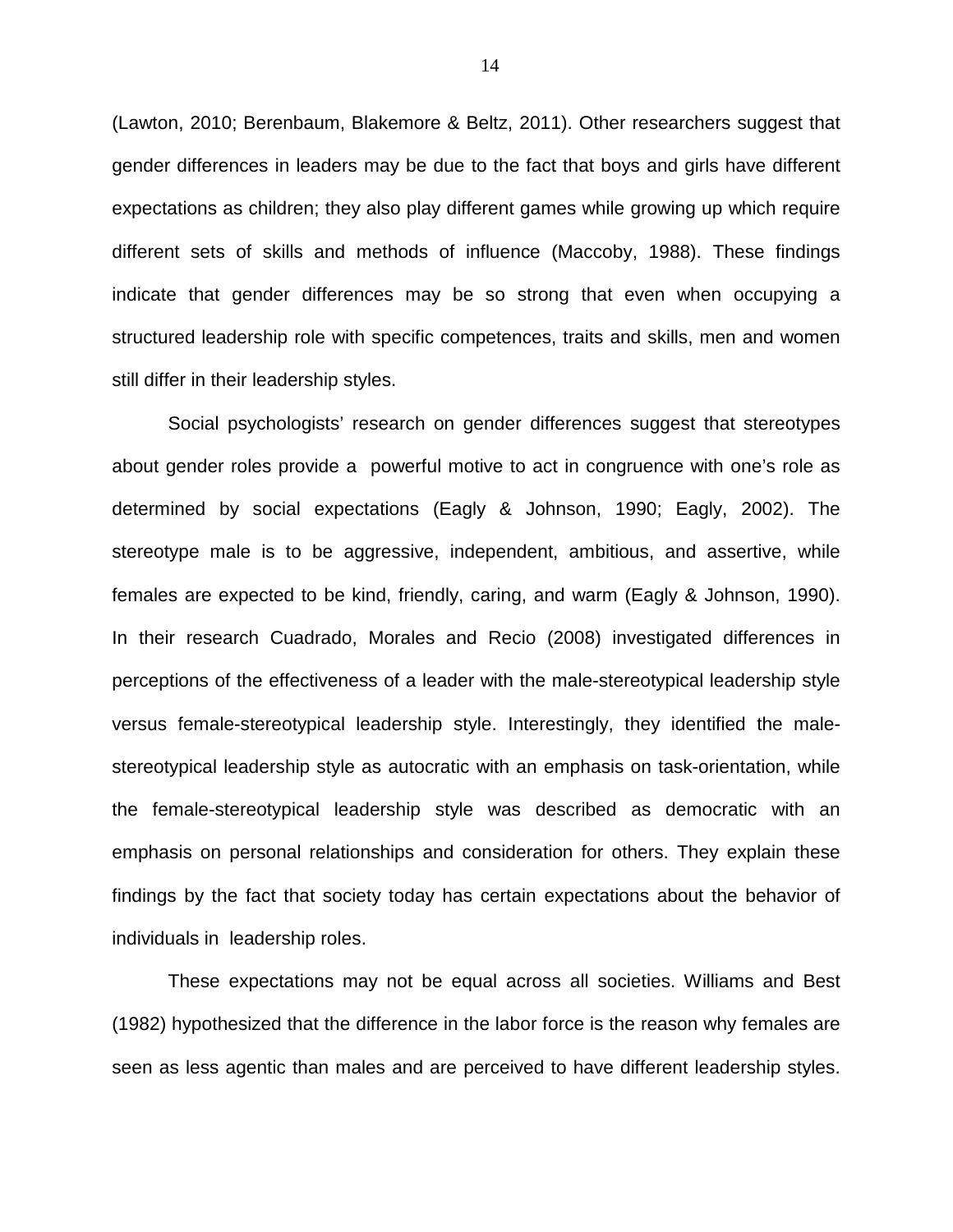Gibson (1995) points out that in 1991 in the United State more that 80% of males were in the labor force while less than 60% of females were working. As reported by U.S. Labor Force Trends Bulletin (Lee & Mather, 2008) the picture did not change drastically in 2008 with females plateauing at 60% and males decreasing to 73% in the labor force, with the number of male workers going down due to "baby boomers" retiring. This inequality suggests that a large number of females prefer to stay home fulfilling their roles as mothers and care takers while the majority of males are away from the house fulfilling their roles as breadwinners.

The picture is not the same across cultures. The Swedish Unit for Equal Opportunity statistics in 1990 stated that 90% of males and 85% of females were employed in Sweden. This may lead to males and females being seen more equal in the workforce with similar leadership styles. However, Gibson's (1995) work on gender differences in leadership styles across the United States, Australia, Sweden, and Norway did not support that hypothesis. Interestingly, females across all four countries emphasized the interaction facilitation dimension as a primary dimension of leadership, while males emphasized the goal setting dimension of leadership. This is congruent with Eagly's (1987) idea of *communal* and *agentic* attributes that are different in males and females. Women are attributed with communal characteristics such as concern for others and being affectionate, helpful and nurturing. Men are attributed with agentic characteristics such as confidence, assertiveness, dominance, and independence. This suggests that even across cultures, males and females are perceived differently when in leadership positions. In the present research I sought to investigate whether mothers and fathers influence their children's leadership style differently.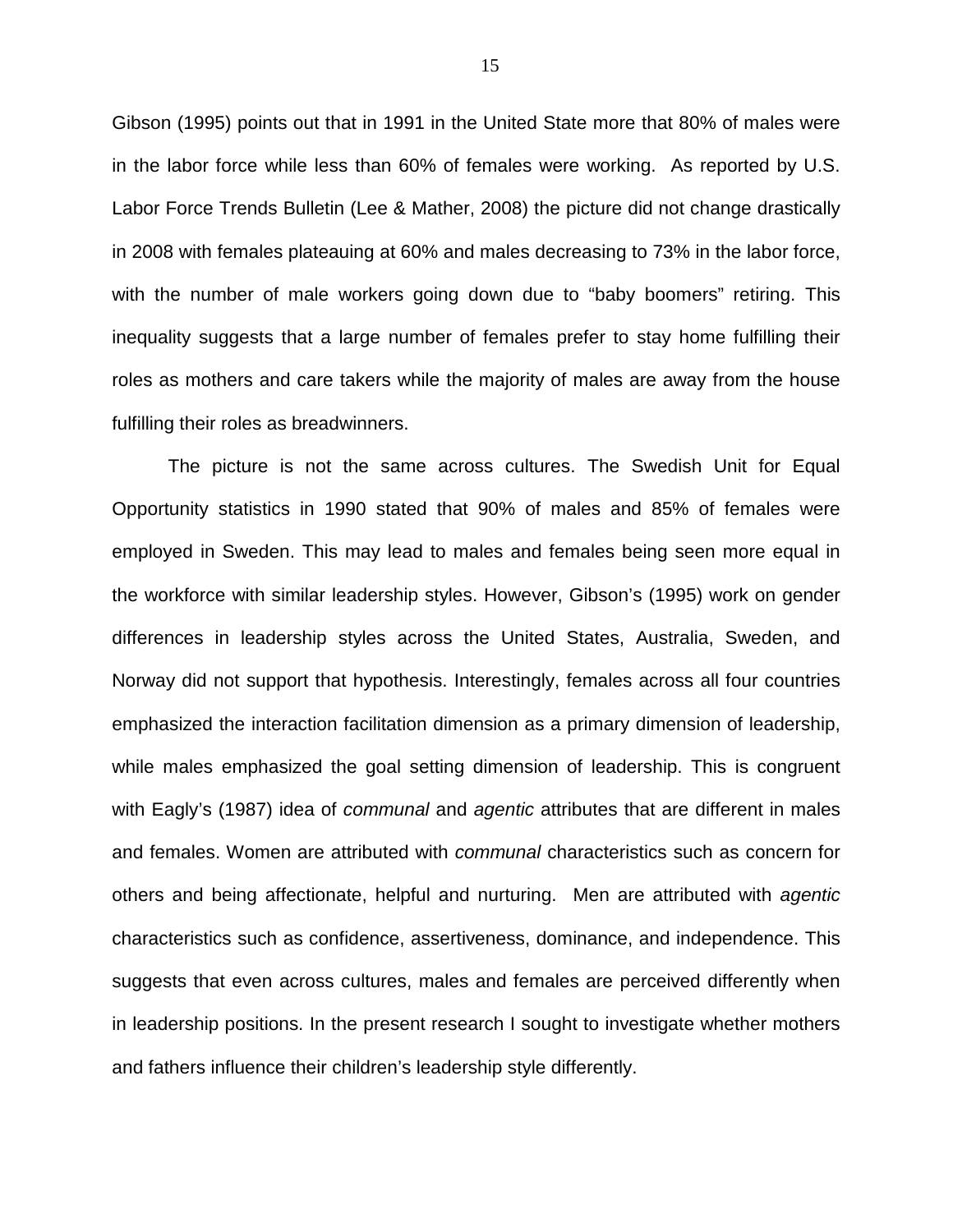Research on the differential influence of mothers' and fathers' parenting styles on their daughters and sons is inconclusive. Some research indicates that there is a difference in the way children of different genders perceive their parents' parental style and the ways it affects them (Hartman & Harris, 1992). Research suggests that mothers and fathers affect the socio-emotional development of children in the early years of development differently (Van Ijzendoorn et al., 1991). Children who show high egoresilience and low ego-under control are reported to have secure mothers. Dismissive fathers are reported to have children that are more aggressive, less social and less timid than children with secure fathers (Van Ijzendoorn et al., 1991).

A literature review of the influence of parents on the leadership style of their children is somewhat contradictory. Hartman and Harris (1992) hypothesized that perceptions of parenting style depends on the gender of the parent and on the gender of the child; therefore, the father-son, father-daughter, mother-son, and motherdaughter dyads would show different effects on children's' leadership styles. Their findings suggest that parents do influence their children differently depending on the gender of the child, but an insufficient sample size did not allow them to look into this issue in more depth. Zacharatos, Barling and Kelloway (2000) found that a mother's leadership style did not significantly influence the adopted leadership styles in adolescents, but they suggest that the main reason for their not being able to find significant results for a mother's leadership style is due to multicollinearity. They suggest that future research should separate perceived parental style by the gender of a parent. Towler (2005), in a study of the emergence of a charismatic leader, found that fathers affect future leadership style to a higher degree than mothers. Lyon's (2006)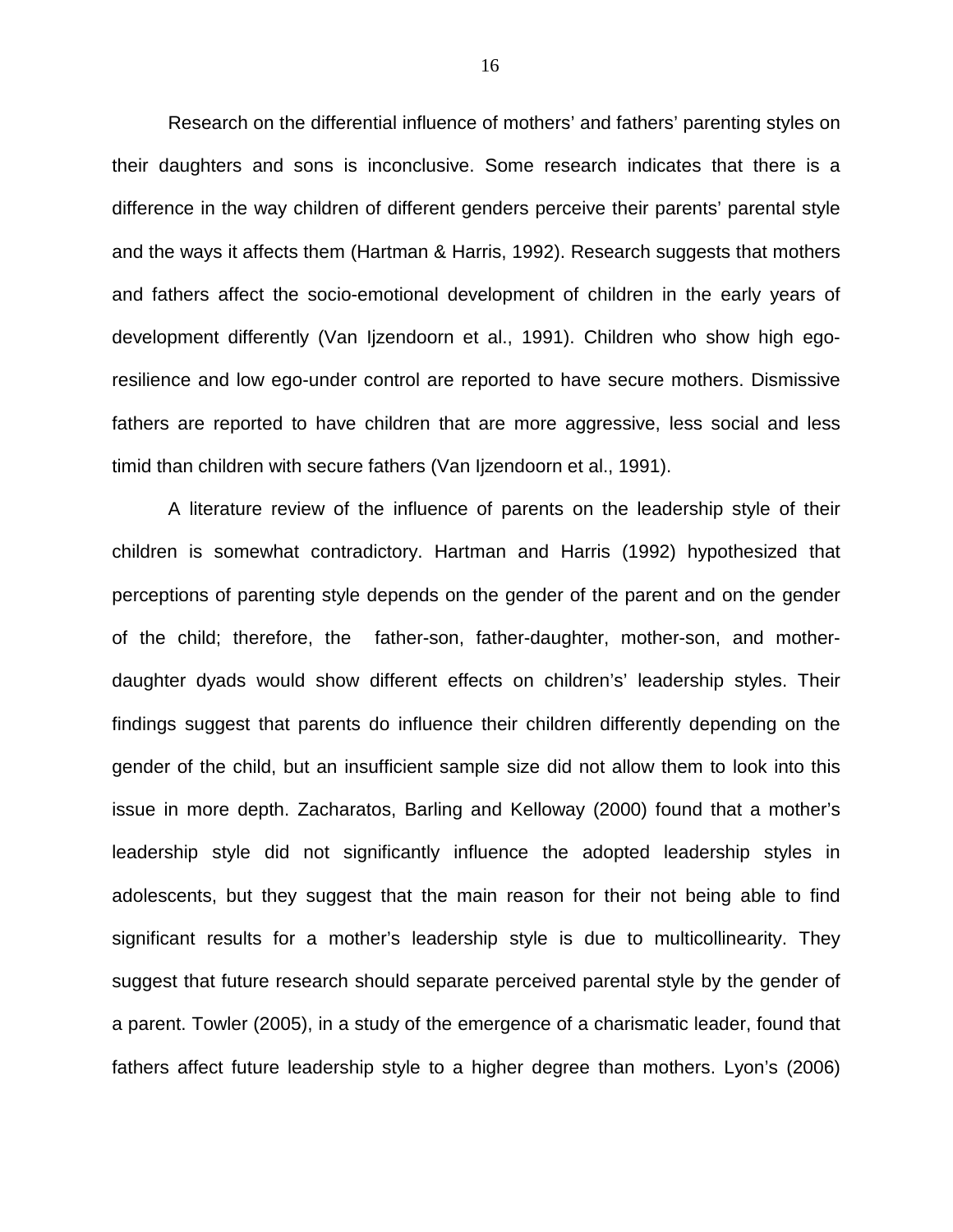results suggest that mothers mostly serve as role models in both relations and task aspects of leadership dimensions for authoritative parenting only. Conrade and Ho (2001) found that mothers and fathers use different parental styles with their daughters and sons. The investigation of father-daughter, mother-daughter, father-son, motherson dyads revealed that daughters perceive their mothers to be more authoritative while sons reported their mothers to be more permissive. At the same time, sons reported their fathers to be more authoritarian.

It is important to note that sixty percent of individuals do not differentiate between their mothers' and fathers' leadership styles and perceive them to be the same (Smetana, 1995). Simons and Conger (2007) reported that parent dyads with the same parenting styles are more frequent than a combination of two different parenting styles for mothers and fathers, suggesting that parents often have the same parenting style. They found that authoritative, uninvolved and indulgent styles were shared by both parents more often than any other combination of parenting styles. The inconsistency of findings and lack of research on this topic calls for further investigation of the relationship between experienced parental style, adopted leadership style, gender of the parent, and gender of the child.

In the present study I addressed respondents' perceptions of their father's and mother's parenting styles during their childhood and whether they are related to the leadership style they select in adolescence. Hartman and Harris (1992) found that children's perceptions of their parents' parenting styles do not always match the parenting styles parents report about themselves. They also found that there is a higher correlation between individuals' perceived parental styles and their own styles than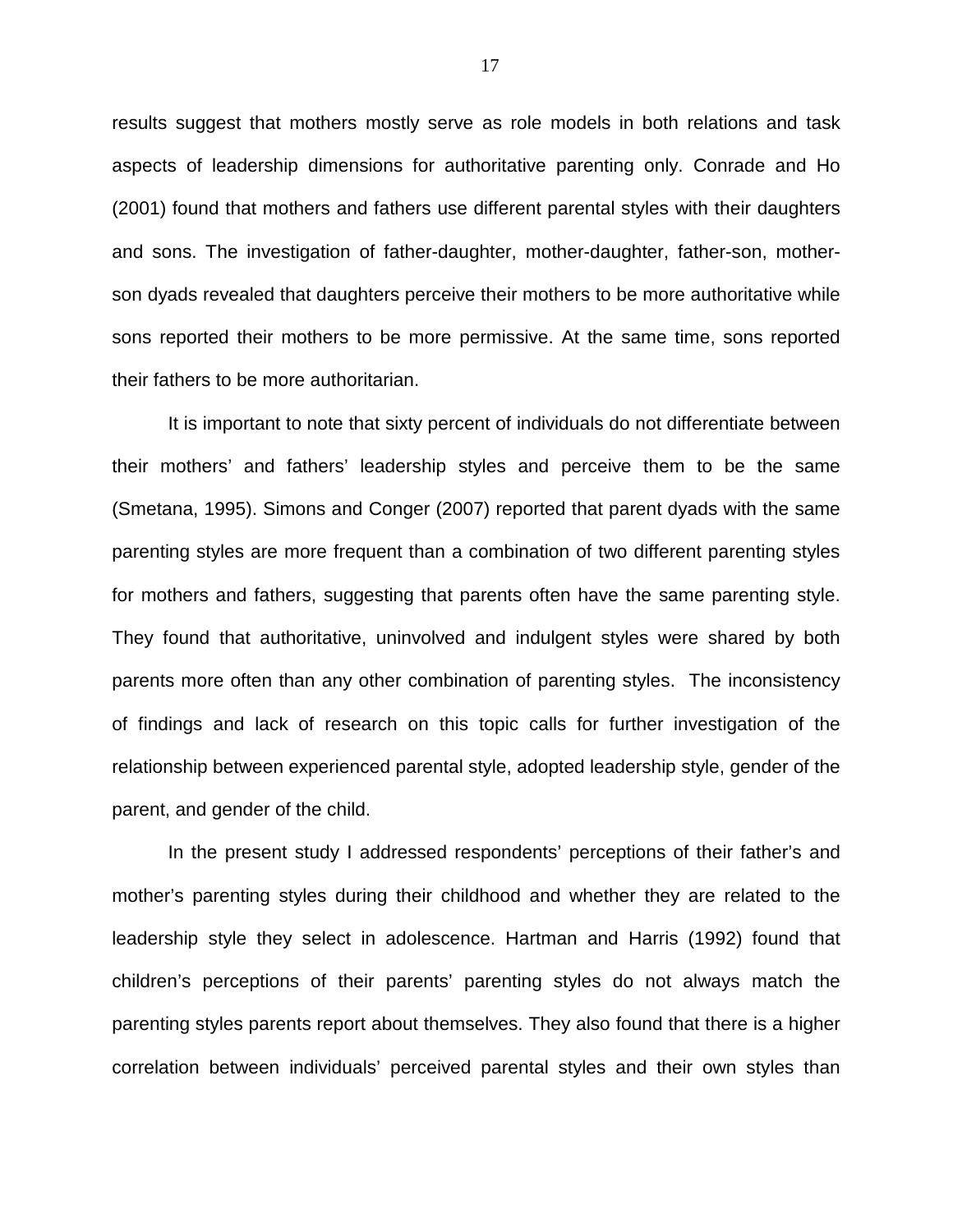parents' reported styles and individuals' reported styles. These findings suggest that perceptions of parenting style by children are more important than actual parenting styles reported by parents. Therefore, for the goals of the present research, asking participants about their parents' parenting style is a valid measure of parenting style experienced in childhood.

Consistent with Eagly and Johnson's (1990) argument about the importance of being an effective leader, the goal of the present study is to investigate the influence of the gender of parents and children on future leadership style when one parent is perceived as more effective. I also seek to investigate whether individuals are influenced more by the parenting style of the parent who they perceive to be most effective, especially when both participant and the parent are of the same gender. Participants were given an opportunity to fill out surveys about both parents, and identify the most effective parent as a part of demographics question.

Hypothesis 1a: Perceiving the effective parent as authoritative is related to adopting a transformational leadership style in adulthood.

Hypothesis 1b: Perceiving the effective parent as authoritarian is related to adopting a transactional leadership style in adulthood.

Hypothesis 1c: Perceiving the effective parent as permissive is related to adopting a laissez-faire leadership style in adulthood.

Hypothesis 2: The effect of Hypothesis 1 is magnified when the participant and parent identified as the most effective are the same gender.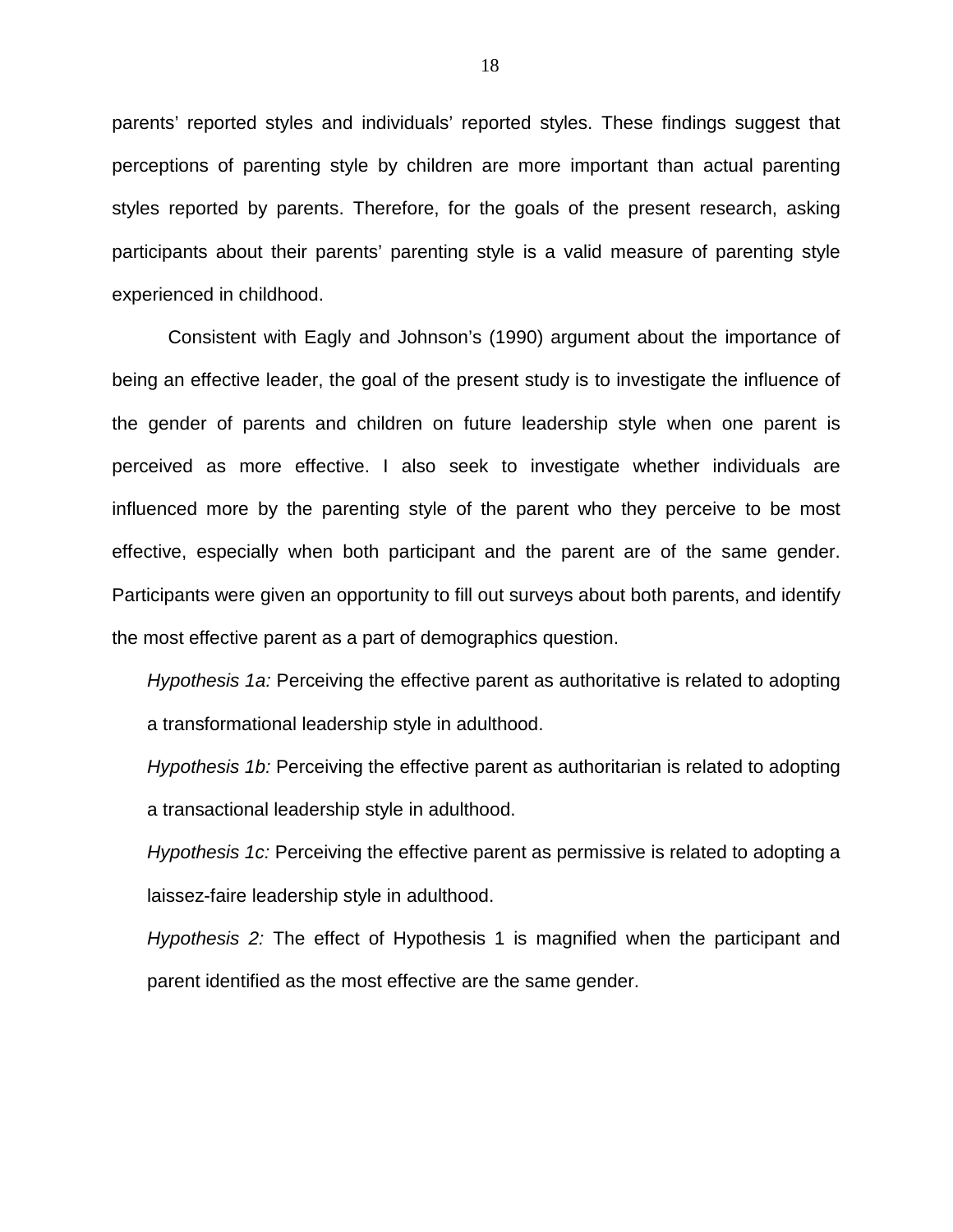#### **CHAPTER 2**

#### METHOD

#### **Participants**

 The sample consisted of Amazon Mechanical Turk workers (Mturk; n=317). Mturk is an online survey provider where individuals are paid to take online surveys. In order to participate in the study, participants had to have occupied a leadership position for at least 6 months and have lived in a two-parent household until the age of 18. Each participant was paid \$1 for participating in the survey. Original data collection utilized undergraduate students at a large Midwestern university and Mturk workers. The first wave of data collection had to be dismissed due to omission of one of the key questions in the survey, "Which parent do you believe to be the most effective leader". The second data collection included Mturk workers only. Data from 23 participants were deleted due to inadequate responses, which involved taking less than 9 minutes to complete the survey. The survey was estimated to take 18 minutes on average as projected by the survey host, Survey Gizmo. In addition, 22 participants were excluded from further analyses for not being raised by both parents ( $n = 19$ ) and for answering one value for all the surveys (n = 3). Participants were 25 to 34 years old (40%), male (51.8%) 72.8% were Caucasian/White, 75% had participated in leadership training programs in their career, 87.5% were from the United States and 7.7% were from India (see Tables 1, 2, and 3). Supervisory positions included retail management, business owners, restaurant management, shift supervisors, and team leaders.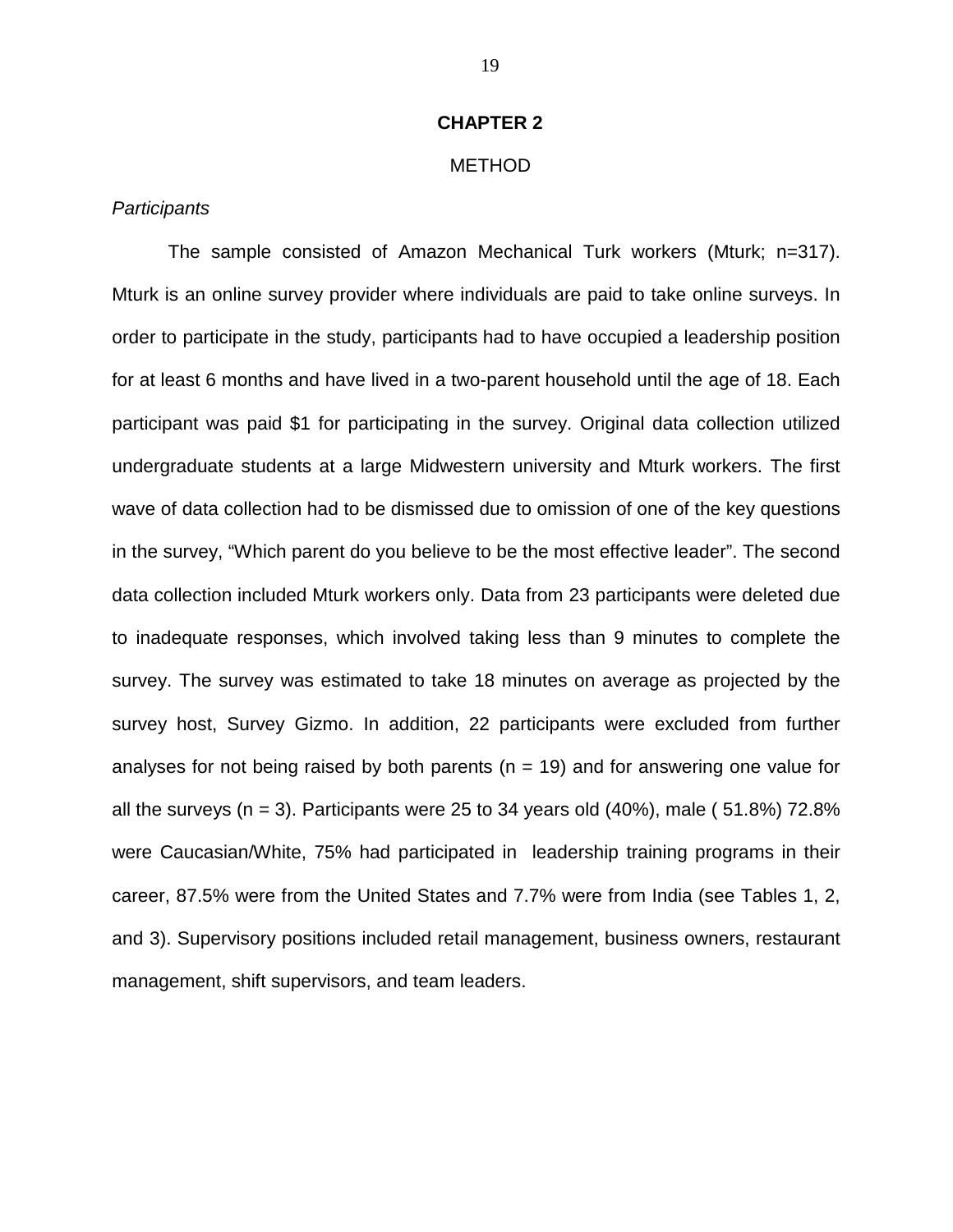#### **Measures**

Two established questionnaires were used in this study: the Multifactor Leadership Questionnaire (MLQ) and the Parental Authority Questionnaire (PAQ). The MLQ is a well- developed measurement tool with high validity and reliability in measuring leadership styles (Bass & Avolio, 1995). The PAQ instrument has been found to have a considerable level of reliability and validity in measuring parenting styles and has been recommended for use in assessing both mothers' and fathers' parenting styles for adults of various ages (Buri, 1989). The effectiveness of perceived parental leadership styles was included among the demographic questions.

#### Multifactor Leadership Questionnaire (MLQ).

 The MLQ-6 is an adapted version of the original MLQ, which was developed by Bass and Avolio (1992) and consists of 21 items and measures seven dimensions of leadership including: idealized influence, inspirational motivation, intellectual stimulation, individualized consideration, contingent reward, active management-by-exception, passive management-by-exception, and laissez-faire leadership. The MLQ-6 consists of items like "I enable others to think about old problems in new ways" and "Whatever others want to do is O.K. with me", using a six-point Likert-type scale ranging from "not at all" (0) to "always" (5). The reliability estimates for the MLQ were as follows: .89 for transformational leadership, .67 for transactional leadership, and .57 for laissez-fair leadership styles. Low alpha coefficients for transactional and laissez-fair dimensions are somewhat expected and are higher than estimated in previous research (Den Hartog, Van Muijen & Koopman, 1997). Transformational and transactional leadership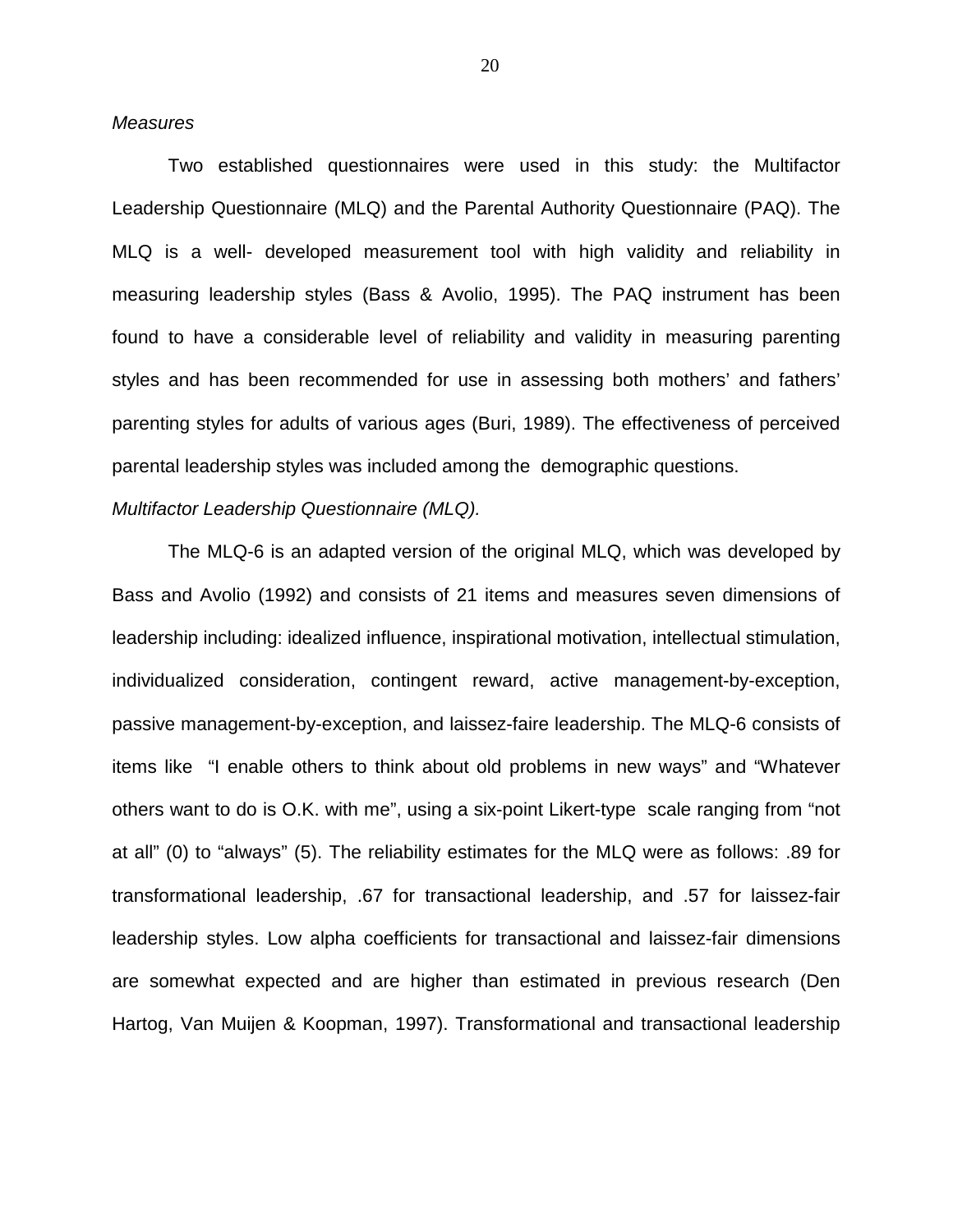styles were correlated at .73, which is consistent with prior research (Judge & Piccolo, 2004; Avolio, Bass & Jung, 1999)

#### Parental Authority Questionnaire (PAQ).

The PAQ consists of 30 items that measure authoritative, authoritarian, and permissive parenting styles using a five-point Likert scale ranging from "strongly disagree" (1) to "strongly agree" (5). Sample items include "As I was growing up my father/mother would get very upset if I tried to disagree with him/her" and "As I was growing up my father/mother did not direct the behaviors, activities, and desires of the children in the family" (Buri, 1989). Participants filled out the questionnaire twice: once describing their father's parenting style and once describing their mother's parenting style. In order to be classified as authoritative, authoritarian or permissive, responses were transformed into z scores and had to be above the mean and at least one-half standard deviation above other scores to be identified as exhibiting one of the parenting styles (Smetana, 1995). In the present sample 46 mothers and 37 fathers were not identified as having one dominant parenting style. In the demographics section of the survey each participant identified which parent they believed had the most effective parenting style. An "effective parent" category was created that included the parenting style of the parent identified as most effective, regardless of gender. In the present sample 234 participants identified their parents as effective with one dominant parenting style.

 Another procedure for classifying participants' parents into one dominant category was used: the highest score on the parenting dimension (authoritative, authoritarian, and laissez-fair) was identified, and a parent was placed in the category if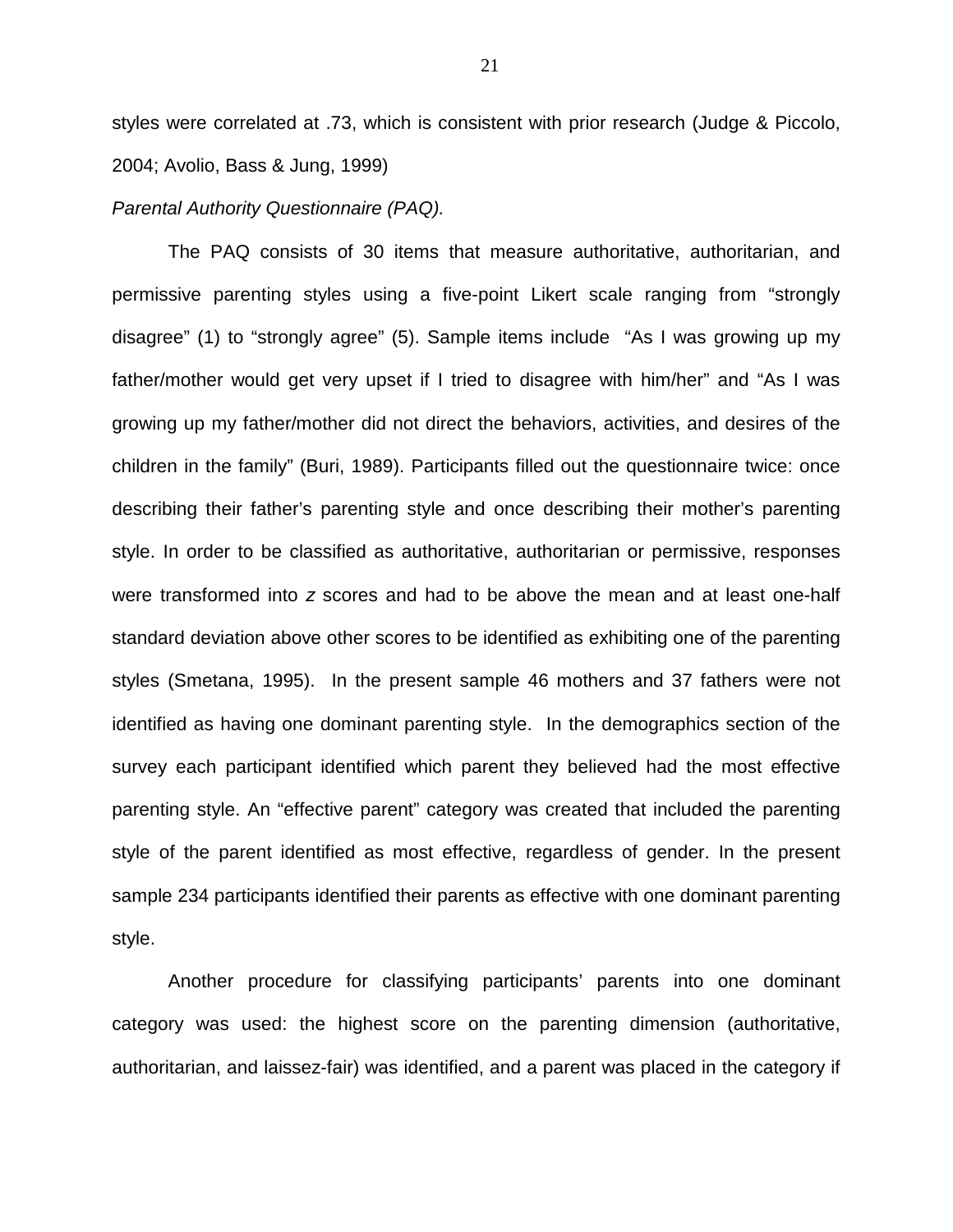they had the highest score on that dimension (.3 higher than other scores.) This method did not produce significant results, so the classification procedure outlined by Smetana (1995) was followed for this study.

 One issue with asking participants to fill out questionnaires about their parents is it requires them to recall information from their past. There is a sound concern that data collected based on recall might not represent actual information about actual behavior. Several researchers, however, argue that retrospective data is valid as long as the measures that are used to collect the retrospective data are valid and reliable (Miller, Cardinal & Glick, 1997). Adults have extensive knowledge of this construct due to years of experience with their parents. Unless the researchers are attempting to measure precise estimations, such as how often an event occurred and the exact date of the event, the information collected that requires recall is considered valid and reliable (Henry et al., 1994). In order to focus a participant's attention on a particular parent while completing the PAQ, participants were asked to write a paragraph about their father and mother separately before completing the scale for each. Participants were asked to describe in three to five sentences a typical morning routine for their father and mother prior to filling out a scale for each parent.

#### Procedure

 Participants were asked to complete two online questionnaires including the MLQ and PAQ for both parents separately. Instructions for the PAQ asked participants to think about their mother and then about their father while filling out the questionnaire describing each parent's parenting style.

#### Analyses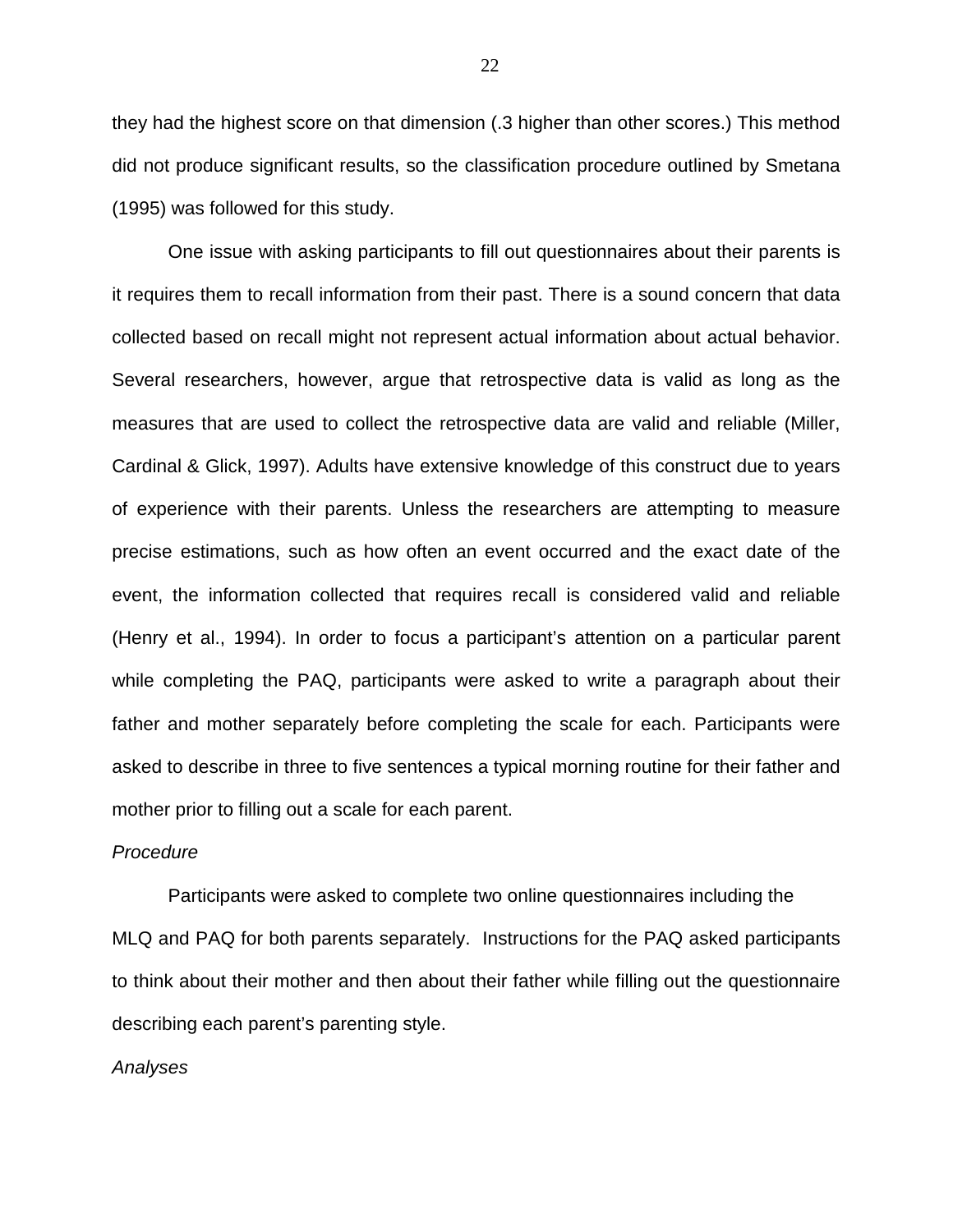Hypothesis 1: Multivariate analysis of variance (MANOVA) was used to investigate the relationship between parenting style perceived as effective and leadership style adopted in the adulthood. This analysis is especially appropriate when dependent variables are related. The independent variables "parenting styles" are categorical variables. The three dependent variables are continuous: transformational, transactional, and laissez-faire leadership styles. The data were examined for the multivariate normality, outliers, linearity, homoscedasticity, and homogeneity of variance matrices using Box's M procedure and were identified as normally distributed.

 The analysis was set up as follows: authoritative, authoritarian or laissez-faire fathers and mothers of the participants that were identified as effective were placed into one of these three categories: effective authoritative, effective authoritarian and effective permissive. Categorical variables were entered in MANOVA to investigate the relationship between parenting styles and leadership styles: transformational, transactional and laissez-faire. Post-hoc analysis was used to test for all possible comparisons using the Bonferoni adjustment to control for Type I error.

Hypothesis 2: The second step of the study investigated the influence of perception on the effectiveness of parenting style and the gender of the parent together. Three separate ANOVAs were conducted for each leadership style. The parenting styles of the parents identified as the most effective were entered as the independent variable, with a variable that represents a match or mismatch between the gender of the parent nominated as most effective and the participant, and also the interaction between effective parenting style and a match or no-match with the gender of the parent. Posthoc analysis was used to test for all possible comparisons using the Bonferoni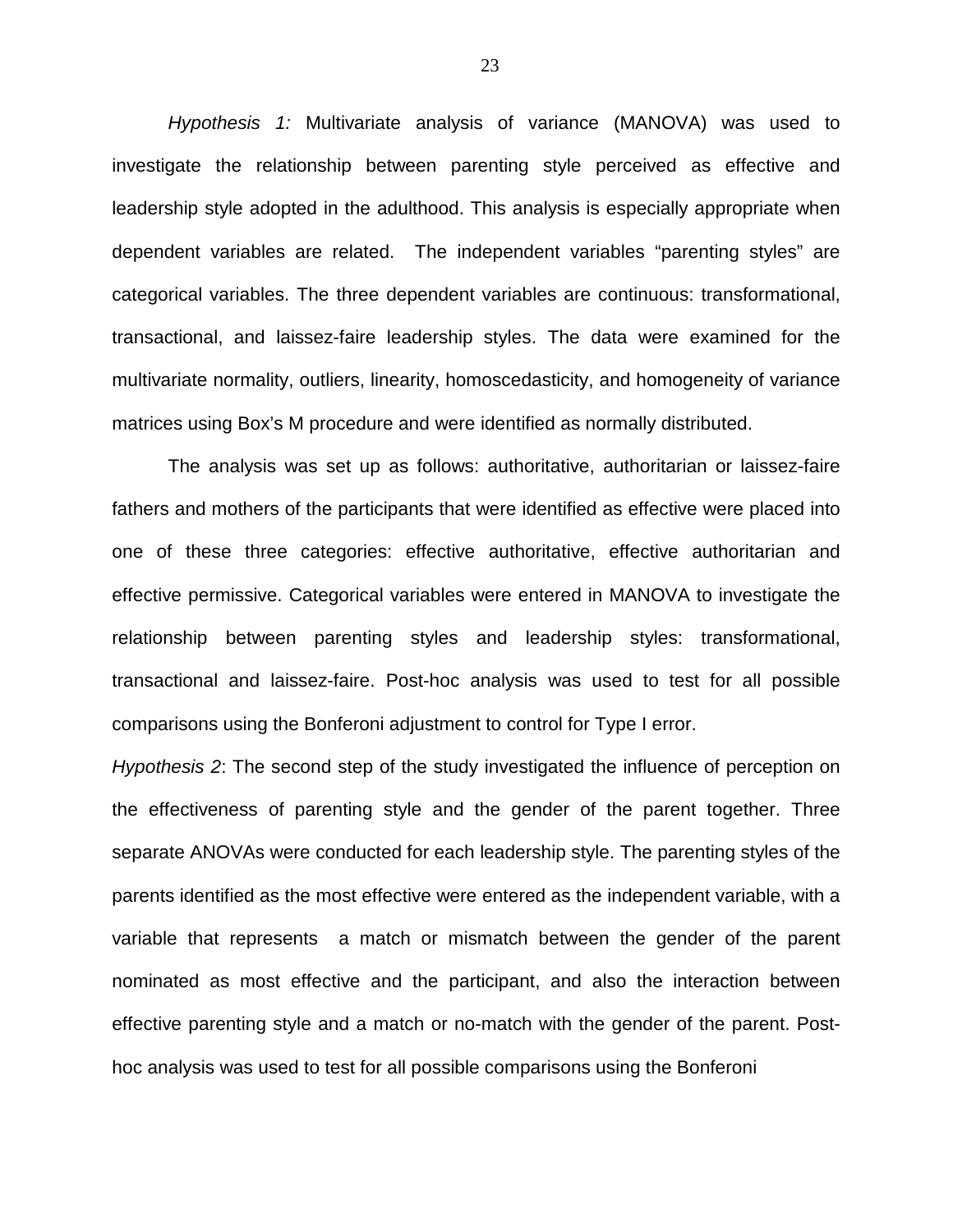adjustment to control for Type I errors.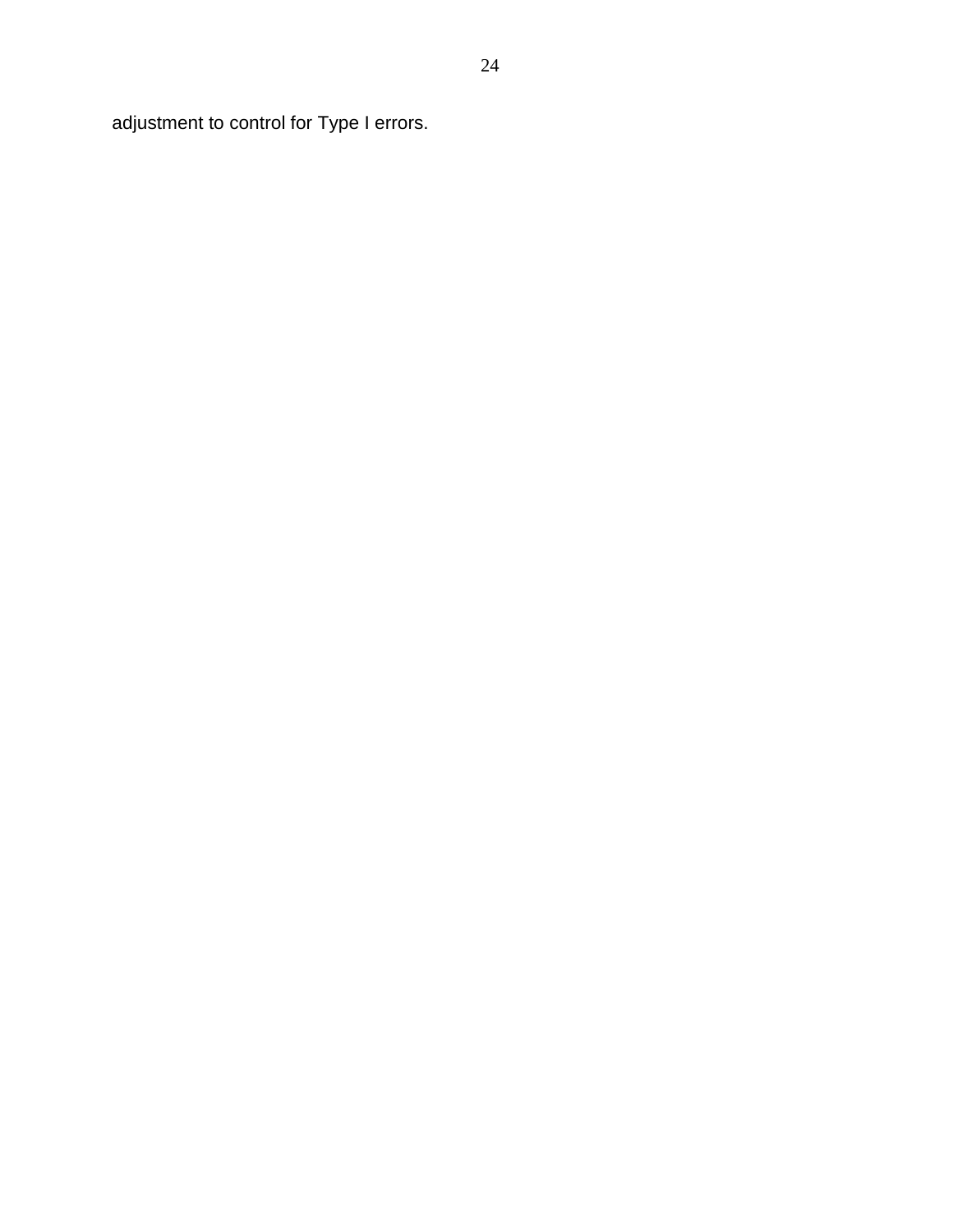#### **CHAPTER 3**

#### RESULTS

#### Hypothesis 1

Table 4 provides descriptive statistics and Table 5 provides correlations. A 3 x 3 between-subjects MANOVA was performed to compare the influence of three effective parenting styles (authoritarian, authoritative and permissive) on three leadership styles: transformational, transactional and laissez-faire (see Table 6). The analysis produced an overall significant result with Pillai's Trace = .08,  $F(6,460) = 3.41$ ,  $p < .01$  Subsequent tests of between subjects effects revealed that Hypothesis 1a was not supported. Perceiving effective parents as authoritative was not related to adopting a transformational leadership style in adulthood  $F(2,234) = .28$ ,  $p = .76$ . Hypothesis 1b was also not supported as perceiving an effective parent as authoritarian was not related to adopting a transactional leadership style in adulthood  $F(2, 234) = 2.46$ ,  $p =$ .09. In contrast, Hypothesis 1c was supported; perceiving effective parents as permissive was related to adopting a laissez-faire leadership style in adulthood but not to adopting a transformational or transactional leadership style in adulthood  $F(2, 234) =$ 5.55,  $p < 0.01$ . The post-hoc analysis indicated participants who described their parents as permissive were more likely to report a laissez-faire leadership style than participants that indicated their parents had an authoritarian parenting style  $F(2,234) = 2.56$ ,  $p =$ .006 or authoritative parenting style  $F(2,234) = 2.195$ ,  $p = .021$ . Means and standard deviations are presented in Table 7.

Hypothesis 2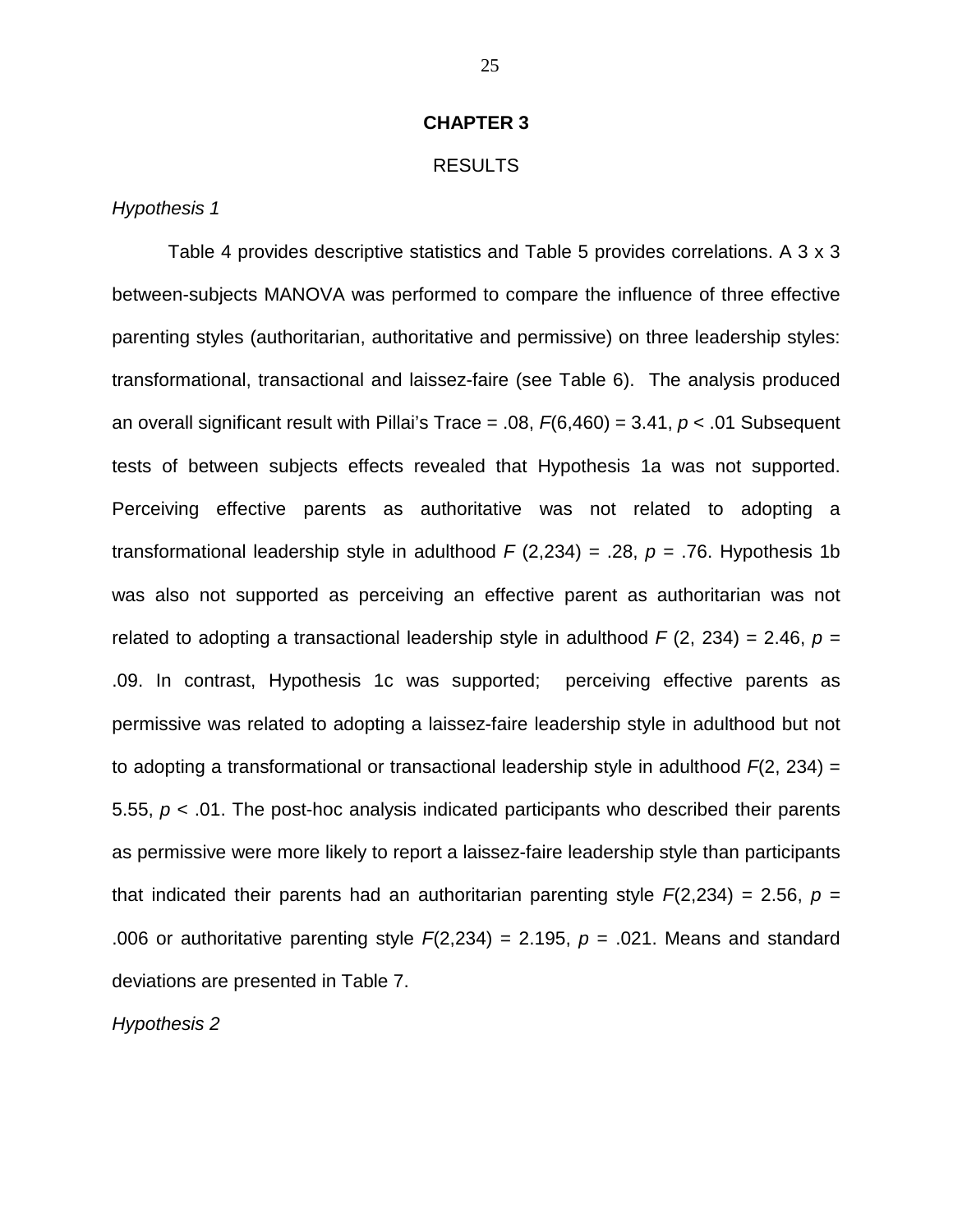Three separate two-way ANOVAs were performed to investigate the relationship between the gender of the participants and that of the parent each perceived as more effective. Match or no match between the gender of the participant and that the parent identified as most effective, effective parenting style, and the interaction of the two were entered in the analysis. Out of 272 participants, only 129 were identified as a match between gender of the participant and gender of the parent perceived as effective. Hypothesis 2 was not supported for transformational leadership as there was no relationship found between the gender of the participant and gender of the parent perceived as effective on reported transformational style  $F(2, 228) = .09$ ,  $p = .95$  (see Table 8). Hypothesis 2 was also not supported for transactional leadership as there was no relationship found between the gender of the participant and gender of the parent perceived as effective on reported transactional style  $F(2, 228) = .07$ ,  $p = .96$  (see Table 8). Hypothesis 2 was again not supported for laissez-faire leadership style as there was no relationship found between the gender of the participant and gender of the parent perceived as effective on reported transactional style  $F(2, 228) = .21$ ,  $p = .82$  (see Table 10). However, the main effect of permissive parenting style was significant  $F(2,228) =$ 5.35,  $p = 0.005$ , indicating that participants who nominate permissive parents to be effective are likely to adopt a laissez-faire leadership style, which is consistent with results from testing Hypothesis 1.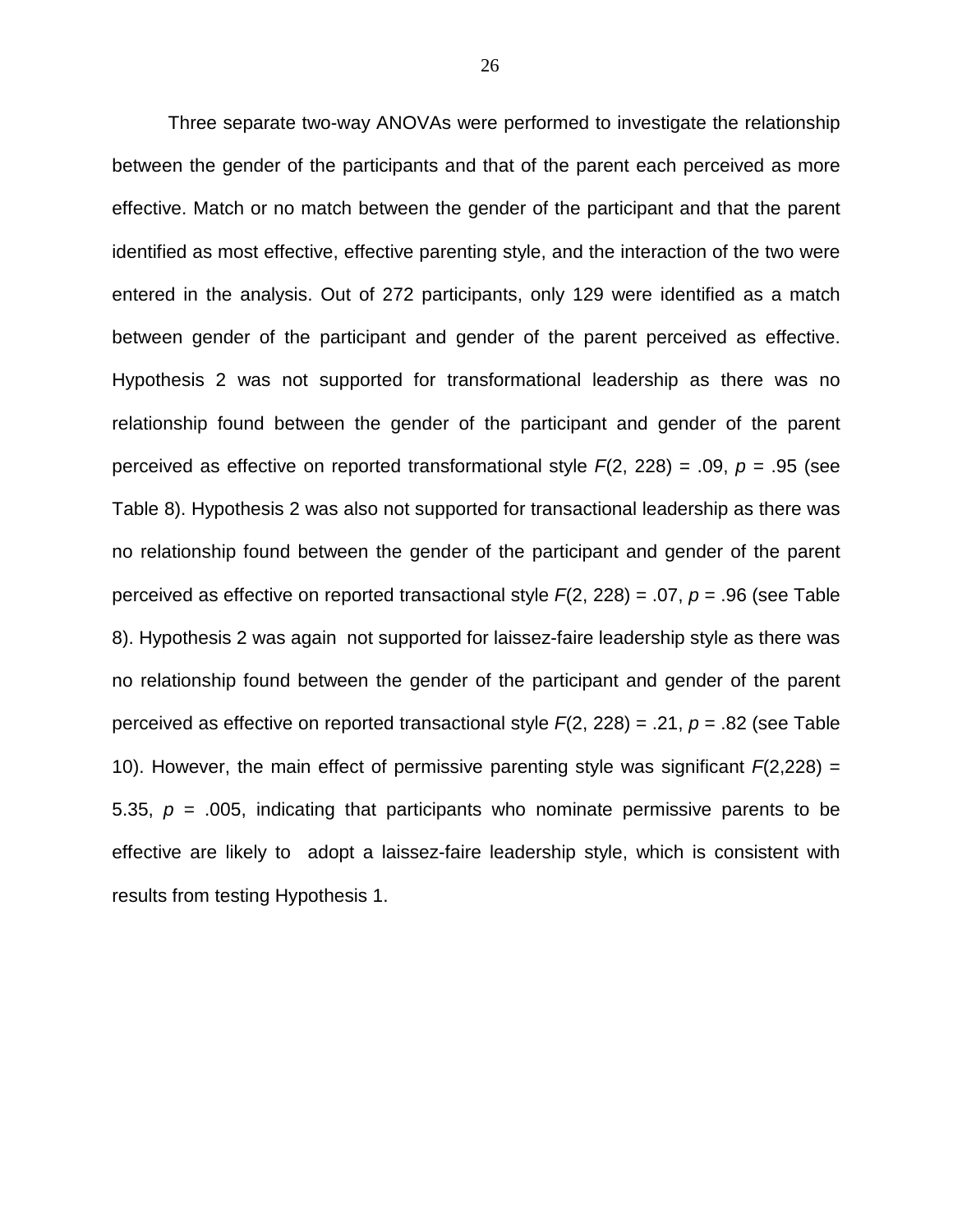#### **CHAPTER 4**

#### **DISCUSSION**

The main goal of the proposed study was to examine the relationship between parenting styles experienced during childhood and leadership styles adopted in adulthood. Extant research has examined the influence of parents on leadership behavior (Avolio, Rotundo & Walumbwa, 2009; Zacharatos, Barling & Kelloway, 2000; Hartman & Harris, 1992). The present study builds upon previous research by establishing a direct link between parenting style and leadership style.

Organizations can benefit from this knowledge in at least two ways. Bio-data information about one's most influential parent during upbringing could be useful in predicting a prospective employee's leadership style, and understanding who influences the leadership style people select and adopt as their own will benefit employment selection procedures (Avolio, Rotundo, & Walumbwa, 2009). It was proposed that participants who recall parents demonstrating an authoritarian style of parenting and perceive that style as most effective are more likely to report having a transactional leadership style themselves. Participants who recall parents having an authoritative style of parenting and perceive it as most effective are more likely to report themselves as having a transformational leadership style, and participants who recall their parents to have a permissive parenting style and perceive it as most effective are more likely to report having a laissez-faire leadership style themselves.

The hypothesis I was partially supported, such that participants who reported their permissive parents to be most effective also identified themselves as having laissezfaire leadership style. This suggests that individuals who have been raised with a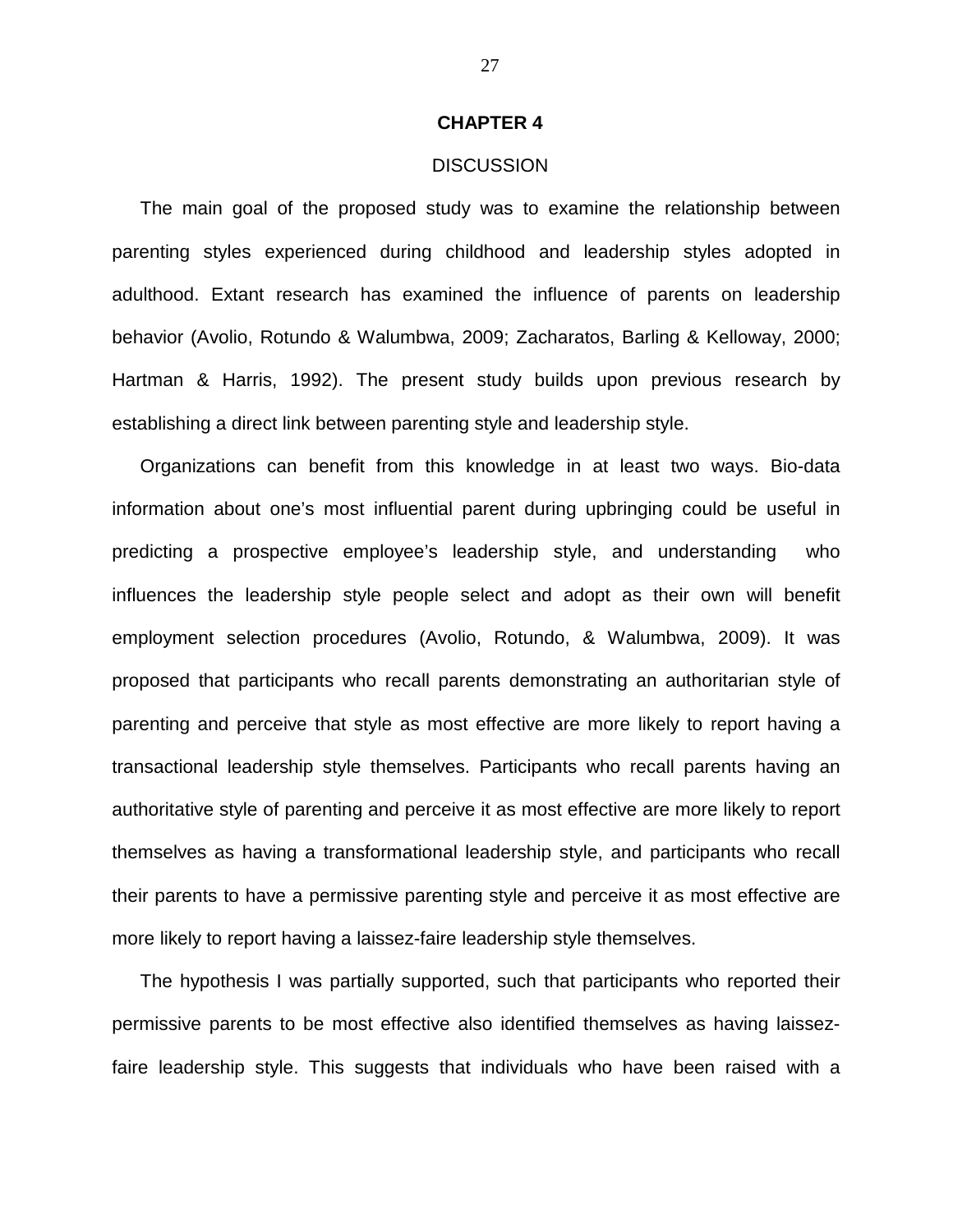permissive parenting style and perceive that to be most effective are likely adopt a laissez-faire leadership style in adulthood. These findings provide partial support for social learning theory which suggests that we tend to mold our behavior after a person we perceive to be a model (Bandura, 1969).

The present study finding that authoritative parenting does not lead to transformational leadership was somewhat unexpected since previous research suggests that there is a link between authoritative parenting and transformational leadership styles (Ferguson et al., 2006; Zacharatos et al., 2000). One potential explanation is the high correlation between transformational and transactional leadership styles (.73). Transformational and transactional leadership styles are not mutually exclusive and individuals who are transformational are also transactional (Bass, 1999). It is possible that results were not significant due to the multicollinearity problem.

Another possible explanation can be found in Popper and Mayseless's (2003) vast review of the parenting literature as it relates to future leadership styles. They propose that transformational leaders are like "good parents" because they motivate, direct, and support their follower. A closer evaluation of their description of the "good parent" and transformational leaders reveals great emphasis on freedom and autonomy, which is a key component of laissez-faire leadership style and permissive parenting style. It is understandable that an individual who grew up with parents who allowed him/her freedom to explore, provided opportunity to learn, and trusted them with their autonomy would perceive this style to be the most effective and apply the same style with his/her followers. It is conceivable that they believe in their followers, give them an opportunity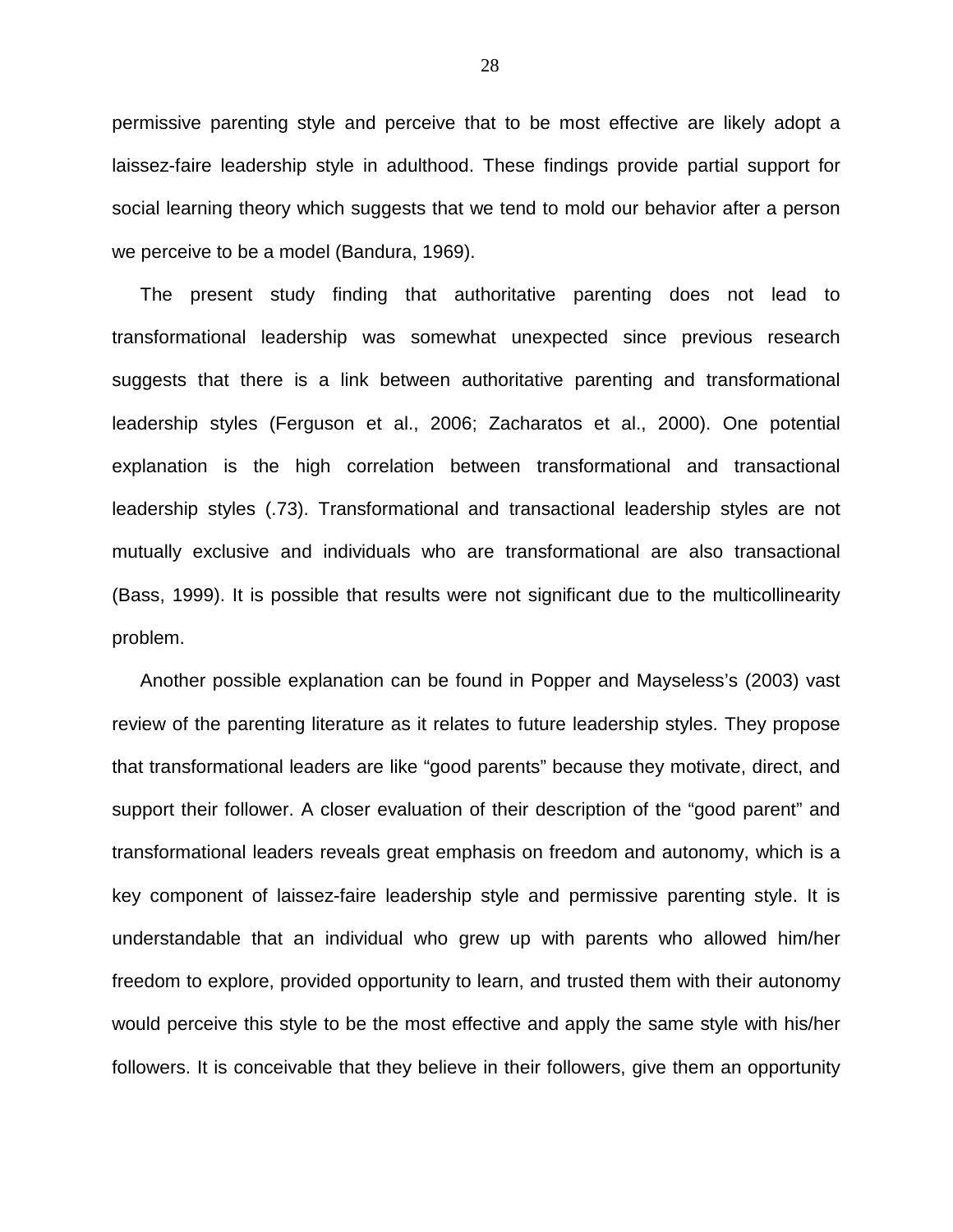to learn from challenging experiences, and provide them with what they believe their parents provided for them growing up: trust and autonomy at work. The other emphasis in Popper and Mayseless's conceptualization of "good parenting" is made on setting limitations and discipline, which is a major part of both authoritative and authoritarian parenting styles and did not produce significant results in the present study. Providing direction, setting goals, and keeping people accountable can be seen as dictatorial with the current trend towards democracy, and an unequal partnership in a family or prescribed work structure are often seen as negative and undesirable (Ferguson et al., 2006).

Second, the present study proposed that the influence of the parent identified as most effective would be magnified when the participant and the parent are of the same gender. No relationship was found between the gender of the participant and that of the parent perceived as effective regarding reported leadership style. Interestingly, the majority of male participants identified their mothers to be a better parent but their fathers to have better leadership skills. Female participants also nominated their mothers as having A better parenting style but nominated an equivalent number of fathers and mothers to have the more effective leadership styles. This may be due to the fact that male participants had a clear distinction of what parenting and leadership styles are like and that one does not influence the other. Another explanation may be that male participants endorse a societal view of men as leaders and their bias toward female leaders is responsible for nominating their fathers to be more effective although they have adapted their mother's parenting style (Eagly & Karau, 2002).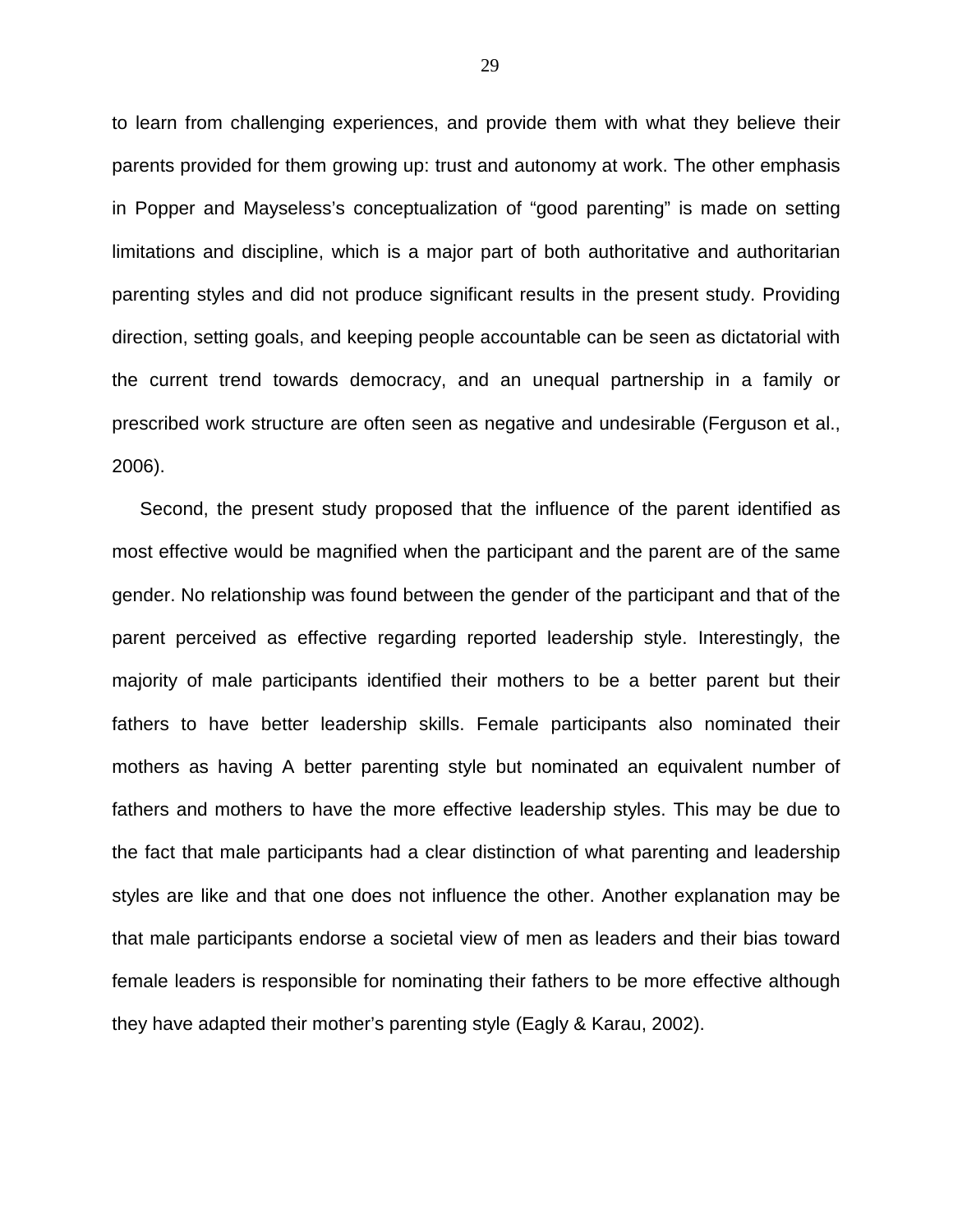The findings of this research suggest that individuals who grew up with high autonomy and freedom will provide the same climate for their followers. Although such a leadership style may not be beneficial in all organizations, some work groups require a highly trust and empowering environment (Bennis, 2012). It can also help to develop more effective leaders by identifying the roots of their current leadership styles and addressing their existing leadership hindrances in situations where the laissez-faire leadership style is not desirable. Another interesting implication is possible; although Bass (1999) identifies laissez-faire leaders as those who do not take responsibility for their actions, are often unavailable to their followers and avoid making decisions, leaders themselves may perceive this as a positive style of leadership because they have full trust in the capabilities of their followers.

#### **Limitations**

 There are several limitations to this study. First, although participation in the study was restricted only to participants who had occupied a leadership position for at least six months, no actual information about the nature of the leadership positions of the participants, such as number of employees and levels of responsibility, was collected. There was also no information collected about the quality of the leadership styles amongst participants. Including these data in future investigations will allow for a more enhanced and nuanced understanding of leadership experience.

Second, the study is limited in that all measurements occurred at a single point of time. Future endeavors should be made to obtain longitudinal data about participants' leadership styles before and after spending several years in the work force to clarify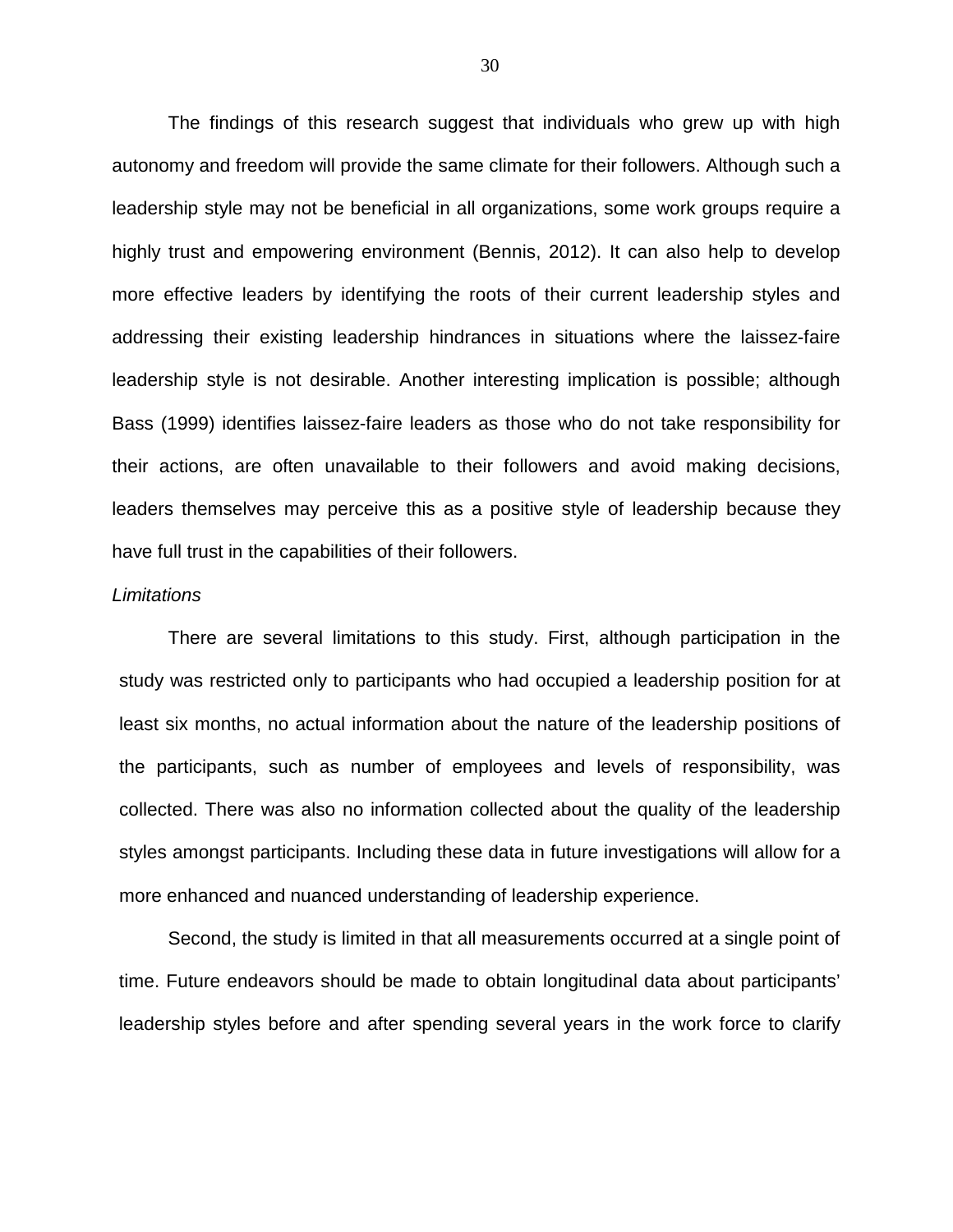the strength of the influence of parenting style on leadership style versus actual work experience.

Third, the study data used self-report measures about one's own leadership style and perceptions of parenting styles experienced during childhood. Although the validity of such retrospective data has been supported as long as measures used in the study are valid and reliable (Miller et.al., 1997), some researchers have found discrepancies between how parents and children recall parenting styles. Specifically, individuals may view their parents as more permissive and more authoritarian, whereas parents view themselves as more authoritative (Smetana, 1995). It would be beneficial to investigate if parenting styles as described by parents have more influence on future leadership styles of the children or if the perception of the child matters the most.

 Another limitation of the study is the issue with identifying parenting styles. The present research followed procedures to identify a predominant parenting style outlined in the Smetana (1995) article. Using the suggested procedure, 10% of participants were not placed in either parenting category or were placed into two categories. When investigating the relationship between gender and effective parenting, only 55.5% of participants had a gender match with the parent they perceived to be the most effective.

Additionally, the present research only included participants from two-parent households, which excludes individuals that were brought up by single parents. A follow-up study should look at the difference in leadership styles between individuals raised in dual versus single parent homes.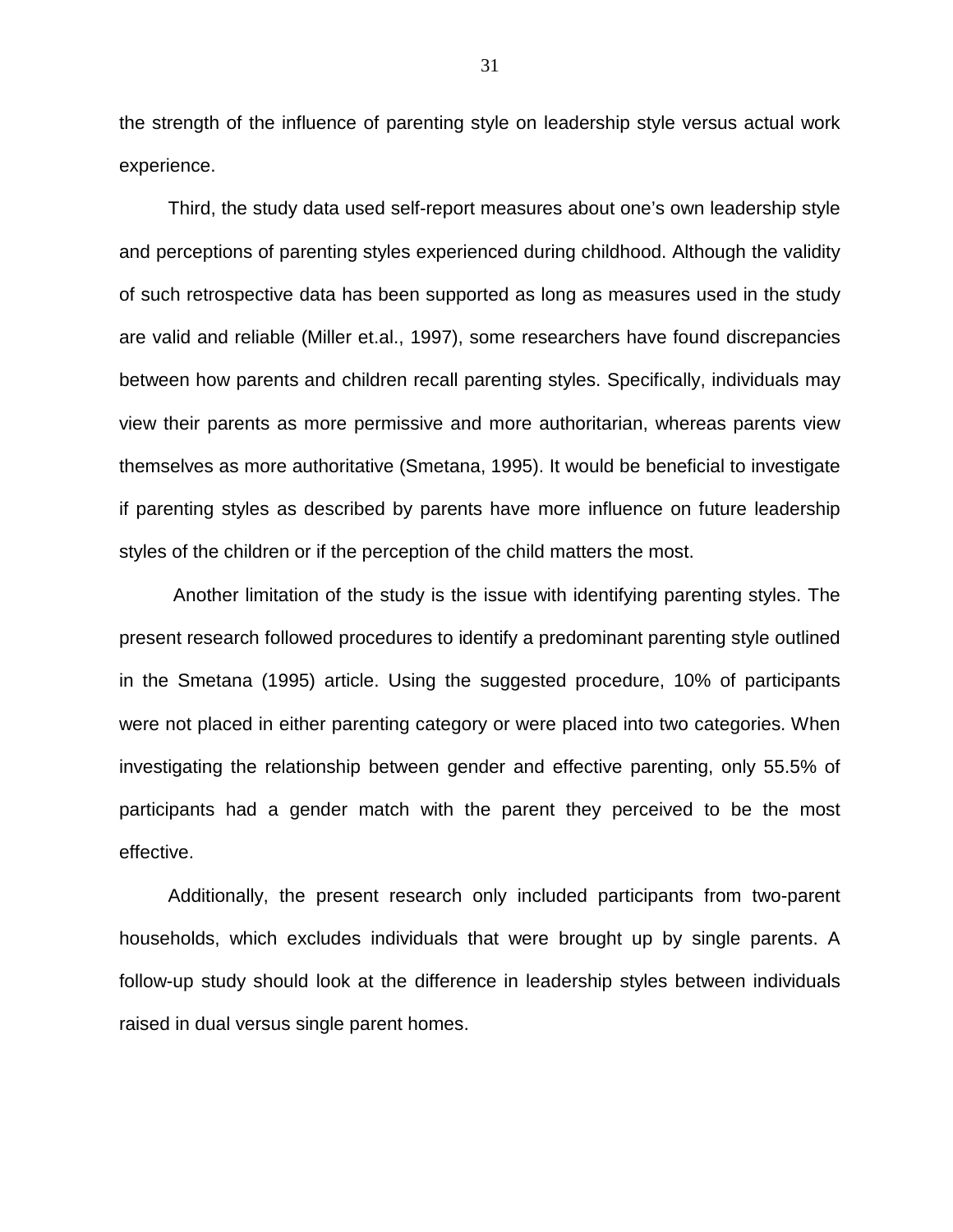Finally, treating parenting scales as categorical may have posed some problems as some participants may recall their parents exhibiting a mixture of parenting styles and not one particular style. A more detailed examination of mother and father parenting styles and the influence on their children's leadership styles can be examined using different statistical measures without creating categories for parenting variables, such as correlation and regression.

#### Future Research Directions

The study uses perceptions of participants of their parents' parenting styles and how they influence their leadership styles. It has been suggested that the way parents and children view parenting styles has some discrepancies, such as daughters perceive their mothers to be more authoritative while sons report their mothers to be more permissive (Conrade & Ho, 2001). Differences in parents' perceptions of their own parenting style and their children's perceptions of their parents' parenting styles have also been found (Hartman & Harris, 1992). Information from followers on individual's leadership style may also reveal differences in the way individuals describe their leadership style with the perceptions of their followers of their leadership style. Future research should utilize followers' ratings of leaders to identify if there is a link between parenting and leadership style that participants themselves may be unaware of.

The present research utilized participants mostly form United States where culture is very individualistic (Hofstede, 1980). A cross-cultural study including a more collectivist culture where paternalistic leadership is expected may reveal a more powerful relationship between parenting and leadership styles. Operationalization of authoritative parenting as "good parenting" may be US specific, and other parenting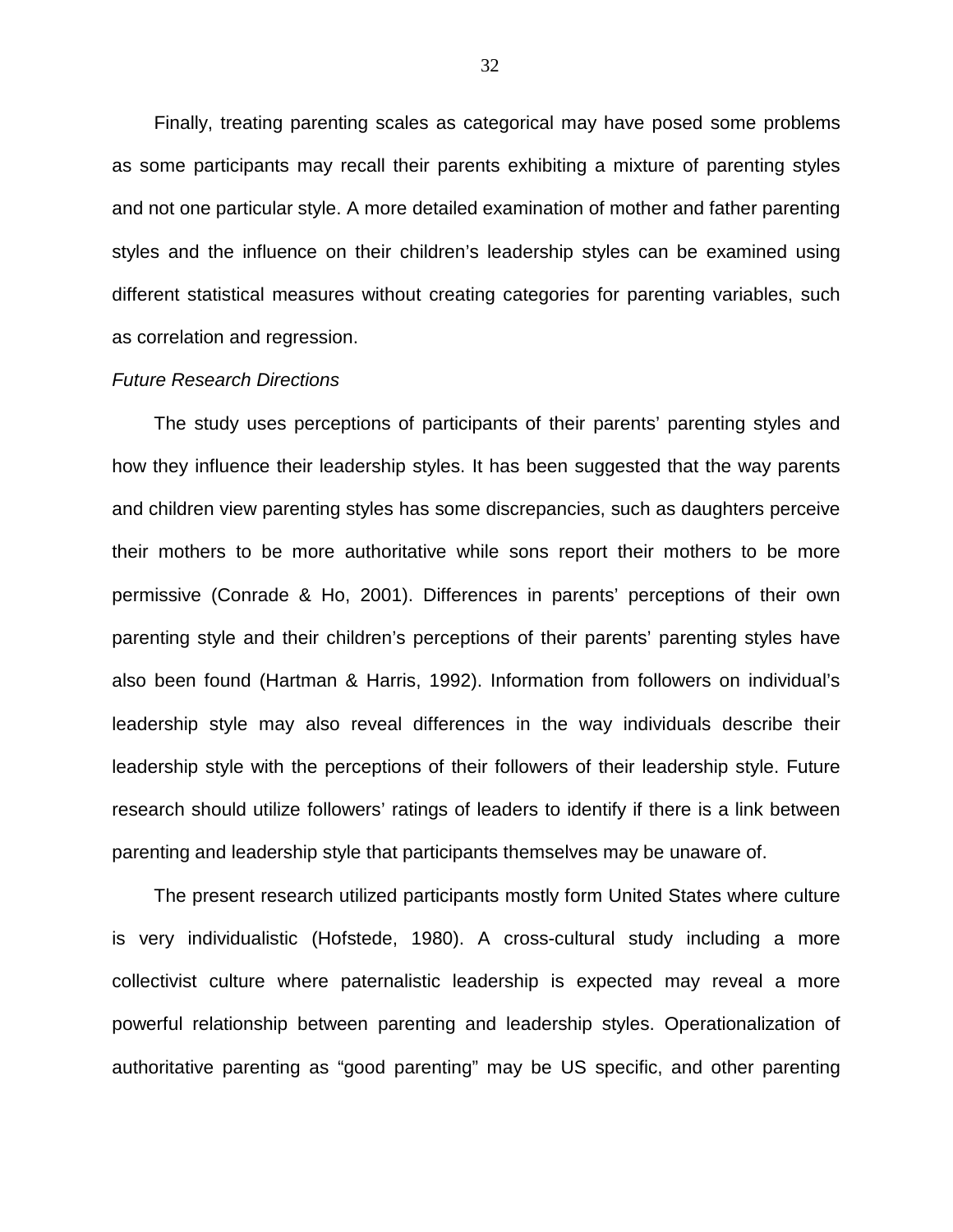styles may be preferred. It would be beneficial to investigate what type of parenting style is believed to be more effective and if that influences the leadership style adapted in adulthood.

Additionally, future research should employ a larger sample and possibly use a forced choice rating to help identify the most detailed description of parenting style. Some participants were not sure which parenting style their parents preferred and often had their parent distinctly represent two or no dominant parenting style at all.

This study extended the knowledge we have so far on development of leadership in adults. Findings suggest that permissive parenting leads to the laissez-faire leadership style while authoritarian does not lead to the transactional leadership style, and authoritative parenting does not lead to the transformational leadership style. Future research should take into consideration leadership position, length in the leadership position and quality of the leadership style of participants to identify differences in influences of parenting styles on leadership styles exhibited in adulthood.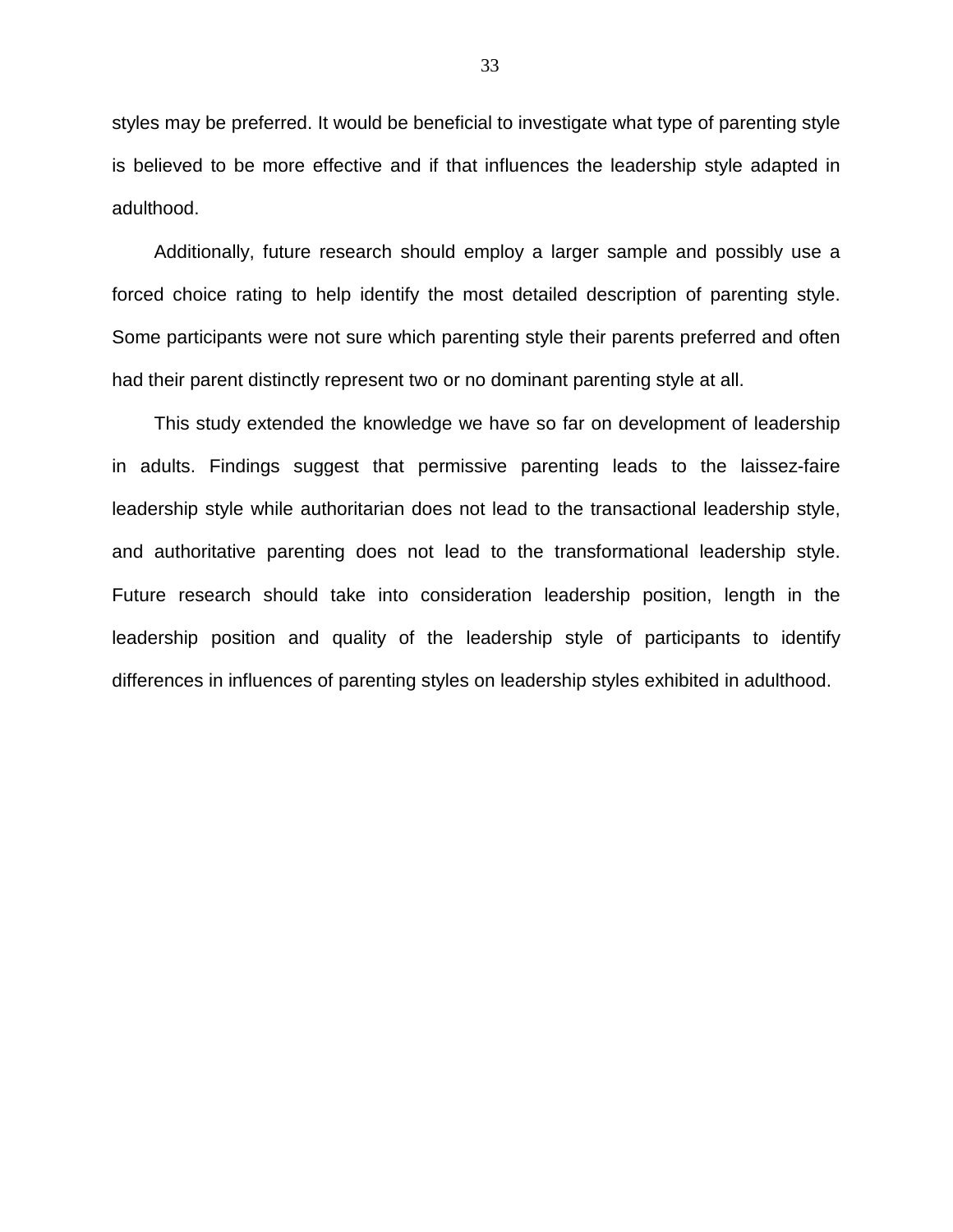## Appendix A

## Parental Authority Questionnaire (fathers)

## Strongly disagree 1 2 3 4 5 Strongly agree

1. While I was growing up, my father felt that in a well-run home the children should have their way in the family as often as the parents do.

2. Even if his children didn't agree with him, my father felt that it was for our own good if we were forced to conform to what he thought was right.

3. Whenever my father told me to do something as I was growing up, he expected me to do it immediately without asking any questions.

4. As I was growing up, once family policy was established, my father discussed the reasoning behind the policy with the children in the family.

5. My father has always encouraged verbal give-and-take whenever I have felt that family rules and restrictions were unreasonable.

6. My father has always felt that what children need is to be free to make up their own minds and do what they want to do even if this does not agree with what their parent might want.

7. As I was growing up, my father did not allow me to question any decision that he made.

8. As I was growing up, my father directed the activities and decisions of the children in the family through reasoning and discipline.

9. My father has always felt that more force should be used by parents in order to get their children to behave the way they are supposed to.

10. As I was growing up, my father did not feel that I needed to obey rules and regulations of behavior simply because someone in authority had established them.

11. As I was growing up, I knew what my father expected of me in my family, but I also felt free to discuss those expectations with my father when I felt that they were unreasonable.

12. My father felt that wise parents should teach their children early just who the boss is in the family.

13. As I was growing up, my father seldom gave me expectations and guidelines for my behavior.

14. Most of the time as I was growing up my father did what the children in the family wanted when making family decisions.

15. As the children in my family were growing up, my father consistently gave us direction and guidance in rational and objective ways.

16. As I was growing up, my father would get very upset if I tried to disagree with him.

17. My father feels that most problems in society would be solved if parents did not restrict their children's activities, decision, and desires as they are growing up.

18. As I was growing up, my father let me know what behaviors he expected of me, and if I didn't meet those expectations, he punished me.

19. As I was growing up, my father allowed me to decide most things for myself without a lot of direction from him.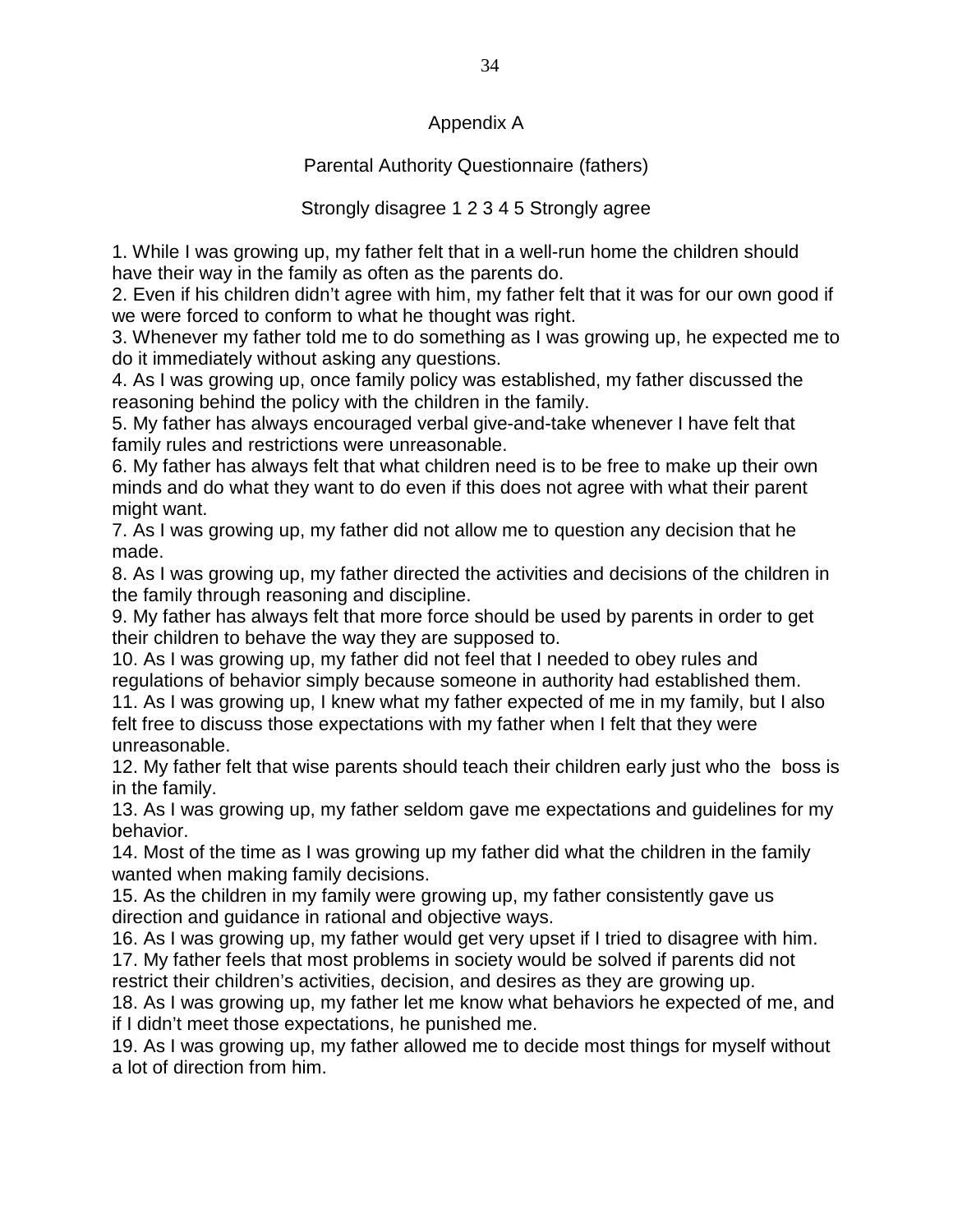20. As I was growing up, my father took the children's opinions into consideration when making family decisions, but he would not decide for something simply because the children wanted it.

21. My father did not view himself as responsible for direction and guiding my behavior as I was growing up

22. My father had clear standards of behavior for the children in our home as I was growing up, but he was willing to adjust those standards to the needs of the individual children in the family.

23. My father gave me direction for my behavior and activities as I was growing up, and he expected me to follow his direction, but he was willing to listen to my concerns and to discuss that direction with me.

24. As I was growing up, my father allowed me to form my own point of view on family matters, and he generally allowed me to decide for myself what I was going to do. 25. My father has always felt that most problems in society would be solved if we could get parents to strictly and forcefully deal with their children when they don't do what they are supposed to as they are growing up.

26. As I was growing up, my father often told me exactly what he wanted me to do and how he expected me to do it.

27. As I was growing up my father gave me clear direction for my behavior and activities, but he was also understanding when I disagreed with him.

28. As I was growing up, my father did not direct the behaviors, activities, and desires of the children in the family.

29. As I was growing up, I knew what my father expected of me in the family and he insisted that I conform to those expectations simply out of respect for his authority. 30. As I was growing up, if my father made a decision in the family that hurt me, he was willing to discuss that decision with me and admit if he had made a mistake.

Where are the same questions about the mother?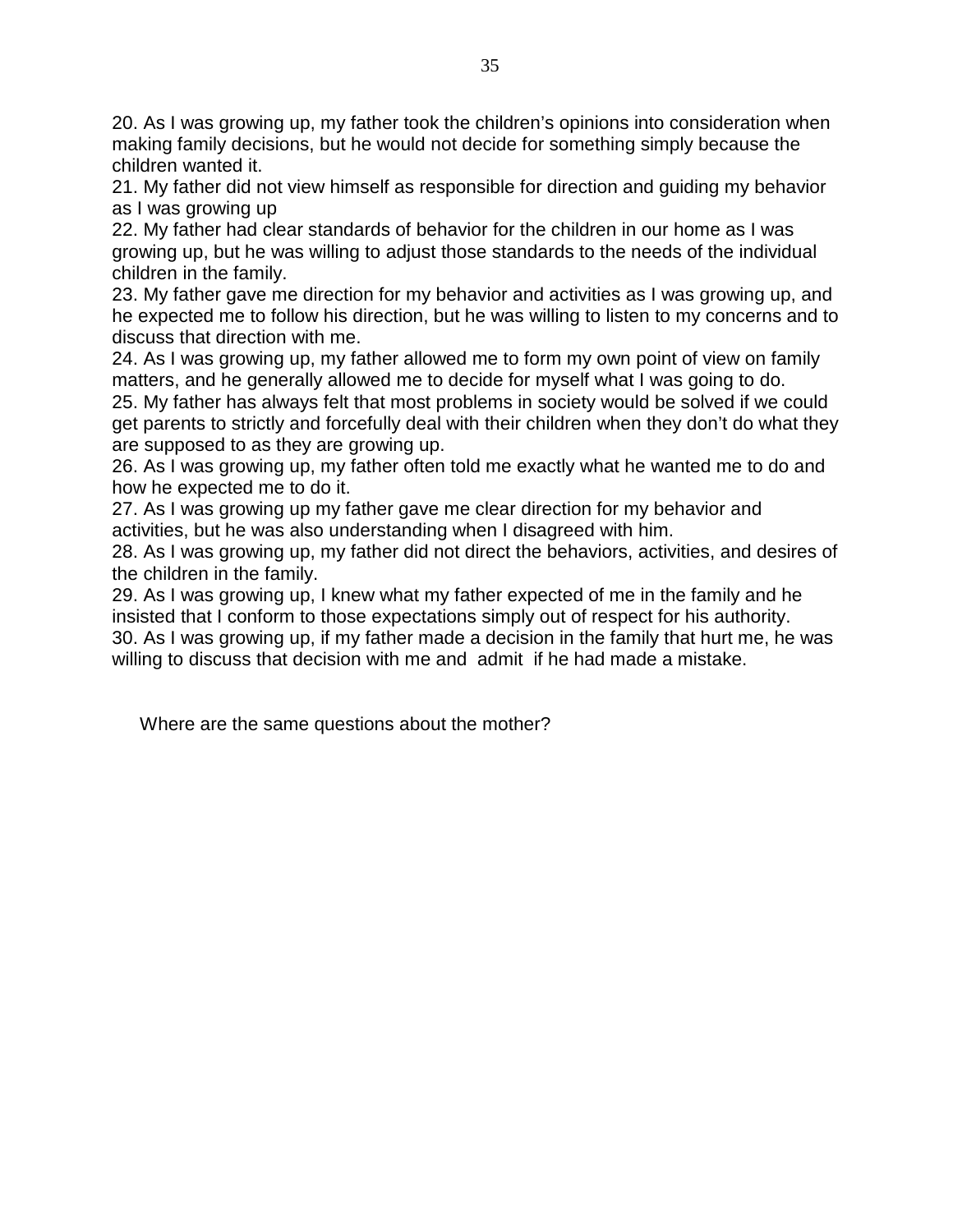Multifactor Leadership Questionnaire (MLO) Form 6S<sup>iii</sup>

 $0 = Not$  at all  $2 = Sometimes$   $4 = Frequently$ , if not always  $1 =$ Once in a while  $3 =$  Fairly often  $5 =$  Always

- 1. I make others feel good to be around me.
- 2. I express with a few simple words what we could and should do.
- 3. I enable others to think about old problems in new ways.
- 4. I help others develop themselves.
- 5. I tell others what to do if they want to be rewarded for their work.
- 6. I am satisfied when others meet agreed-upon standards.
- 7. I am content to let others continue working in the same way as always.
- 8. Others have complete faith in me.
- 9. I provide appealing images about what we can do.
- 10. I provide others with new ways of looking at puzzling things.
- 11. I let others know how I think they are doing.
- 12. I provide recognition/rewards when others reach their goals.
- 13. As long as things are working, I do not try to change anything.
- 14. Whatever others want to do is OK with me.
- 15. Others are proud to be associated with me.
- 16. I help others find meaning in their work.
- 17. I get others to rethink ideas that they had never questioned before.
- 18. I give personal attention to others who seem rejected.
- 19. I call attention to what others can get for what they accomplish.
- 20. I tell others the standards they have to know to carry out their work.
- 21. I ask no more of others than what is absolutely essential.

Idealized influence (items  $1, 8$ , and  $15$ ) Inspirational motivation (items  $2$ ,  $9$ , and  $16$ ) Intellectual stimulation (items  $3, 10,$  and  $17$ ) Individualized consideration (items 4, 11, and 18) Contingent reward (items 5, 12, and 19) Management-by-exception (items 6, 13, and 20) Laissez-faire Leadership (items 7, 14, and 21)

| Factor 1 |
|----------|
| Factor 2 |
| Factor 3 |
| Factor 4 |
| Factor 5 |
| Factor 6 |
| Factor 7 |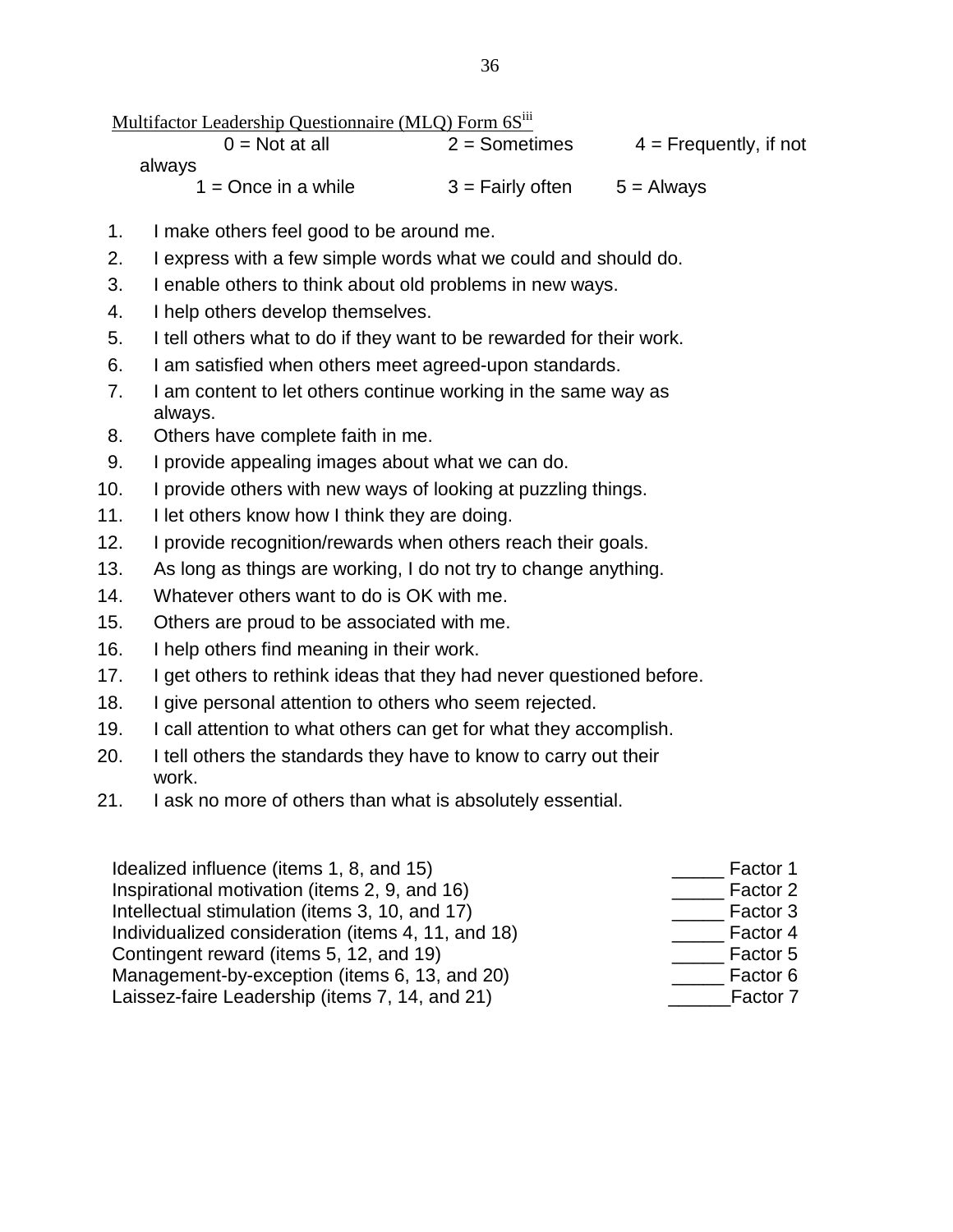## Appendix B

Table 1

## Participant's Age

| Age       | Frequency | Percent |
|-----------|-----------|---------|
| 18-24     | 55        | 20.2    |
| 25-34     | 109       | 40.1    |
| $35 - 54$ | 78        | 28.7    |
| 55+       | 30        | 11.0    |

## Table 2

Race

| Race                          | Frequency | Percent |
|-------------------------------|-----------|---------|
| Asian/Pacific Islander        | 35        | 12.9    |
| Black/African-American        | 13        | 4.8     |
| Caucasian/White               | 198       | 72.8    |
| Hispanic                      | 14        | 5.1     |
| Native American/Alaska Native | З         | $1\;1$  |
| <b>Other/Multi-Racial</b>     |           | 2.6     |

## Table 3

## Perceptions of effectiveness by gender

|        | Effective<br>Father | <b>Effective Mother</b> | Total |
|--------|---------------------|-------------------------|-------|
| Male   | 83                  | 58                      | 141   |
| Female | 63                  | 68                      | 131   |
| Total  | 146                 | 126                     | 272   |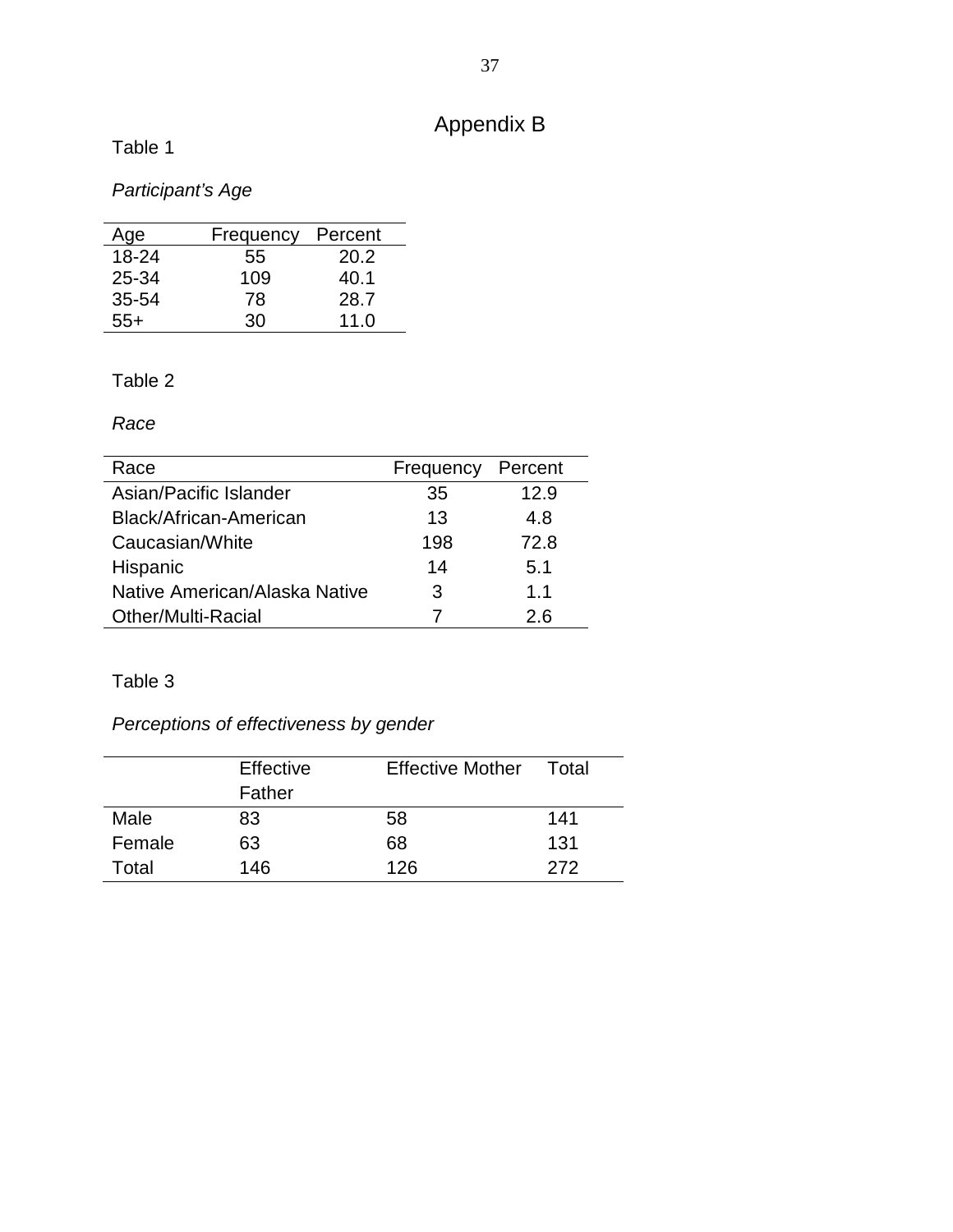## Table 4

## Perceptions of better parenting style by gender

|        | Effective<br>Father | <b>Effective Mother</b> | Total |
|--------|---------------------|-------------------------|-------|
| Male   | 41                  | 100                     | 141   |
| Female | 39                  | 92                      | 131   |
| Total  | RΩ                  | 192                     | 272   |

## Table 5

## Correlations and descriptive statistics

| Variables                | Mean  |        | $\overline{2}$ | 3                        | 4      | 5           | 6      | 7     |
|--------------------------|-------|--------|----------------|--------------------------|--------|-------------|--------|-------|
|                          | (SD)  |        |                |                          |        |             |        |       |
| 1. Gender                | 1.48  |        |                |                          |        |             |        |       |
|                          |       |        |                |                          |        |             |        |       |
|                          | (.50) |        |                |                          |        |             |        |       |
| 2. Categorized Age       | 3.30  | .06    |                |                          |        |             |        |       |
|                          | (.92) |        |                |                          |        |             |        |       |
| 3. Race                  | 2.82  | .00    | .06            |                          |        |             |        |       |
|                          | (.96) |        |                |                          |        |             |        |       |
| 4. Parent Effective as a | 1.46  | .11    | .03            |                          |        |             |        |       |
| Leader                   | (.50) |        |                | .09                      |        |             |        |       |
| 5. Transformational      | 3.56  | .03    | $-12$          | $\overline{\phantom{0}}$ | $-.11$ | (.89)       |        |       |
| Leadership Style         | (.67) |        |                | .11                      |        |             |        |       |
| 6. Transactional         | 3.55  | .06    | $-0.08$        |                          |        | $-.12$ .73* | (.67)  |       |
| Leadership Style         | (.63) |        |                | .11                      |        |             |        |       |
| 7. Laissez-faire         | 2.70  | $-.05$ | $-12*$         | .11                      | .11    | $.13*$      | $.24*$ | (.57) |
| Leadership Style         | (.80) |        |                |                          |        |             |        |       |

*Note*. Scale alphas are listed on the diagonal.<br> $(p < .05 \times p < .01 \times p < .001$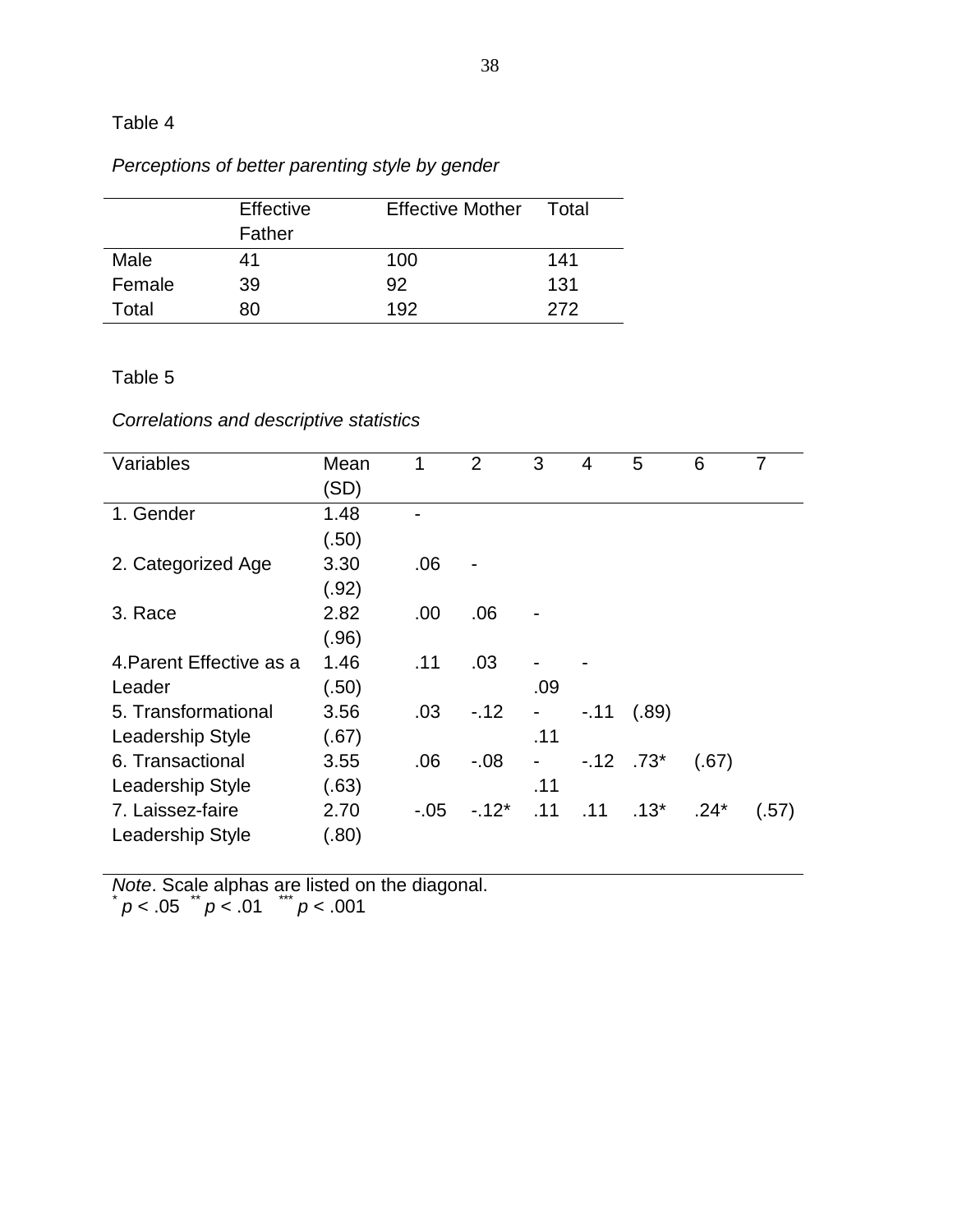## Table 6

Multivariate Analysis of Variance for Overall Effective Parenting Style

| <b>Transformational Leadership</b><br>style     | .275  | $\overline{2}$ | .760    |
|-------------------------------------------------|-------|----------------|---------|
| <b>Transactional Leadership</b><br><b>Style</b> | 2.457 | $\overline{2}$ | .088    |
| Laissez-fair Leadership style                   | 5.545 | $\mathcal{P}$  | (1)(14) |
| Note. $p = .05$                                 |       |                |         |

### Table 7

Overall Means for Each Leadership Style for Effective Parents

|                                      | Effective<br>Authoritarian |           |    | Effective<br>Authoritative |           |    | Effective<br>Permissive |           |    |
|--------------------------------------|----------------------------|-----------|----|----------------------------|-----------|----|-------------------------|-----------|----|
|                                      | M                          | <b>SD</b> | N  | M                          | <b>SD</b> | N  | М                       | <b>SD</b> | N  |
| Transformational<br>Leadership style | 3.53                       | .70       | 78 | 3.60                       | .66       | 90 | 3.60                    | .66       | 90 |
| Transactional<br>Leadership Style    | 3.52                       | .66       | 78 | 3.68                       | .58       | 90 | 3.47                    | .68       | 66 |
| Laissez-fair<br>Leadership style     | 2.11                       | .81       | 78 | 2.19                       | .81       | 90 | 2.56                    | .94       | 66 |

### Table 8

Gender Match x Effective Parenting Factorial Analysis of Variance for Transformational Leadership style

|                                         | l )t |      |      |      |
|-----------------------------------------|------|------|------|------|
| <b>Gender Match</b>                     |      | .278 | .002 | .911 |
| <b>Effective Parent</b>                 | 2    | .013 | .000 | .758 |
| <b>Gender Match*Effective</b><br>Parent |      | .068 | .001 | -935 |
| Error (within groups)                   | 228  |      |      |      |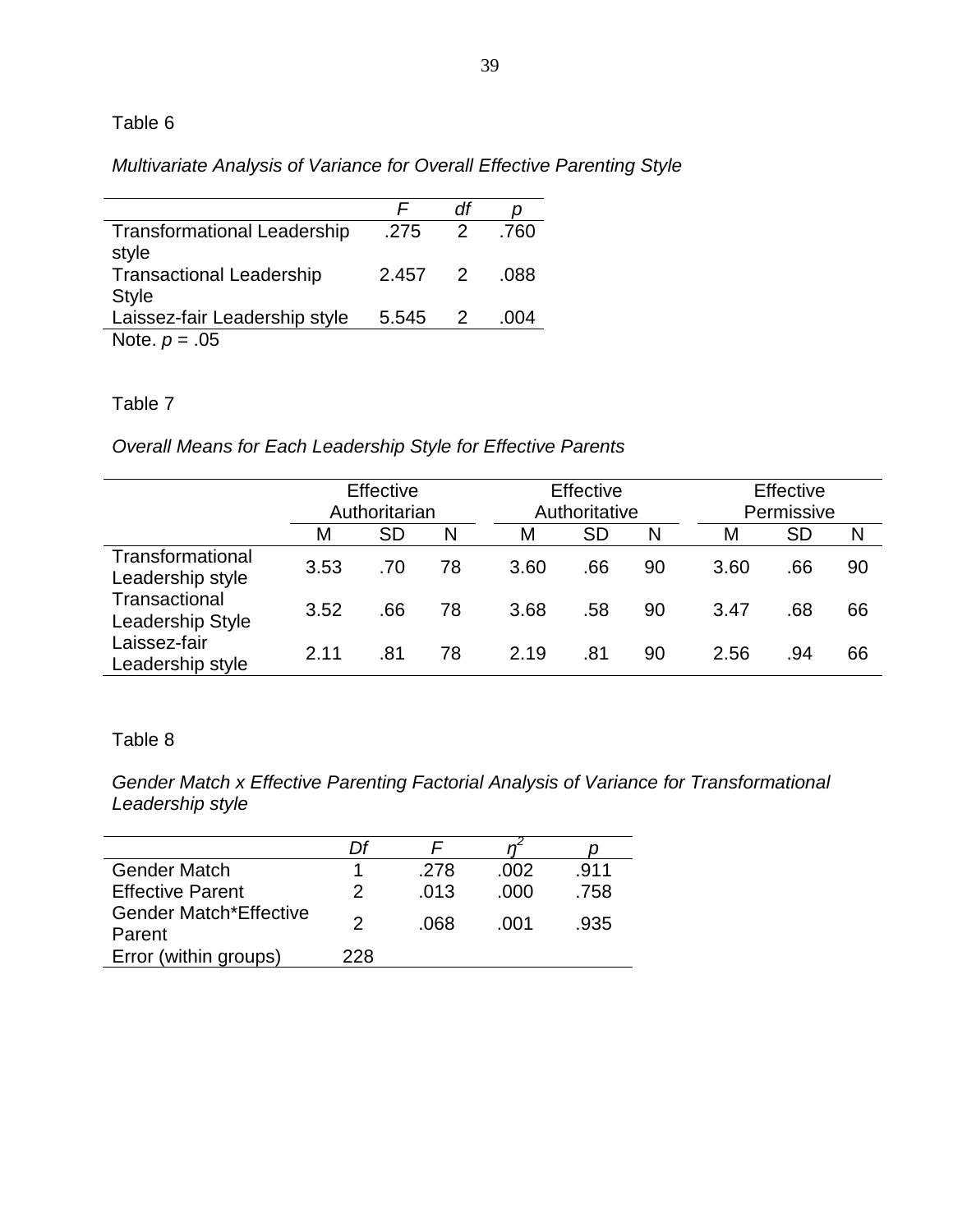## Table 9

Gender Match x Effective Parenting Factorial Analysis of Variance for Transactional Leadership style

|                                         | ΓJf |       |      |      |
|-----------------------------------------|-----|-------|------|------|
| <b>Gender Match</b>                     |     | .008  | .000 | .927 |
| <b>Effective Parent</b>                 | 2   | 2.402 |      | .093 |
| <b>Gender Match*Effective</b><br>Parent | 2   | .036  | .000 | .964 |
| Error (within groups)                   | 228 |       |      |      |

## Table 10

Gender Match x Effective Parenting Factorial Analysis of Variance for Laissez-fair Leadership style

|                               | ΓJf |       |      | D    |
|-------------------------------|-----|-------|------|------|
| <b>Gender Match</b>           |     | .703  | .003 | .403 |
| <b>Effective Parent</b>       | 2   | 5.354 | .045 | .005 |
| <b>Gender Match*Effective</b> | 2   | -205  | -002 | .815 |
| Parent                        |     |       |      |      |
| Error (within groups)         | 228 |       |      |      |
|                               |     |       |      |      |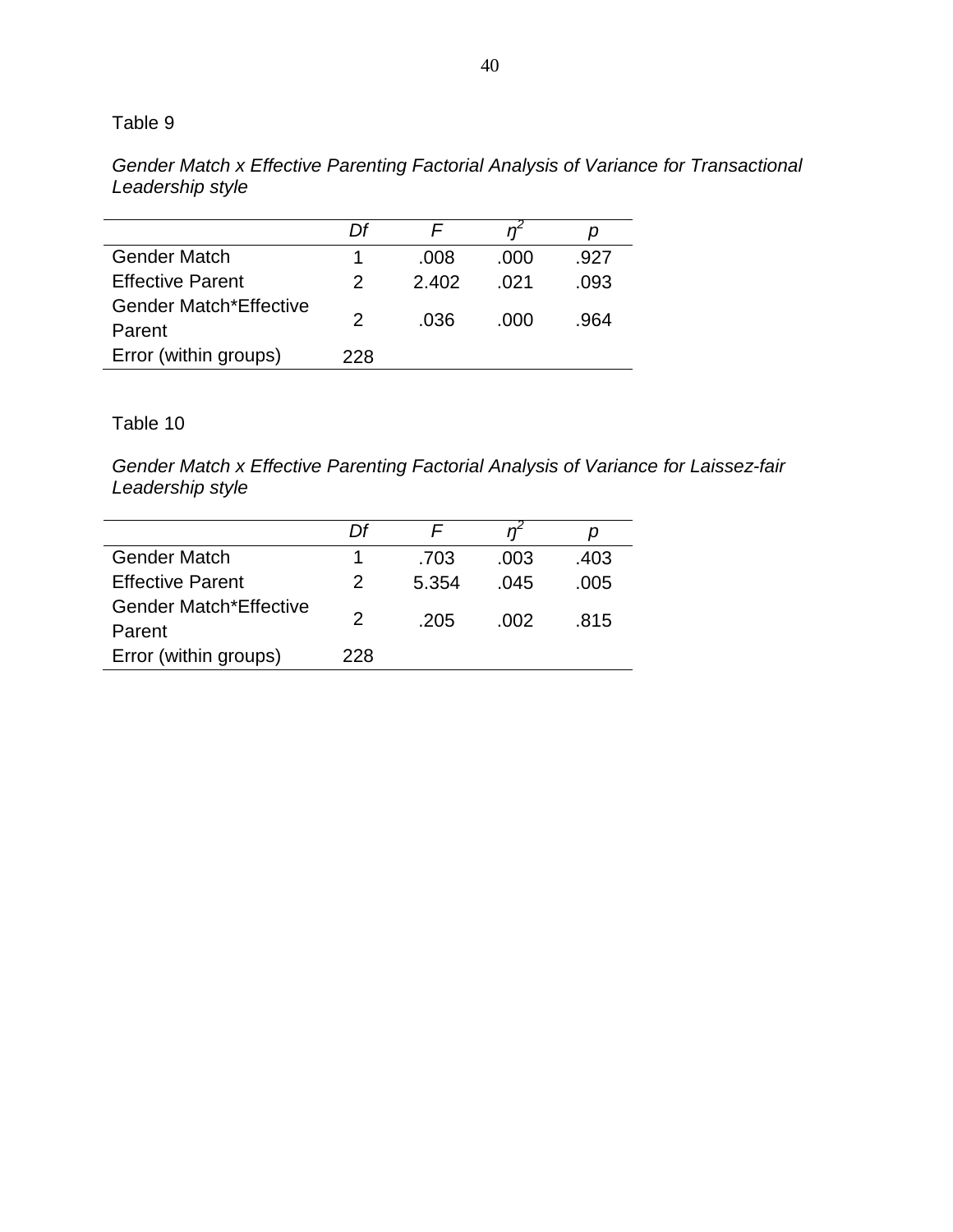#### **REFERENCES**

- Anderson, W. A. (1943). The family and individual social participation. American Sociological Review, 8, 420–424.
- Aunola, K., Stattin, H., & Nurmi, J. (2000). Parenting styles and adolescents' achievement Strategies. Journal of Adolescents, 23, 205-222.
- Avolio, B. J., Bass, B. M. & Jung, D. I. (1999) Re-examining the components of transformational and transactional leadership using the Multifactor Leadership Questionnaire. Journal of Occupational and Organizational Psychology, 72, 441– 462.
- Avolio, B. J., Rotundo, M., & Walumbwa, F. O. (2009). Early life experiences as determinants of leadership role occupancy: the importance of parental influence and rule breaking behavior. The Leadership Quarterly, 20, 329-342.
- Bandura, A. (1969). Social-learning theory of identification processes. Handbook of Socialization Theory and Research, Rand McNally & Company.
- Bass, B. M. (1985). Leadership and Performance beyond expectations. New York: Free Press. Bass, B. M. (1997). Does the transactional-transformational leadership paradigm transcend organizational and national boundaries? American Psychologist, 52(20), 130-139.
- Bass, B. M. (1999). Two decades of research and development in transformational leadership. European Journal of Work and Organizational Psychology, 8(1), 9- 32.
- Baumrind, D. (1966). Effects of authoritative parental control on child behavior. Child Development, 37(4), 887-907.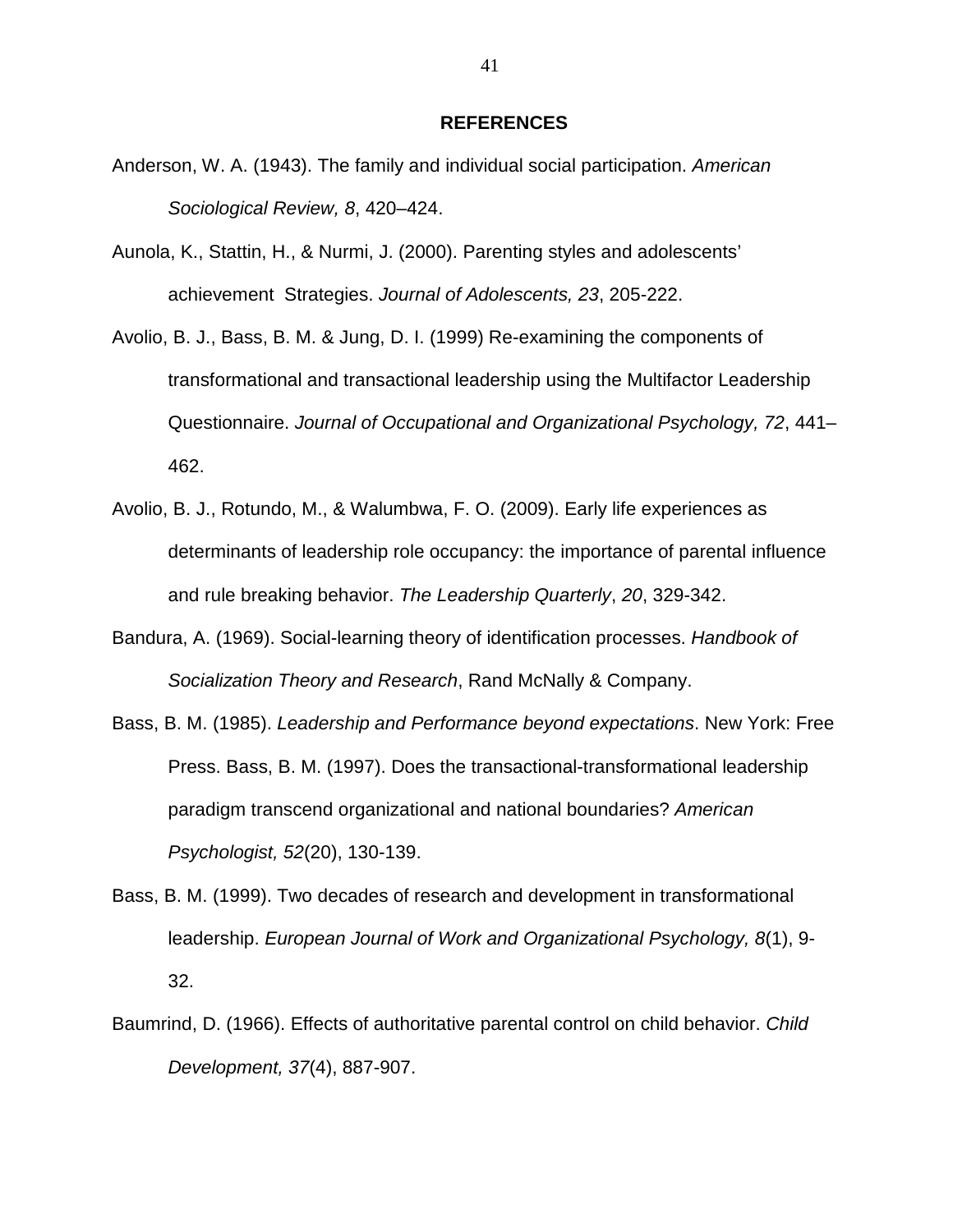- Baumrind, D. (1991). Effective parenting during early adolescent transition. Family Transitions. Lawrence Erlbaum Associates, Inc.
- Bennis, W. (2012). The crucibles of authentic leadership. In D. V. Day & J. Antonakis, (Eds.), The Nature of Authentic Leadership (pp. 543- 556). Los Angeles, California: Thousand Oaks.
- Berenbaum, S. A., Blakemore, J.E, & Beltz,A A. M. (2011) A role for biology in gender related behavior. Sex Roles, 64, 804-825
- Buri, J. R. (1989). An Instrument for the measurement of parental authority prototypes, Paper presented at the 61at Annual Meeting of the Midwestern Psychological Association, Chicago, IL.
- Conrade, G., & Ho, R. (2001). Differential parenting styles for fathers and mothers. Australian Journal of Psychology, 53(1), 29-35.
- Cuadrado, I., Morales, F. J., & Recio, P. (2008) Women's Access to Managerial Positions: An Experimental Study of Leadership Styles and Gender. The Spanish Journal of Psychology, 11 (1), 55-65
- Dekovic, M., & Janssens, J. (1992). Parents' child-rearing style and child's sociometric status. Developmental Psychology, 28, 925-932.
- Den Hartog, D. N., Van Muijen, J. J., & Koopman, P. L. (1997). Transactional versus transformational leadership: An analysis of the MLQ. Journal of Occupational and Organizational Psychology, 70 (1), 19–34.
- Dreikurs, R. (1962). Living together in a family. Family Life, 22, 5.
- Eagly, A. H. (1987). Sex differences in social behavior: A social-role interpretation. Hillsdale, NJ: Erlbaum.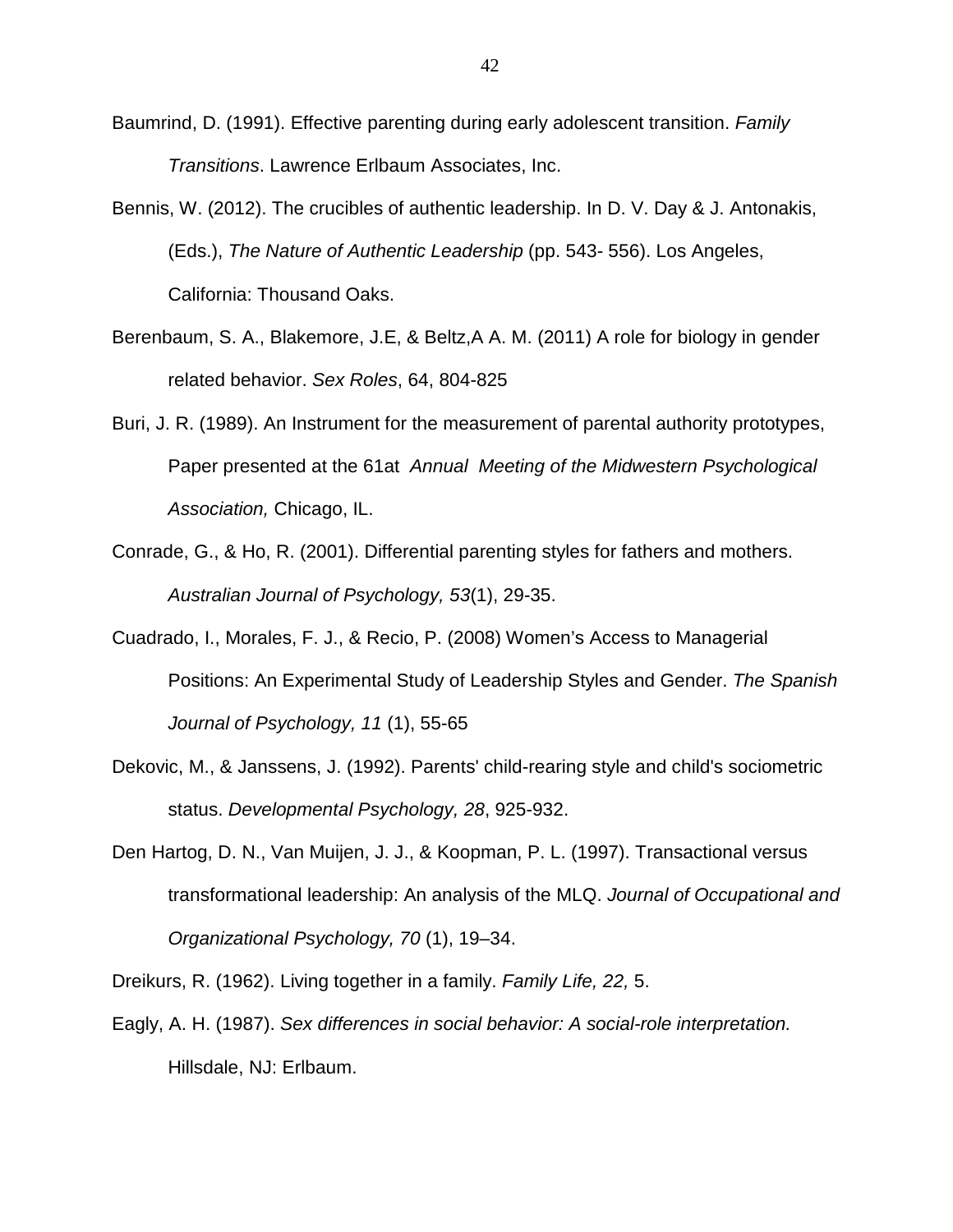- Eagly, A. H., & Johnson, B. T. (1990). Gender and leadership style: A meta-analysis. Psychological Bulletin, 108, 233–256.
- Eagly, A. H., & Karau, S. T. (2002) Role congruity theory of prejudice toward female leaders. Psychological review, 109 (3), 573–598.
- Ferguson, E. D., Hagaman, J., Grice, J. W., & Peng, K. (2006). From leadership to parenthood: applicability of leadership styles to parenting styles. Group Dynamics: Theory, Research and Practice, 10(1), 43-56.

Fiedler, F. E. (1967). A theory of leadership effectiveness. New York: McGraw-Hill.

- Freud, S.(1939). Moses and monotheism. Oxford, England: Knopf, 218
- Gibson, C. B. (1995). An investigation of gender differences in leadership in four countries. Journal of International Business Studies, 26 (2), 255-279.
- Glasgow, K. L., Dornbusch, S. M., Troyer, L., Steinberg, L., & Ritter, P. L. (1997). Parenting styles, adolescents' attributions, and educational outcomes in nine heterogeneous high schools. Child Development, 68(3), 507-529.
- Grunwald, B. B., & McAbee, H., (1999). Guiding the family: Practical Counseling technique (2<sup>nd</sup> ed.) Philadelphia: Taylor & Francis.
- Hartman, S.J., & Harris, O.J., (1992). The role of parental influence in leadership. The Journal of Social Psychology, 132(2), 153-167.
- Henry, B., Moffitt, T. E., Caspi, A., Langley, J., & Silva, P. A. (1994). On the "remembrance of things past": a longitudinal evaluation of the retrospective method. Psychological Assessment, 6(2), 92-101.
- Hogan, R., & Kaiser, R.B., (2005). What we know about leadership. Review of General Psychology, 9(2), 169-180.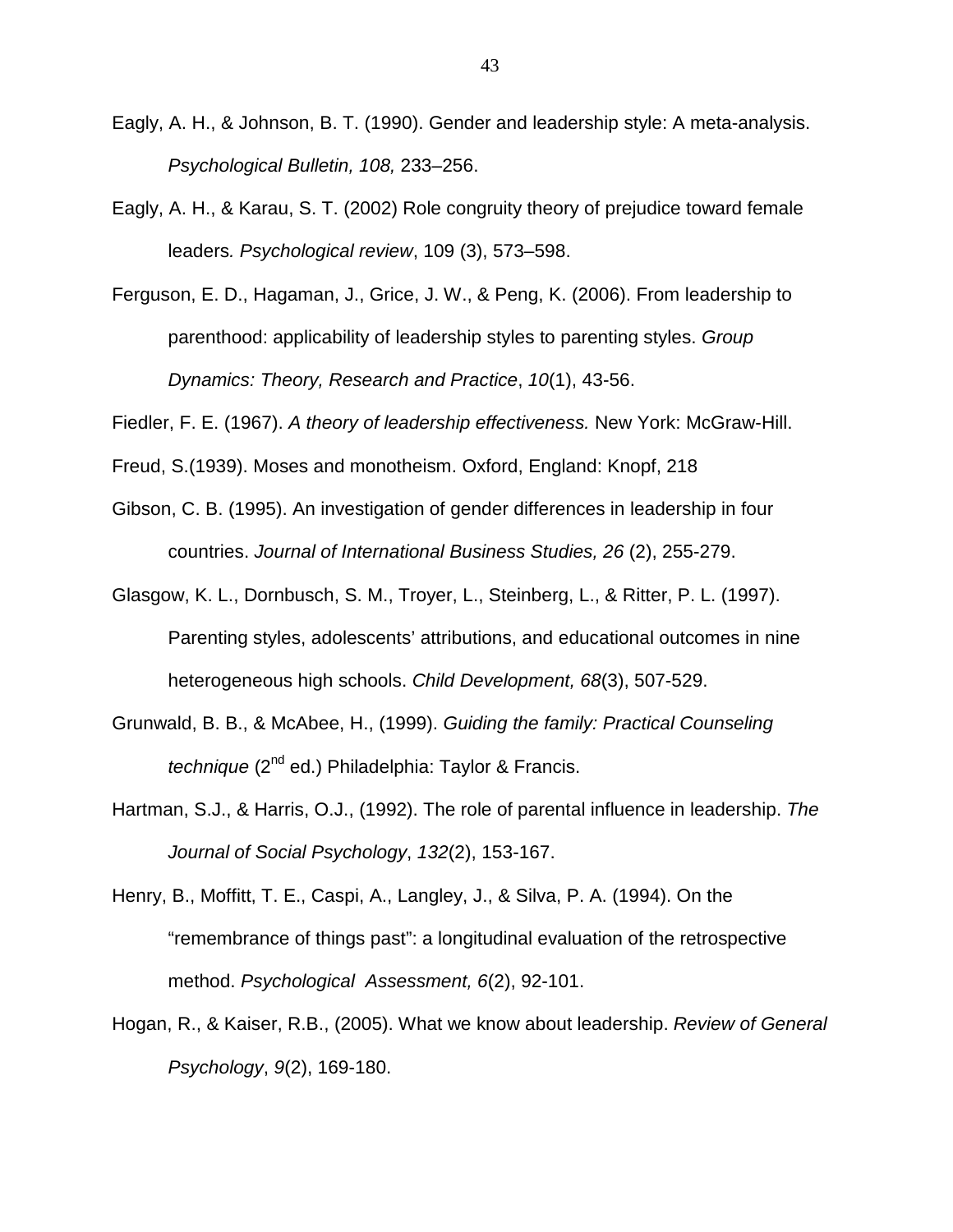- Hofstede, G. (1980). Culture's Consequences: International Differences in Work-Related Values. Beverly Hills, CA: Sage.
- House, R. J., & Dessler, G. (1974). The path-goal theory of leadership: Some post-hoc and a priori tests. In J. Hunt & L. Larson (Eds.), Contingency approaches to leadership (pp. 29–55). Carbondale, IL: Southern Illinois University Press.
- Judge, T. A. & Piccolo, R. F. (2004) Transformational and transactional leadership: a meta-analytic test of their relative validity. Journal of Applied Psychology, 89(5), 755–768.
- Keller, T. (1999). Images of the familiar: individual differences and implicit leadership theories. The Leadership Quarterly, 10(4), 589–607.
- Keller, T. (2003). Parental images as a guide to leadership sensemaking: an attachment perspective on implicit leadership theories. The Leadership Quarterly, 14, 141- 160.
- Kishton, J. M., & Widaman, K. F. (1994). Unidimensional verses domain representative parceling of questionnaire items: An empirical example. Educational and Psychological Measurement, 54(3), 757–765.
- Lawton, C. A. (2010). Gender, spatial abilities, and wayfinding. In J. C. Chrisler & D. R.Mc Creary (Eds.), Handbook of gender research in psychology, 1, 317–341. New York: Springer.
- Lee, S. M., Daniels, M. H., & Kissinger, D. B. (2006). Parental influences on adolescent adjustment: Parenting styles versus parenting practices. Family Journal: Counseling and Therapy for Couples and Families, 14, 253-259.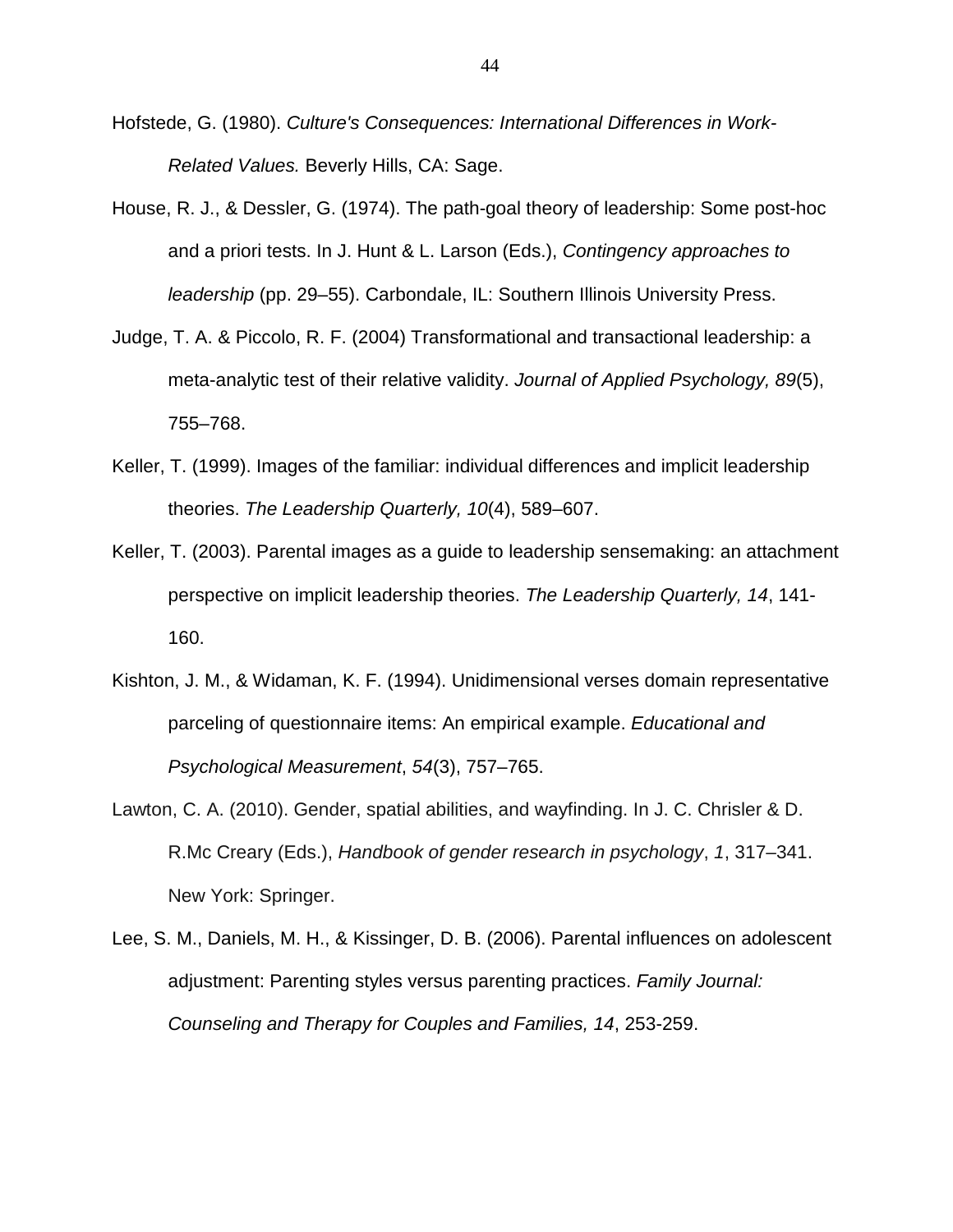- Lee, M. A., & Mather, M. (2008) U.S. Labor Force Trend: Population Bulletin. Population Reference Bureau, 63 (2).
- Lewin, K., Lippitt, R., & White, R. K. (1939). Patterns of aggressive behavior in experimentally created 'social climates.' Journal of Social Psychology 10, 271– 299.
- Maccoby, E. E. (1988). Gender as a social category. Developmental Psychology, 24, 755-765
- Miller, C. C., Cardinal, L. B., & Glick, W. H. (1997). Retrospective reports in organizational research: a reexamination of recent evidence, Academy of Management Journal, 40(1), 189-204.
- Mumford, M. D., O'Connor, J., Clifton, T. C., Connelly, M. S., & Zaccaro, S. J. (1993). Background Data Constructs as Predictors of leadership. Human Performance, 6(2), 151- 195.
- Parker, G. B., Barrett, E. A., & Hickie, I. B. (1992). From nurture to network: examining links between perceptions of parenting received in childhood and social bonds in adulthood. The American Journal of Psychiatry, 149(7), 877-885.
- Pellegrini, E. K., & Scandura, T. A. (2008). Paternalistic leadership: A review and agenda for future research. Journal of Management, 34, 566-593.
- Popper, M., & Amit, K. (2009). Attachment and leaders' development via experiences. The Leadership Quarterly, 20(5), 749–763.
- Popper, M., & Mayseless, O. (2003). Back to basics: Applying a parenting perspective to transformational leadership. Leadership Quarterly, 14, 41–65.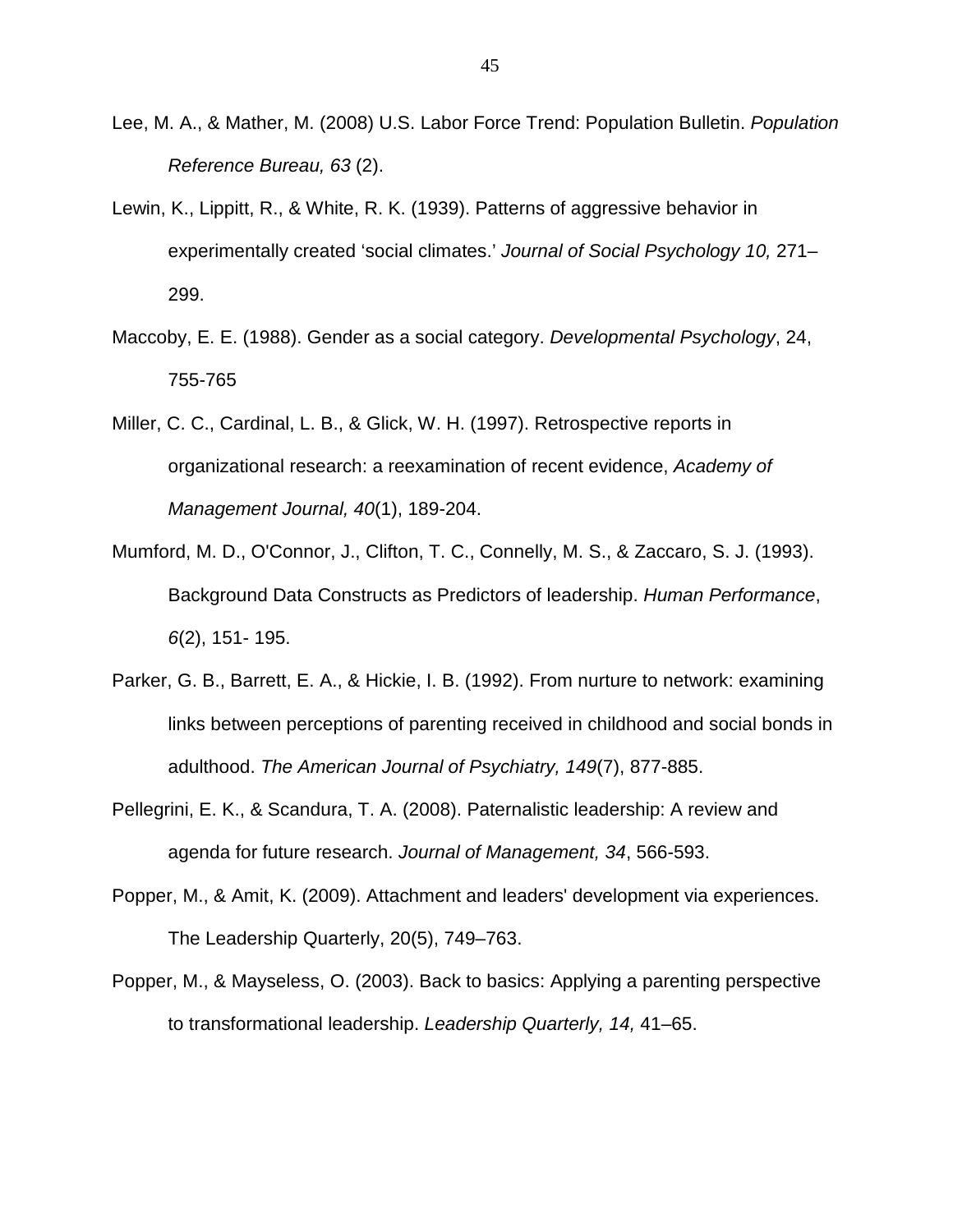Shucksmith, J., Hendry, L. B., & Glendinning, A. (1995). Models of parenting: implications for adolescent well-being within different types of family contexts. Journal of Adolescence, 18, 253–270.

- Simon, L. G., & Conger R. D. (2007) Linking Mother–Father Differences in Parenting to a Typology of Family Parenting Styles and Adolescent Outcomes. Journal of Family Issues**,** 28(2), 212-241.
- Smetana, J. G. (1995). Parenting styles and conceptions of parental authority during adolescence. Child Development, 66(2), 299-316.
- Spera, C. (2005) A Review of the Relationship Among Parenting Practices, Parenting Styles, and Adolescent School Achievement**.** Educational Psychology Review, 17, (2), 125-146.
- Stodghill, R. M. (1965) Managers, employees, organizations. Columbus: Ohio State University, Bureau of Business Research.
- Rothstein, H. R., Schmidt, E L., Erwin, E W., Owens, W. A., & Sparks, C. P. (1990). Biographical data in employment selection: Can validities be made generalizable? Journal of Applied Psychology, 75, 175-184.
- Towler, A. (2005). Charismatic leadership development: role of parental attachment style and parental psychological control. Journal of Leadership and Organizational Studies, 11(4), 16-25.
- Unit for Equal Opportunity Statistics. 1990. Women and men in Sweden: Equality of the sexes. Stockholm, Sweden: Statistics Sweden.
- Van Ijzendoorn, M. H., Kranburg, M. J., Zwart-Woudstra, H. A., Van Busschcach, A. M., & Lambermon, W. E. (1991). Parental attachment and children's socio-emotional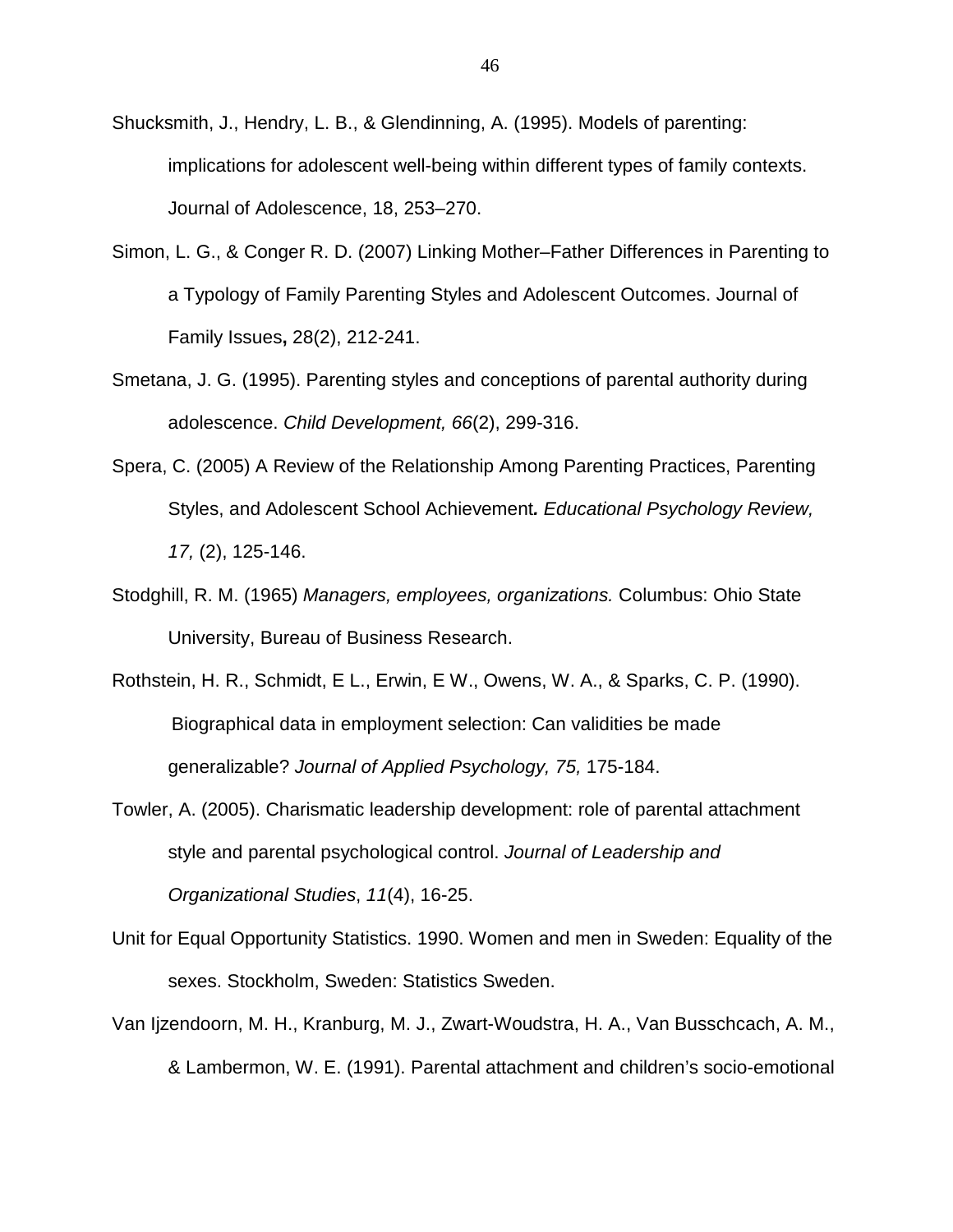development: some findings on the validity of the adult attachment interview in the Netherlands. International Journal of Behavioral Development, 14(4), 375- 394.

- Williams, J. E. & Best, D. L. (1982) Measuring sex stereotypes: A thirty-nation study. Beverly Hills, Calif.: Sage.
- Wilson, E. O. (1975). Sociobiology: The New Synthesis. Cambridge, Mass.: Harvard University Press.
- Zacharatos, A., Barling, J., & Kelloway, E. K. (2000). Development and effects of transformational leadership in adolescents. The Leadership Quarterly, 11(2), 211-226.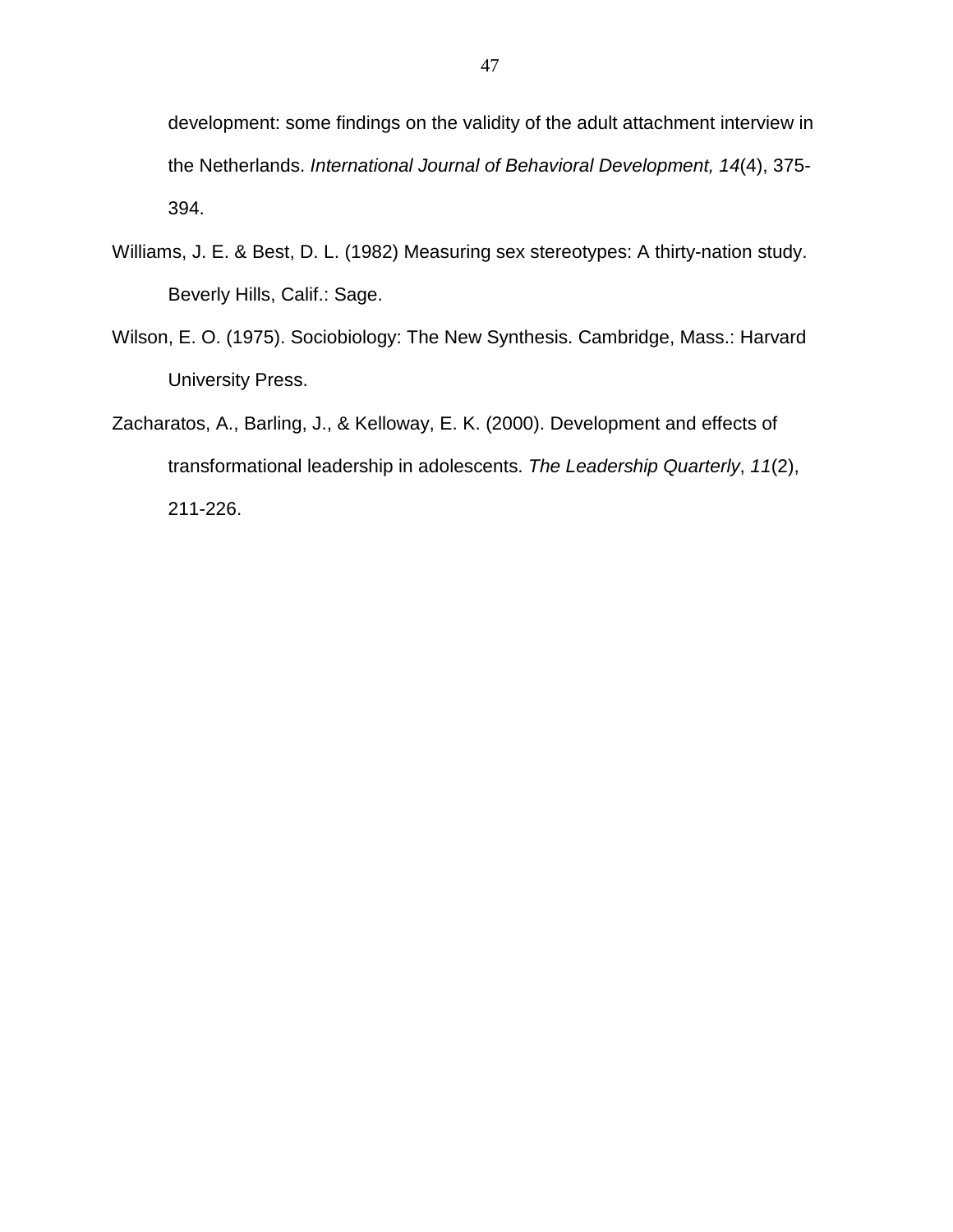#### **ABSTRACT**

## **"WHO TAUGHT US HOW TO LEAD?" PARENTAL INFLUENCE ON LEADERSHIP STYLES**

by

#### **ASIYAT MAGOMAEVA**

#### **December 2013**

**Advisor:** Dr. Marcus Dickson

**Major:** Psychology (Industrial/Organizational)

**Degree**: Master of Arts

There is evidence that parenting styles shape the development of competence and achievement strategies, and that the authoritative parenting style is the most successful style in developing appropriate achievement strategies (Aunola, Stattin & Nurmi, 2000; Glasgow, Dornbusch, Troyer, Steinberg & Ritter, 1997)The present study investigated the link between parenting styles experienced during childhood and leadership styles adopted later in life, as well as which parent children perceive as most effective and whether that influences the leadership style they adopt later in life. Findings suggest that knowing the parenting style one experienced in childhood can help identify an individual's future leadership style, such that individuals who have been raised with a permissive parenting style and perceive that to be most effective tend to adopt a laissez-faire leadership style in adulthood. No relationship was found between the gender of the participant and the gender of the parent perceived as effective on reported leadership style. Limitations and future research are discussed.